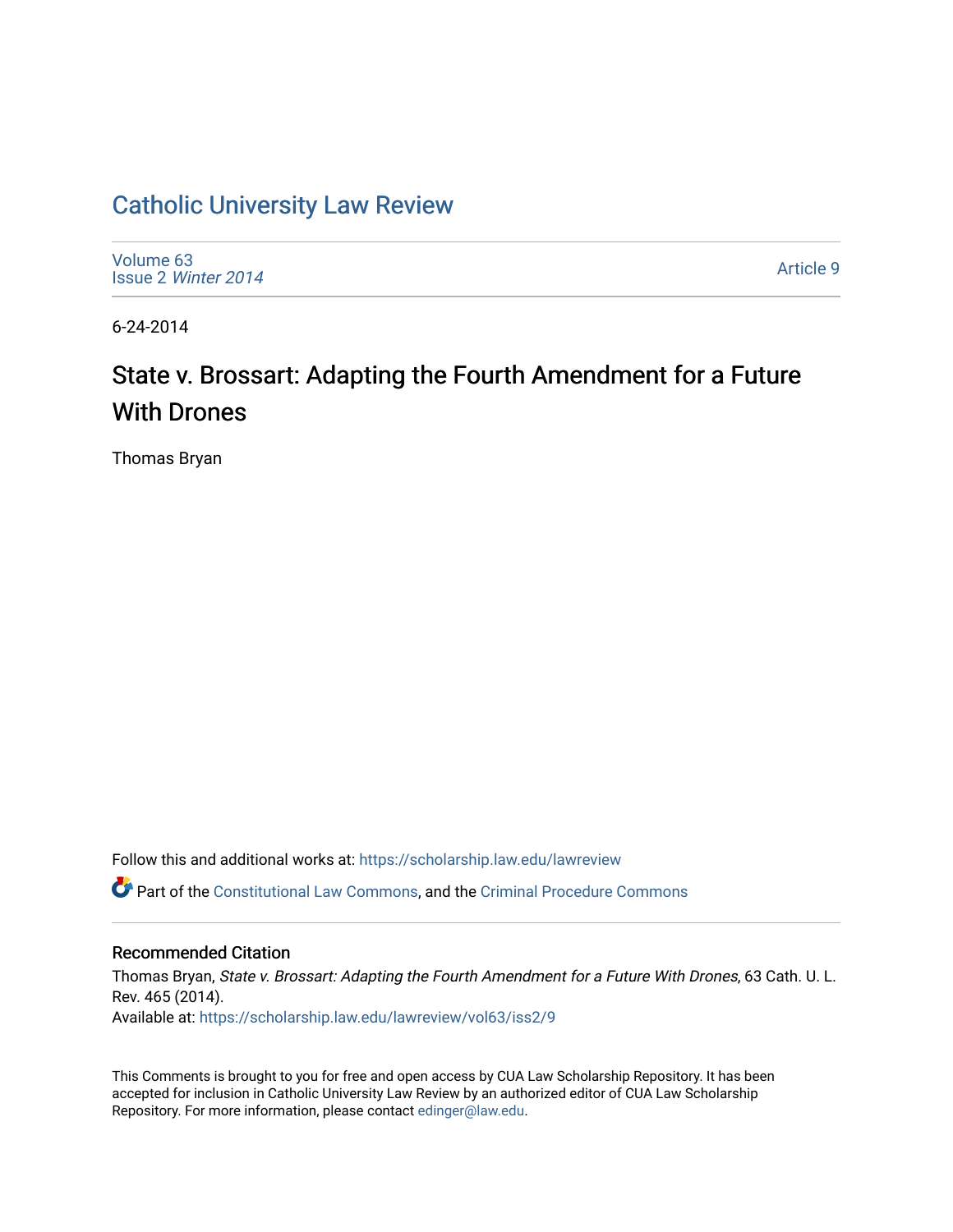# State v. Brossart: Adapting the Fourth Amendment for a Future With Drones

# Cover Page Footnote

J.D. and Master's Degree in International Politics, May 2014, The Catholic University of America, Columbus School of Law; B.A. 2008, Haverford College. The author wishes to thank Professor Mary Leary for her guidance in Fourth Amendment jurisprudence; John Laufer, for his research assistance; and the staff of the Catholic University Law Review for their editorial work and feedback. The author also wishes to thank Celine Tobal for years of inspiration and editorial support, as well as his family, particularly Wandy, Andy, and Patricia, for their love and life-long encouragement.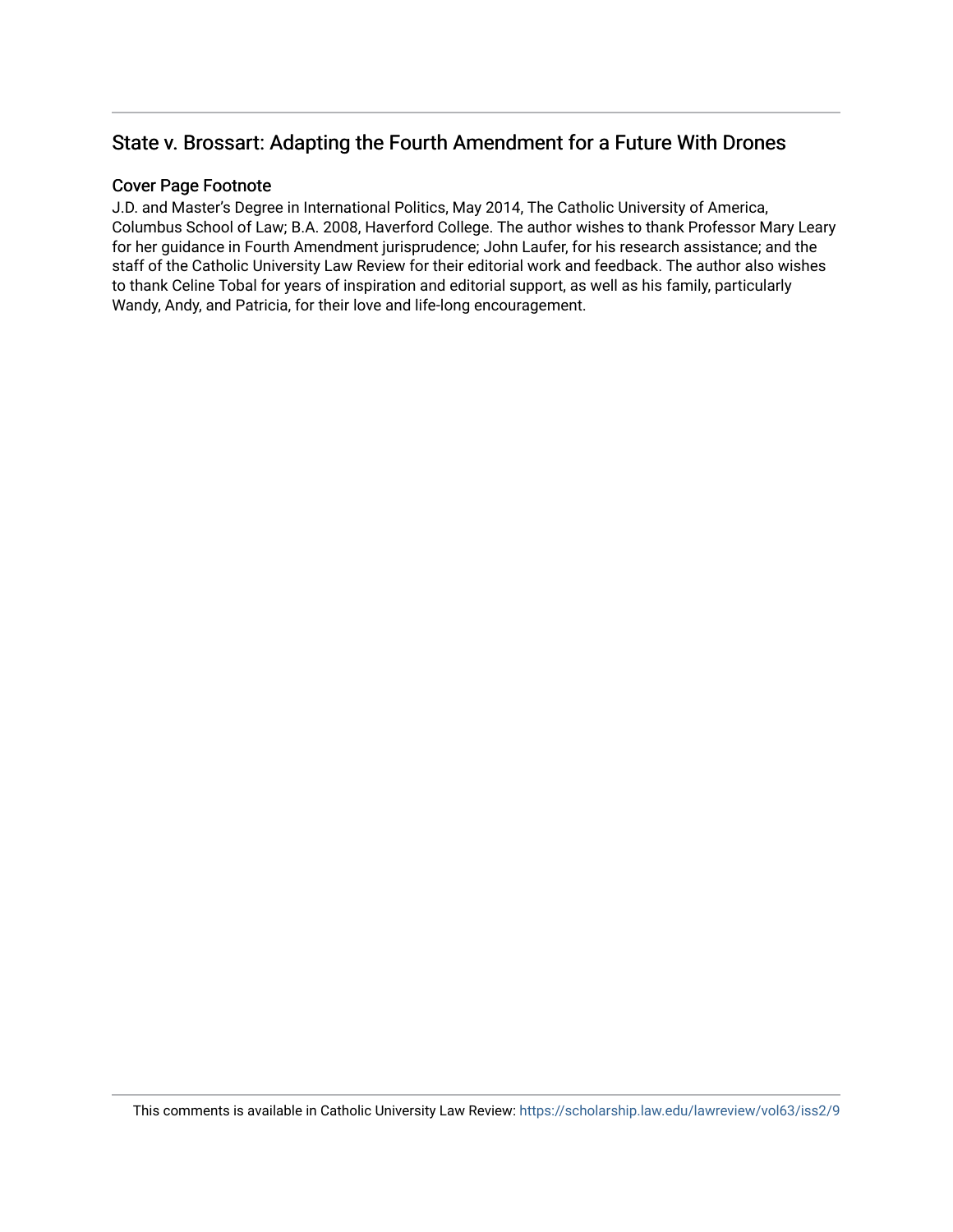# STATE V. BROSSART: ADAPTING THE FOURTH AMENDMENT FOR A FUTURE WITH DRONES

#### *By: Thomas A. Bryan[+](#page-2-0)*

Imagine a situation in which law enforcement officials unexpectedly confront a father and son.<sup>[1](#page-2-1)</sup> The confrontation quickly escalates into an armed struggle leading to the father's arrest and the detainment of his adult son.<sup>[2](#page-2-2)</sup> After the father's arrest, police go to the family's home and request admittance to the defendant's properties.<sup>[3](#page-2-3)</sup> The three adult sons present in the home deny the request.<sup>[4](#page-2-4)</sup> Without consent and unbeknownst to the family inside, the authorities then launch an unmanned aerial vehicle (UAV) to survey the father's properties in an effort to gather information.<sup>[5](#page-2-5)</sup> The intelligence gathered by this drone is later used to arrest and prosecute five family members.<sup>[6](#page-2-6)</sup>

The facts above do not refer to an anti-terrorism-related arrest in Afghanistan, Pakistan or Yemen.<sup>[7](#page-2-7)</sup> Rather, they refer to events that took place in rural North

—

5*. Id.* at 6.

<span id="page-2-0"></span><sup>+</sup> J.D. and Master's Degree in International Politics, May 2014, The Catholic University of America, Columbus School of Law; B.A. 2008, Haverford College. The author wishes to thank Professor Mary Leary for her guidance in Fourth Amendment jurisprudence; John Laufer, for his research assistance; and the staff of the Catholic University Law Review for their editorial work and feedback. The author also wishes to thank Celine Tobal for years of inspiration and editorial support, as well as his family, particularly Wandy, Andy, and Patricia, for their love and life-long encouragement.

<span id="page-2-3"></span><span id="page-2-2"></span><span id="page-2-1"></span><sup>1.</sup> State v. Brossart, No. 32-2011-CR-0049, Slip Op. at 3 (Dist. Ct. N.D. July 31, 2012) (discussing the initial confrontation between Rodney Brossart and the police that led to the suit).

<sup>2</sup>*. Id.* at 4.

<sup>3</sup>*. Id.* at 5.

<sup>4</sup>*. Id.*

<span id="page-2-6"></span><span id="page-2-5"></span><span id="page-2-4"></span><sup>6</sup>*. Id.* at 1–2; Jason Koebler, *Court Upholds Domestic Drone Use in Arrest of American Citizen*, U.S. NEWS & WORLD REP. (Aug. 2, 2012), http://www.usnews.com/ news/articles/2012/08/02/court-upholds-domestic-drone-use-in-arrest-of-american-citizen.

<span id="page-2-7"></span><sup>7.</sup> Drones have gained public notoriety for their controversial role in the United States' War on Terror. *See Death From Afar: Unmanned Aerial Vehicles*, ECONOMIST, Nov. 3–9, 2012, at 61, 61 (reporting that U.S. drones have been used for targeted killings in Afghanistan, Pakistan, Yemen, and Somalia as part of the war on terrorism). The U.S. Department of Defense defines the War on Terror as military operations to combat terrorism launched following the September 11, 2001 terrorist attacks. *See* INSPECTOR GEN. OF THE U.S. DEP'T OF DEF., REPORT NO. D-2009-073, DOD COMPONENTS' USE OF GLOBAL WAR ON TERROR SUPPLEMENTAL FUNDING PROVIDED FOR PROCUREMENT AND RESEARCH, DEVELOPMENT, TEST AND EVALUATION 1 (2009), *available at* http://www.dodig.mil/audit/reports/fy09/09-073.pdf. In addition to the War on Terror, the United States has also used UAVs in a number of military conflicts and humanitarian efforts, such as those in Kosovo, Iraq, Haiti, and Libya. *See* JEREMIAH GERTLER, CONG. RESEARCH SERV., R42136, U.S. UNMANNED AERIAL VEHICLES, at Summary (2012), *available at* http://www.fas. org/sgp/crs/natsec/R42136.pdf; Greg Miller, *CIA Rushed to Rescue Envoys in Libya Siege*, WASH. POST, Nov. 2, 2012, at A1.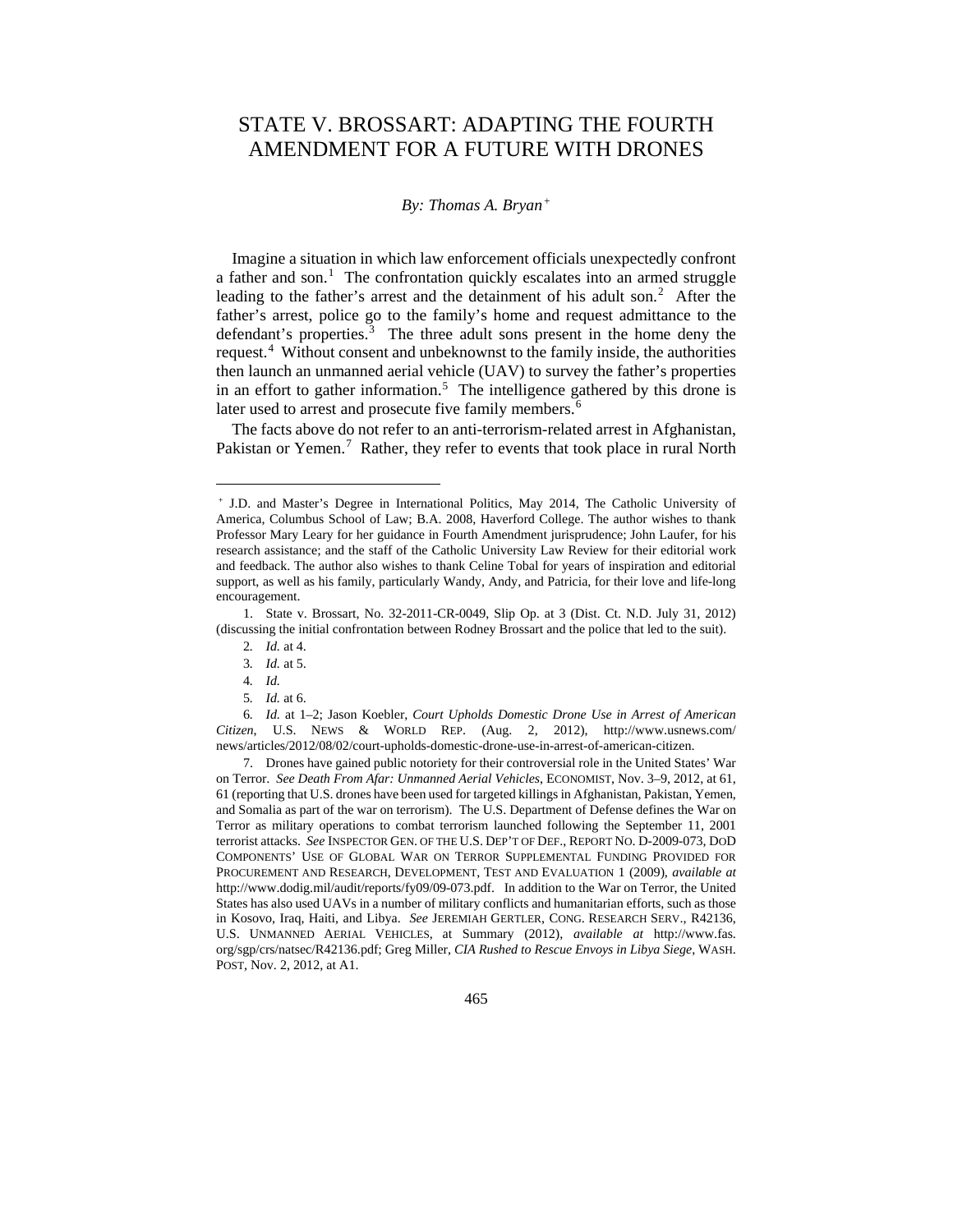Dakota and form the basis for the prosecution of Rodney Brossart and his four children in *State v. Brossart*.<sup>[8](#page-3-0)</sup> As one of the first cases involving the use of a UAV, or drone,<sup>[9](#page-3-1)</sup> to monitor civilians in the United States, the *Brossart* case has received wide media attention and has led to much speculation as to its Fourth Amendment implications.<sup>[10](#page-3-2)</sup>

Tracing its roots to the Founding Fathers' desire "that our society should be one in which citizens 'dwell in reasonable security and freedom from surveillance,"<sup>[11](#page-3-3)</sup> Fourth Amendment search jurisprudence has developed in a complicated, and sometimes conflicting, manner.<sup>12</sup> Initially, Fourth Amendment search analysis was almost exclusively concerned with the government's violation of a person's property interests.<sup>13</sup> However, in the 1960s this method of analysis transformed in response to technological changes enabling the government to obtain information about the interior of a home without physically entering it.<sup>14</sup> The contours of search analysis were redefined again in 2012 in response to the emergence of GPS technology, which enables law enforcement the ability to conduct long-term surveillance of a person.<sup>[15](#page-3-7)</sup>

-to-fight-case; *Domestic drone justice: US court greenlights Police UAV use*, RUSSIA TODAY (Aug. 3, 2012, 4:51 AM), http://rt.com/usa/domestic-drone-court-ruling-743.

<sup>8</sup>*. Brossart*, No. 32-2011-CR-00049 at 3–6.

<span id="page-3-1"></span><span id="page-3-0"></span><sup>9.</sup> An UAV, commonly known as a drone, is any aircraft capable of sustained flight that is guided "without an onboard crew." *Introduction of the Unmanned Aerial Vehicles (UAVs)*, DEP'T OF DEF., http://www.defense.gov/specials/uav2002/(last visited Nov. 5, 2013); *see also The UAV-The Future of the Sky*, THEUAV.COM, http://www.theuav.com (last visited Nov. 5, 2013) (equating drones with UAVS).

<span id="page-3-2"></span><sup>10</sup>*. See, e.g.*, Koebler, *supra* note 6; Jason Koebler, *First Man Arrested with Drone Evidence Vows to Fight Case*, U.S. NEWS & WORLD REP. (Apr. 9, 2012), http://www.usnews.com/ news/articles/2012/04/09/first-man-arrested-with-drone-evidence-vows

<span id="page-3-3"></span><sup>11.</sup> California v. Ciraolo, 476 U.S. 207, 217 (1986) (Powell, J., dissenting) (quoting Johnson v. United States, 333 U.S. 10, 14 (1948)).

<span id="page-3-4"></span><sup>12.</sup> According to many scholars, Fourth Amendment jurisprudence is among the most confusing areas of U.S. law. *See* AKHIL REED AMAR, THE CONSTITUTION AND CRIMINAL PROCEDURE: FIRST PRINCIPLES 1 (1997) (arguing that Supreme Court decisions related to the Fourth Amendment are embarrassing, have been contradictory, and result in odd rules); Ronald J. Allen & Ross M. Rosenberg, *The Fourth Amendment and the Limits of Theory: Local Versus General Theoretical Knowledge*, 72 ST. JOHN'S L. REV. 1149, 1149 (1998) (noting that Fourth Amendment decisions by the Supreme Court "lack[] coherence and predictability); Craig M. Bradley, *Two Models of the Fourth Amendment*, 83 MICH. L.REV. 1468, 1468 (1985); Orin S. Kerr, *An Equilibrium-Adjustment Theory of the Fourth Amendment*, 125 HARV. L. REV. 476, 479 (2011) (explaining how "judicial decisions interpreting the Fourth Amendment are infamous for their byzantine patchwork of protections").

<span id="page-3-5"></span><sup>13</sup>*. See* JOSHUA DRESSLER & ALAN C. MICHAELS, UNDERSTANDING CRIMINAL PROCEDURE VOLUME 1: INVESTIGATION, § 6.02, at 68–70 (5th ed. 2010) (laying out the pre-*Katz* trespass doctrine).

<sup>14</sup>*. See id.* § 6.03, at 71.

<span id="page-3-7"></span><span id="page-3-6"></span><sup>15</sup>*. See* United States v. Jones, 132 S. Ct. 945, 949 (2012) (holding that the installation of a GPS tracking device on a defendant's vehicle and the subsequent monitoring of the defendant's movements violated the Fourth Amendment) *mandamus denied sub nom. In re* Jones, 670 F.3d 265 (D.C. Cir. 2012).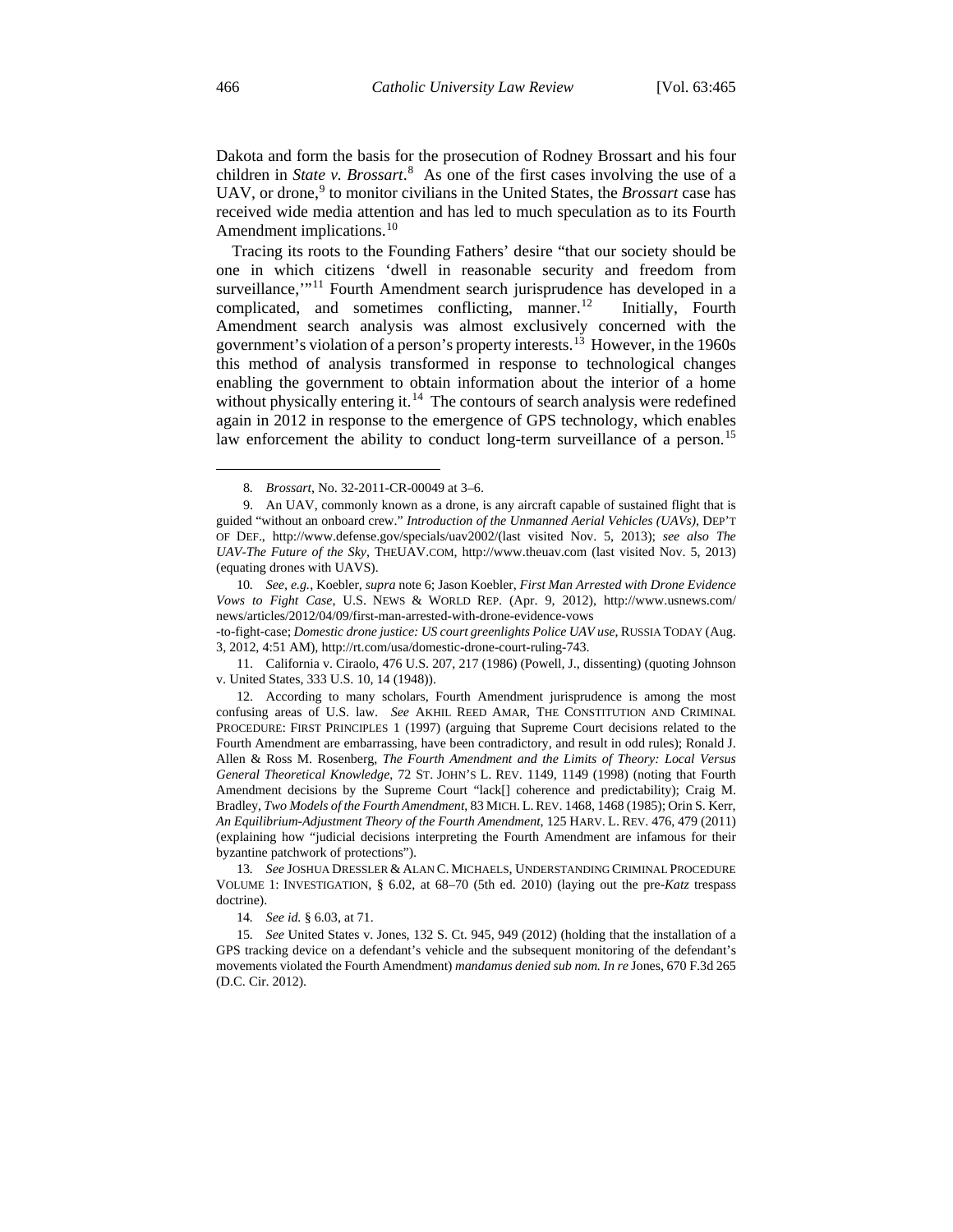Even though the Court has issued some seemingly contradictory decisions interpreting the Fourth Amendment, it has consistently sought to maintain that "the right of a man to retreat into his own home and there be free from unreasonable government intrusion" embodies the "very core" of the Fourth Amendment.<sup>[16](#page-4-0)</sup>

The imminent introduction of UAV technology into everyday civilian life in the United States will change citizen interaction with law enforcement and potentially lead to further development in Fourth Amendment search jurisprudence.<sup>[17](#page-4-1)</sup> Rodney Brossart's challenge to the local sheriff's use of UAV technology in North Dakota has become a symbol to those who fear an erosion of Fourth Amendment protections.[18](#page-4-2) This fear has become particularly heightened after the trial court denied Brossart's motion to dismiss the criminal charges or suppress the drone-acquired evidence in his case.<sup>[19](#page-4-3)</sup>

This Comment analyzes the Fourth Amendment jurisprudence that guided the court's decision in *State v. Brossart*. Part I analyzes the Supreme Court's development of Fourth Amendment jurisprudence and introduces how the imminent rise in the domestic use of drones challenges this jurisprudence.<sup>[20](#page-4-4)</sup> This Part begins by tracing the Supreme Court's Fourth Amendment search jurisprudence from the trespass doctrine to the reasonable expectation of privacy test set forth in *Katz v. United States*. [21](#page-4-5) Part I then considers changes the Supreme Court brought about in Fourth Amendment analysis through *United*  States v. Jones.<sup>[22](#page-4-6)</sup> Part I concludes by highlighting the emergence of the use of UAVs in the United States and presenting the facts of the *Brossart* case as a test

<sup>16.</sup> Silverman v. United States, 365 U.S. 505, 511 (1961).

<span id="page-4-1"></span><span id="page-4-0"></span><sup>17</sup>*. See* Larry Abramson, *Drones: From War Weapon To Homemade Toy*, NPR (Aug. 2, 2012, 4:24 AM), http://www.npr.org/2012/08/02/157441681/drones-from-war-weapon-to-home made-toy (speculating that drones will become widespread in the next several years); Jason Koebler, *The Coming Drone Revolution: What You Should Know*, U.S. NEWS & WORLD REP. (Apr. 5, 2012) http://www.usnews.com/news/articles/2012/04/05/the-coming-drone-revolution-what

<span id="page-4-2"></span><sup>-</sup>you-should-know (highlighting the privacy concerns that the widespread use of drones will incite). 18*. See* S.H. Blannelberry, *Drone-Aided Arrest Raises Questions About 4th Amendment*, GUNS.COM (June 9, 2012), http://www.guns.com/2012/06/09/drone-aided-arrest-4th-amendment (discussing how the *Brossart* case has brought UAV use by police to the public's attention).

<span id="page-4-3"></span><sup>19.</sup> State v. Brossart, No. 32-2011-CR-00049, Slip Op. at 12 (Dist. Ct. N.D. July 31, 2012) (denying the defendants' motion to dismiss based on the use of a UAV); Joe Wolverton, II, *The Fourth Amendment and the Drones: How Will It Apply?*, NEW AM. (Aug. 15, 2012, 5:30 PM), http://thenewamerican.com/usnews/constitution/item/12486-the-fourth-amendment-and-drones -how-will-it-apply (questioning how UAV use by law enforcement will be constitutionally interpreted, particularly after the *Brossart* case).

<sup>20</sup>*. See infra* Part I.

<span id="page-4-5"></span><span id="page-4-4"></span><sup>21.</sup> Katz v. United States, 389 U.S. 347, 353 (1967) (supplanting the "trespass" doctrine with the reasonable expectation of privacy test in Fourth Amendment analysis).

<span id="page-4-6"></span><sup>22.</sup> United States v. Jones, 132 S. Ct. 945, 949 (2012) (reviving the trespass doctrine and holding that the installation of a GPS device on a vehicle to monitor a suspect's movements is a search under the Fourth Amendment because it constitutes a physical trespass by the government) *mandamus denied sub nom. In re* Jones, 670 F.3d 265 (D.C. Cir. 2012).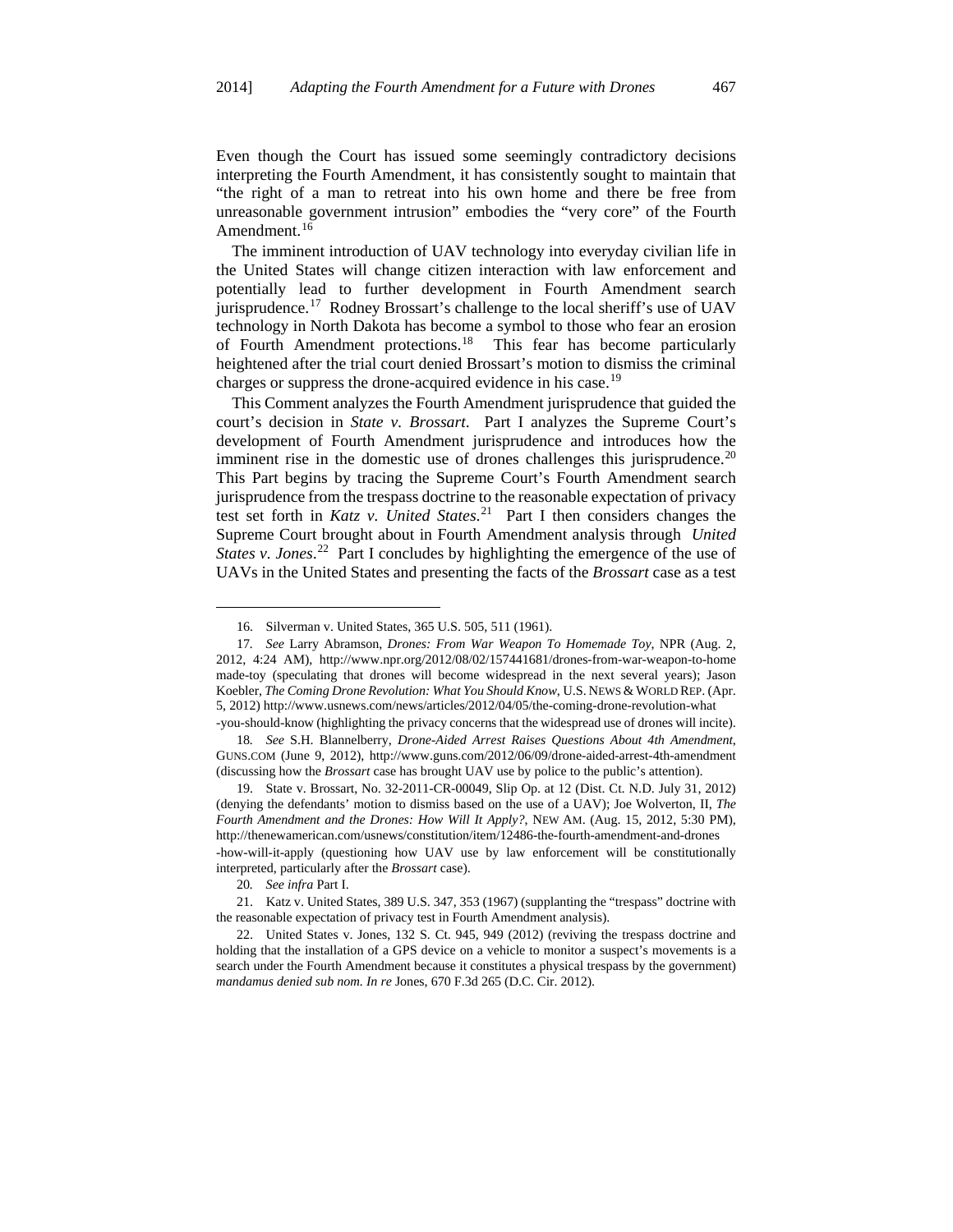case illustrating a scenario that will likely become more common as the use of UAVs increases domestically. Part II applies existing Fourth Amendment jurisprudence to the *Brossart* facts and demonstrates that the court correctly concluded that law enforcement's use of a UAV in this case did not constitute a Fourth Amendment search. Part III argues that Fourth Amendment search jurisprudence must be strengthened through Congressional action in order to sufficiently protect privacy in a new age where widespread domestic UAV use is common.

### I. SETTING THE SCENE: DRONES PRESENT A CHALLENGE TO CURRENT FOURTH AMENDMENT SEARCH JURISPRUDENCE.

### *A. From* Boyd *to* Jones*: The Development of Fourth Amendment Search Jurisprudence*

#### *1. A Historical Look at the Fourth Amendment*

#### The Fourth Amendment states:

The right of the people to be secure in their persons, houses, papers, and effects, against unreasonable searches and seizures, shall not be violated, and no Warrants shall issue, but upon probable cause, supported by Oath or affirmation, and particularly describing the place to be searched, and the persons or things to be seized. $^{23}$  $^{23}$  $^{23}$ 

The meaning of, and intent behind, those fifty-four words have been debated by both practicing attorneys and scholars for decades, leading to a plethora of interpretations from the Supreme Court and lower courts alike.<sup>24</sup> More than two centuries since its adoption, the Amendment's very purpose continues to be debated.[25](#page-5-2) Yet, most scholars agree that the Framers of the Constitution

<sup>23.</sup> U.S. CONST. amend. IV.

<sup>24.</sup> DRESSLER & MICHAELS, *supra* note 13, § 4.01, at 49–50.

<span id="page-5-2"></span><span id="page-5-1"></span><span id="page-5-0"></span><sup>25</sup>*. See, e.g.*, THOMAS K. CLANCY, THE FOURTH AMENDMENT: ITS HISTORY AND INTERPRETATION 16–17 (2008) [hereinafter CLANCY, THE FOURTH AMENDMENT] (discussing the "'neverending' debate" over the meaning of the Fourth Amendment); Thomas Clancy, *What Is a "Search" Within the Meaning of the Fourth Amendment?*, 70 ALB. L. REV. 1, 4 (2006) [hereinafter Clancy, *What is a "Search"?*] (explaining that the adoption of the Fourth Amendment in the Eighteenth Century was a reaction against colonial abuses); Sherry F. Colb, *Innocence, Privacy, and Targeting in Fourth Amendment Jurisprudence*, 96 COLUM. L. REV. 1456, 1525 (1996) (concluding that "[t]he Fourth Amendment includes not only the right of the innocent to be secure in their persons, houses, papers and effects, but the right of all people to be treated fairly and hence to be searched and perhaps punished because the government knows (to some set level of certainty) that they deserve to be searched and punished"); Thomas Y. Davies, *Recovering the Original Fourth Amendment*, 98 MICH. L. REV. 547, 590 (1999) (stating that "the Framers adopted constitutional search and seizure provisions with the precise aim of ensuring the protection of person and house by prohibiting legislative approval of general warrants."); Scott E. Sundby, *"Everyman"'s Fourth Amendment: Privacy or Mutual Trust Between Government and Citizen?*, 94 COLUM. L. REV. 1751, 1777 (1994) (defining the "constitutional value underlying the Fourth Amendment as that of 'trust' between the government and the citizenry").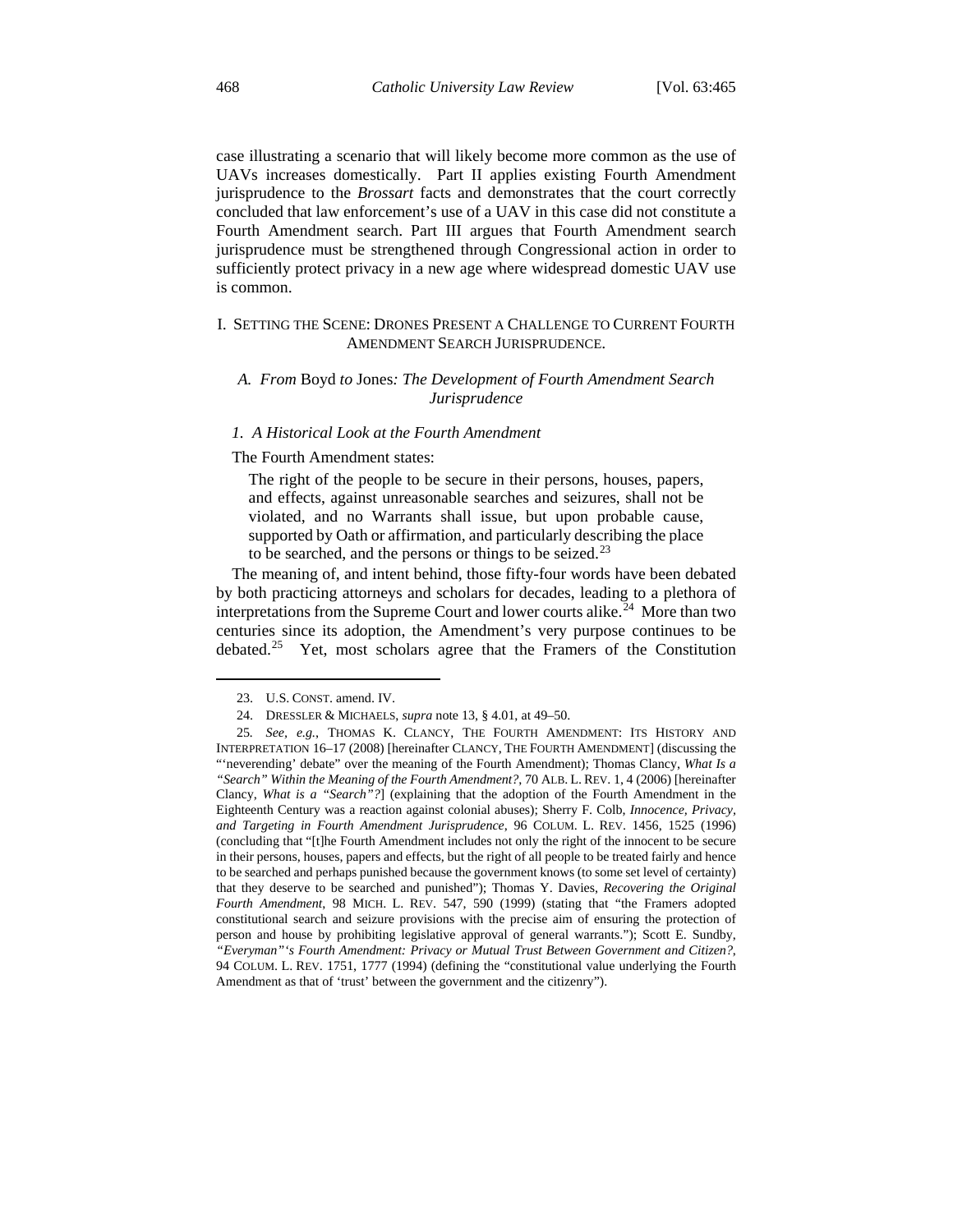included the Fourth Amendment to protect against the extreme and unpredictable invasions of property that were common in colonial America.<sup>[26](#page-6-0)</sup>

Until 1967, the Supreme Court based its Fourth Amendment search analyses on property and trespass theories.[27](#page-6-1) The 1886 decision in *Boyd v. United States* introduced property-rights concepts into the Fourth Amendment analysis.<sup>[28](#page-6-2)</sup> In *Boyd*, the prosecution sought to show that the defendants committed customs fraud by forcing them to present receipts showing that they had paid import duties for only 29 of the 35 cases of plate glass that they brought in to the country.<sup>[29](#page-6-3)</sup> The Court concluded that the government could not require the defendants to produce the receipts, reasoning that the defendants had a property interest in the receipts that could not be superceded without a warrant.<sup>30</sup> Relying on its *Boyd* decision, the Supreme Court consistently declined to find a violation of the Fourth Amendment absent a physical trespass.[31](#page-6-5) After the *Boyd* test was

<span id="page-6-0"></span><sup>26.</sup> Clancy, *What is a "Search"?*, *supra* note 25, at 4; *see also* DRESSLER & MICHAELS, *supra* note 13, § 4.03 at 52 (noting that the Fourth Amendment came about as a result of the colonists experience with writs of assistance and general warrants, which allowed agents to search a colonists home at will); Davies, *supra* note 25, at 561–67 (tracing the Framer's motivation for drafting the Fourth Amendment to three events leading up to the American Revolution where the British used extreme search and seizure practices).

<span id="page-6-1"></span><sup>27</sup>*. See* CLANCY, THE FOURTH AMENDMENT, *supra* note 25, § 3.1.1, at 46 (explaining that, prior to the *Katz* decision, the Court considered Fourth Amendment questions in light of the property rights at stake and only allowed government intrusion without a warrant where the government had a superior property right); DRESSLER & MICHAELS, *supra* note 13, § 6.02, at 68–69 (discussing the Court's decisions prior to *Katz v. United States* in 1967, where the Fourth Amendment was analyzed using a property rights/trespass approach).

<span id="page-6-2"></span><sup>28.</sup> Boyd v. United States, 116 U.S. 616, 617–18 (1886); *see also* DRESSLER & MICHAELS, *supra* note 13, § 6.02, at 69 (identifying *Boyd* as the case that "laid the seeds of the property-right interpretation" in Fourth Amendment cases); Clancy, *What is a "Search"?*, *supra* note 25, at 13 (noting that *Boyd* was the first case in which the Supreme Court thoroughly analyzed the Fourth Amendment).

<sup>29.</sup> *Boyd*, 116 U.S. at 617–18.

<span id="page-6-4"></span><span id="page-6-3"></span><sup>30</sup>*. Id.* at 634–35. The Court also asserted that the Fourth Amendment seeks to prevent "the invasion of a [man's] indefeasible right of personal security, personal liberty, and private property." *Id.* at 630.

<span id="page-6-5"></span><sup>31.</sup> DRESSLER & MICHAELS, *supra* note 13, § 6.02, at 69 (quoting Lanza v. New York, 370 U.S. 139, 142 (1962)). While Dressler and Michaels identify *Boyd* as the "seed" of the historical property rights test of the Fourth Amendment, most scholars point to *Olmstead v. United States* as the best example of the Fourth Amendment analysis under this test. *See id.*; Ric Simmons, *From*  Katz *to* Kyllo*: A Blueprint for Adapting the Fourth Amendment to Twenty-First Century Technologies*, 53 HASTINGS L.J. 1303, 1308–09 (2002) (discussing the importance of *Olmstead* in Fourth Amendment jurisprudence and its application of the trespass doctrine). In *Olmstead*, the government sought to prosecute the principal conspirator in a liquor smuggling operation during prohibition. Olmstead v. United States, 277 U.S. 438, 455–56 (1928). During the investigation, government agents wiretapped the phone lines that connected the residences of the various co

<sup>-</sup>conspirators with their main office. *Id.* at 456–57. Information garnered through the wiretaps over a period of several months led to the indictment and subsequent conviction for violations of the National Prohibition Act. *Id.* at 455, 457. The defendant challenged the admission of evidence obtained from the wiretaps as a violating of the Fourth Amendment. *Id.* at 455. The Supreme Court held that, because the agents had not overheard the conversations from inside either parties'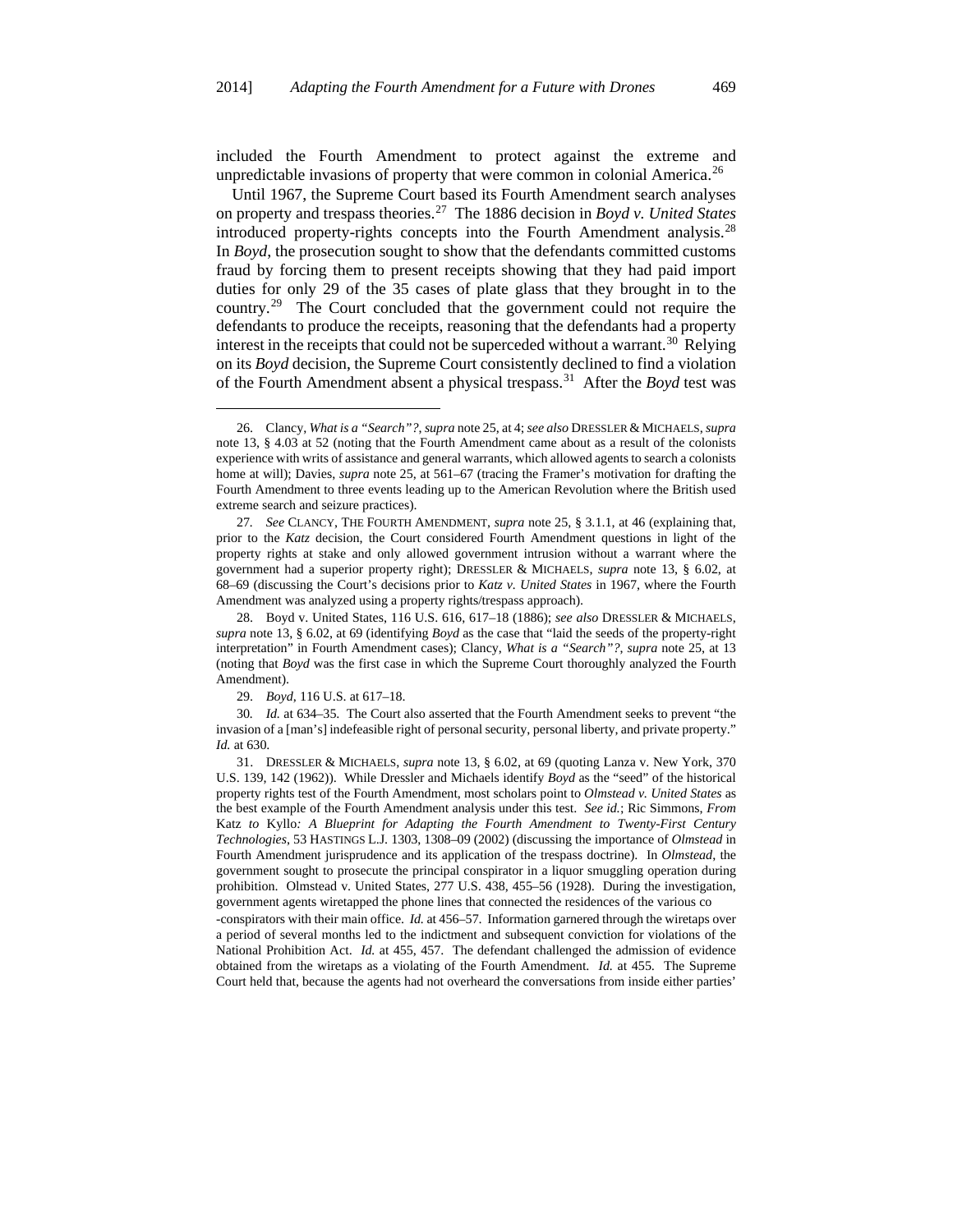established, the Supreme Court enunciated the consequences for violating the Fourth Amendment, thus promulgating the exclusionary rule in *Weeks v. United*  States.<sup>[32](#page-7-0)</sup> In basic terms, the exclusionary rule requires that evidence derivative of an illegal search or seizure may not be used against a criminal defendant at trial.<sup>[33](#page-7-1)</sup>

## *2.* Katz*'s Reasonable Expectation of Privacy: The Modern Fourth Amendment Test*

The 1967 decision in *Katz v. United States* laid out the modern test for analyzing searches under the Fourth Amendment.<sup>[34](#page-7-2)</sup> In *Katz*, the defendant challenged his conviction for sending gambling information over the telephone on the grounds that the evidence used against him had been obtained during an unconstitutional search. $35$  The evidence had been gathered without a warrant by FBI agents who used an electronic recording device attached to the outside of the public telephone booth to intercept the defendant's calls.<sup>36</sup> Rejecting the trespass doctrine, the Supreme Court explained that the "Fourth Amendment protects people, not places," and therefore, penetration of the physical space was not necessary for a violation to occur.<sup>[37](#page-7-5)</sup> The Court thus concluded that the government's monitoring of the telephone booth constituted an unreasonable search under the Fourth Amendment.<sup>[38](#page-7-6)</sup>The *Katz* decision created an upheaval in

home, there was no "actual physical invasion of his house 'or curtilage' for the purpose of making a seizure," and the Fourth Amendment did not protect the defendant. *Id.* at 466; *see also* DRESSLER & MICHAELS, *supra* note 13, § 6.02, at 69 (explaining that the Court held there was no Fourth Amendment violation because there was no physical invasion of the defendant's property); CLANCY, THE FOURTH AMENDMENT, *supra* note 25, § 3.2.2, at 53–54 (interpreting the *Olmstead* decision as reasoning that conversations generally are not protected under the Fourth Amendment because they were not included in the enumerated list of protected items in the Amendment's language and are not tangible). —

<span id="page-7-0"></span><sup>32</sup>*. See* Weeks v. United States, 232 U.S. 383, 398 (1914) (holding that items seized in violation of the Fourth Amendment should not have been used at trial and should be returned to the defendant); CLANCY, THE FOURTH AMENDMENT, *supra* note 25, at 613. In *Weeks*, the police, without a warrant, arrested the defendant , entered his home , seized a number of documents, and used those seized documents against him at trial, despite repeated requests by the Defendant for their return. *Weeks*, 232 U.S. at 386–88. Addressing the defendant's challenge to the use of the evidence, the Supreme Court determined that the seizure of the defendant's documents violated the Fourth Amendment and, as such, prohibited their use by the prosecution at trial. *Id.* at 397–98. The Supreme Court applied the exclusionary rule only to federal cases until the Court's decision in *Mapp v. Ohio*, which extended the exclusionary rule to the states through the due process clause of the Fourteenth Amendment. *See* Mapp v. Ohio, 367 U.S. 643, 660 (1961).

<sup>33.</sup> DRESSLER & MICHAELS, *supra* note 13, § 4.04[B], at 56.

<sup>34.</sup> DRESSLER & MICHAELS, *supra* note 13, § 6.03[A], at 70.

<sup>35.</sup> Katz v. United States, 389 U.S. 347, 348–50 (1967).

<span id="page-7-6"></span><span id="page-7-5"></span><span id="page-7-4"></span><span id="page-7-3"></span><span id="page-7-2"></span><span id="page-7-1"></span><sup>36</sup>*. Id.* at 348. At the time of Katz's conviction, federal statute forbade the transmission of bets or wages through wire communication devices. *Id.* The defendant placed calls to Miami and Boston from Los Angeles. *Id.*

<sup>37</sup>*. Id.* at 351–53.

<sup>38</sup>*. Id.* at 359.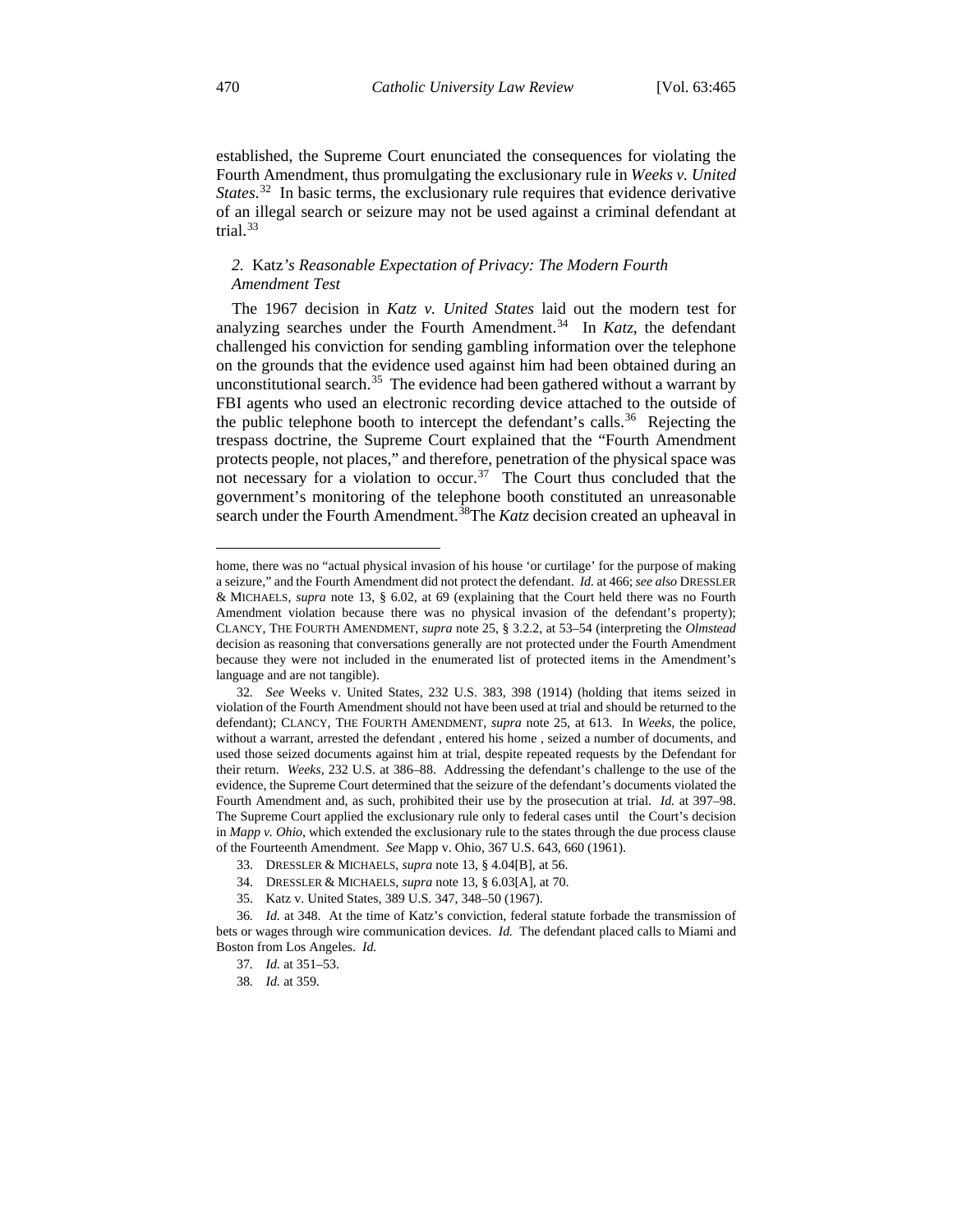Fourth Amendment jurisprudence by effectively nullifying the property-interest-based test as the controlling factor defining a search.<sup>[39](#page-8-0)</sup> Some scholars have proffered that the introduction of modern technology in the 1960s, enabling the government to intercept calls remotely, was the key factor that moved the Court to abandon the trespass doctrine.<sup>[40](#page-8-1)</sup> In its place, the Court used a two-prong test articulated in Justice Harlan's concurring opinion.<sup>[41](#page-8-2)</sup> The test is composed of a subjective prong that requires that the person "exhibited an actual . . . expectation of privacy" and an objective prong, which requires that this "expectation be one that society is prepared to recognize as 'reasonable."<sup>[42](#page-8-3)</sup> Defendants must satisfy both prongs to prove the existence of an unreasonable search in violation of the Fourth Amendment.<sup>[43](#page-8-4)</sup> The *Katz* Court replaced the trespass doctrine with the view that a search occurs when a person has an expectation of privacy in an item or place that society is willing to recognize as objectively reasonable.[44](#page-8-5)

#### *3.* Oliver*: Distinguishing Between the Home, Curtilage, and an Open Field*

While the *Katz* test has been the foremost Fourth Amendment search test for the last four decades, Fourth Amendment analysis also takes into account the location where the search occurred.[45](#page-8-6) The Supreme Court's decision in *Oliver v. United States* helps to define what is a protected area under the Fourth Amendment.<sup>[46](#page-8-7)</sup>

*Oliver* was a consolidation of two cases from Kentucky and Maine in which police officers searched the defendants' lands without warrants after receiving

—<br>—

<span id="page-8-4"></span><span id="page-8-3"></span>43*. See* DRESSLER & MICHAELS, *supra* note 13 § 6.03[C], at 72 (stating that there is no search if either prong of the test is lacking).

<sup>39.</sup> Simmons, *supra* note 31, at 1307.

<span id="page-8-1"></span><span id="page-8-0"></span><sup>40.</sup> DRESSLER & MICHAELS, *supra* note 13, § 6.03[A], at 71. Dressler and Michaels note that, in light of the changes in technology, Justice Harlan believed that the trespass analysis now "constituted 'bad physics as well as bad law.'" *Id.* (quoting *Katz*, 389 U.S. at 362 (Harlan, J., concurring)).

<span id="page-8-2"></span><sup>41</sup>*. See Katz*, 389 U.S. at 361 (Harlan, J., concurring); CLANCY, THE FOURTH AMENDMENT, *supra* note 25, at 47, 59–60 (explaining that Justice Harlan's opinion contains the language of the modern test and that the test is composed of two-prongs, one is objective and the other is subjective).

<sup>42</sup>*. Katz*, 389 U.S. at 361 (Harlan, J., concurring).

<sup>44</sup>*. See Katz*, 389 U.S. at 360 (Harlan, J., concurring)).

<span id="page-8-6"></span><span id="page-8-5"></span><sup>45</sup>*. See Katz*, 389 U.S. at 361 (Harlan, J., concurring) (finding that, while the Fourth Amendment protects people, the decision of exactly how much protection the Fourth Amendment provides to a person must be decided with "reference to a 'place'"); *see also* Simmons, *supra* note 31, at 1311–12 (noting that "Harlan's standard-setting concurrence implies that *Katz* was not really about rejecting the 'place-based' analysis" but takes into account the location of information sought to be protected).

<span id="page-8-7"></span><sup>46</sup>*. See* DRESSLER & MICHAELS, *supra* note 13, at 84–86 (discussing *Oliver* at the "open fields" doctrine).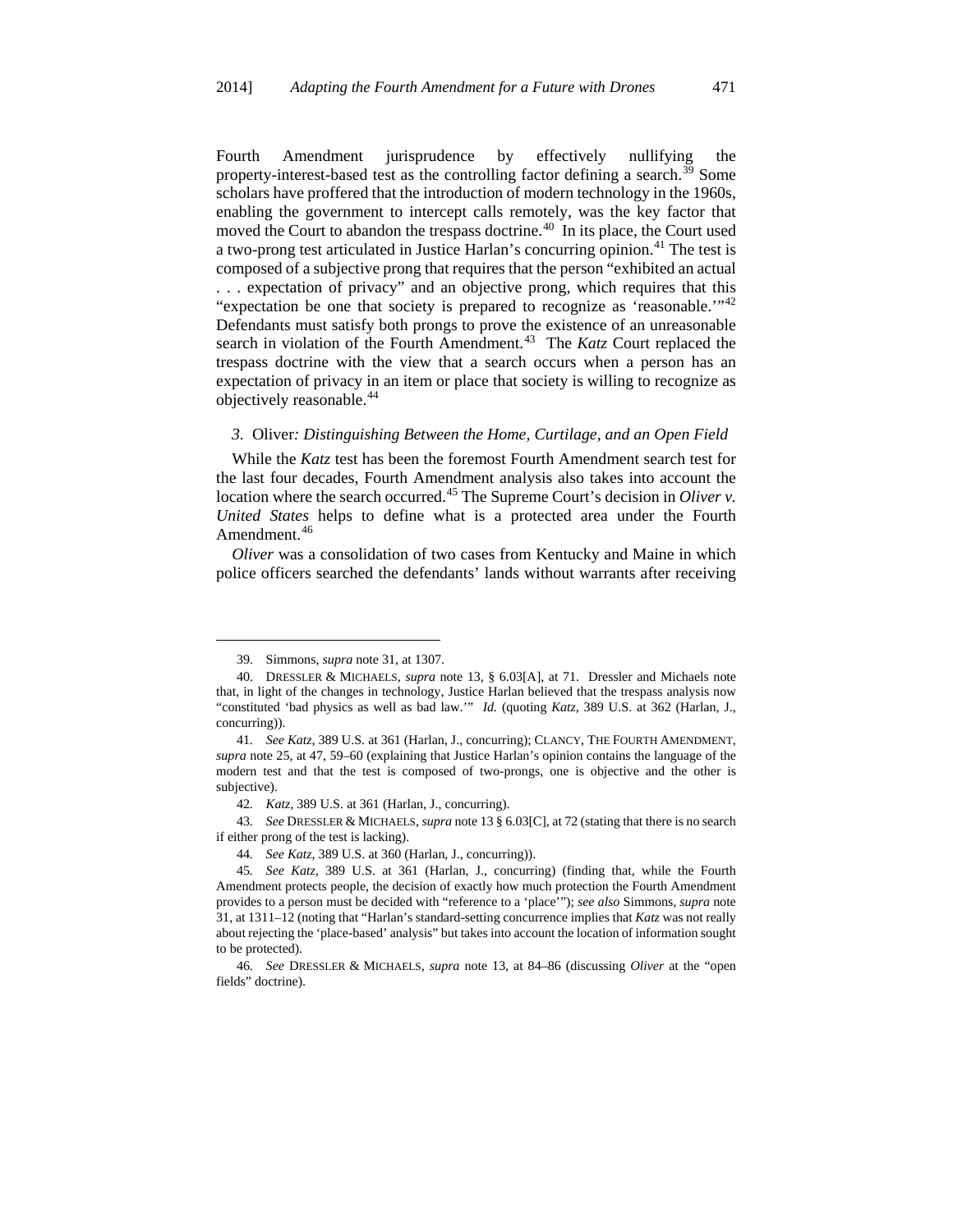anonymous tips that marijuana was being grown there. $47$  Both defendants moved to suppress the evidence taken from these forays onto their properties by law enforcement and argued that the warrantless searches were unreasonable and conducted in violation of the Fourth Amendment.<sup>[48](#page-9-1)</sup>

The Supreme Court held that the entries onto the defendants' properties did not constitute Fourth Amendment searches.<sup>49</sup> The Court reasoned that no search occurred because, although the Fourth Amendment provides special protection to the home, such protection does not extend to activities conducted in open fields unless they are in the immediate adjacency of the home.<sup>[50](#page-9-3)</sup> *Oliver* identified three categories of places for Fourth Amendment purposes: (1) the home, where Fourth Amendment protections are at their maximum; (2) the curtilage, or "land immediately surrounding and associated with the home,"<sup>[51](#page-9-4)</sup> which receives limited protection; and (3) open fields, which do not receive any Fourth Amendment protection.[52](#page-9-5) In light of *Oliver*, the analysis of

48*. Oliver*, 466 U.S. at 173–75.

49*. Id.* at 181.

<span id="page-9-3"></span><span id="page-9-2"></span><span id="page-9-1"></span>50*. Id.* at 178. The Court specifically explained that there is no legitimate expectation of privacy for outdoor activities taking place in fields unless other criteria are met, i.e., proximity to the home. *Id.*

<span id="page-9-5"></span>52. DRESSLER & MICHAELS, *supra* note 13, § 6.06[B], at 85–86. The open fields doctrine did not originate in *Oliver*, but rather in *Hester v. United States*. CLANCY, THE FOURTH AMENDMENT, *supra* note 25, § 4.4.1.1, at 123. The Court's decision in *Katz* called into question the continued validity of the "open fields" doctrine with its focus on the privacy interest of the

<span id="page-9-0"></span><sup>47.</sup> Oliver v. United States, 466 U.S. 170, 173–75 (1984). In the first of the two consolidated cases, two plain-clothed police officers entered the defendant's 200 acre farm in rural Kentucky through a private road that was marked with various "No Trespassing" signs while driving an unmarked police vehicle. United States v. Oliver, 686 F.2d 356, 361–62 (6th Cir. 1982) (Keith, J., dissenting), *aff'd*, 466 U.S. 170 (1984). Once inside the defendant's property, the officers drove past the defendant's home and drove a significant distance onto the property before encountering a locked gate and "No Trespassing" signs on the fences on either side of the gate. *Id.* at 362. The officers parked their vehicle and followed a path through a gap in the fence that led them to a camper that was used as a "home" and a barn. *Id.* The officers then encountered an unknown person who warned them that hunting was not allowed on the property, but they continued on until they found an isolated marijuana field more than one and four-tenths of a mile from the defendant's home but still on his property, "bounded on all sides by woods, fences and embankments," and virtually invisible from all publicly accessible land. *Id.* at 362–63. In the second case, two police officers entered the defendant's property, which was completely surrounded by various fences and "No Trespassing" signs. State v. Thornton, 453 A.2d 489, 491 (Me. 1982) *rev'd sub nom. Oliver*, 466 U.S. 170. The officers followed a path across the defendant's property through a wooded area until reaching two clearings where marijuana was being grown, both of which were nearly impossible to see unless one was purposely looking for them. *Id.*

<span id="page-9-4"></span><sup>51</sup>*. Id.* at 180. In *United States v. Dunn*, the Supreme Court identified four factors for determining whether an area is curtilage: "the proximity of the area claimed to be curtilage to the home, whether the area is included within an enclosure surrounding the home, the nature of the uses to which the area is put, and the steps taken by the resident to protect the area from observation." United States v. Dunn, 180 U.S. 294, 300-01 (1987); *see also* Joseph J. Vacek, *Big Brother Will Soon be Watching—Or Will He? Constitutional, Regulatory and Operational Issues Surrounding the Use of Unmanned Aerial Vehicles in Law Enforcement*, 85 N.D. L. REV. 673, 680 (2009) (noting that "curtilage is a legal 'penumbra'").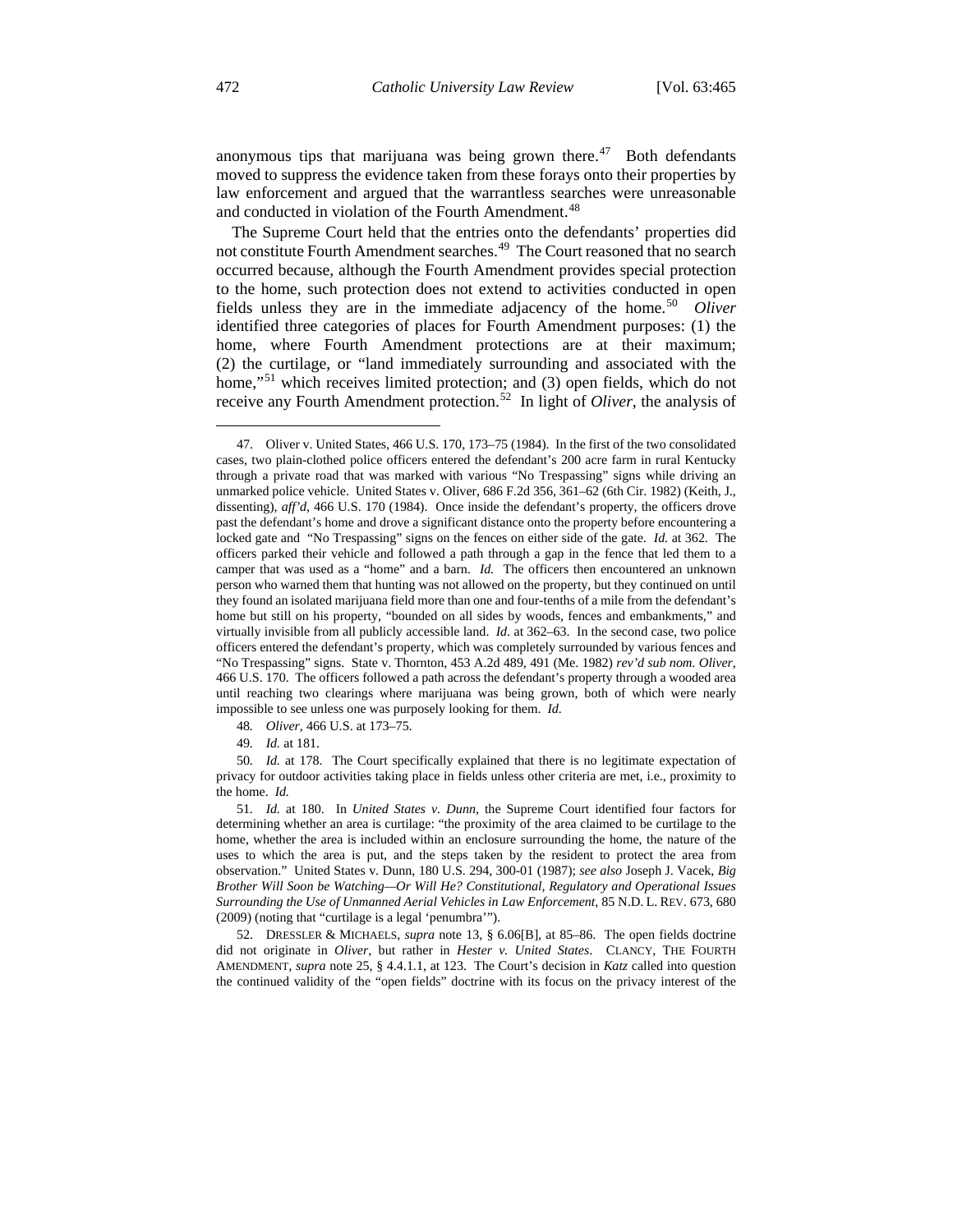whether aerial surveillance conducted by UAV constitutes a Fourth Amendment search thus requires attention to the location observed.<sup>[53](#page-10-0)</sup>

#### *4.* Knotts*,* Karo *and* Kyllo*: Balancing The Fourth Amendment's Strong Protections of the Home with New Technologies*

The emergence of technology enabling the government to obtain information about an enclosed area without physically entering the area prompted the Supreme Court to abandon its Fourth Amendment property-rights analysis and adopt the *Katz* test.<sup>54</sup> However, this test has not fully resolved the optimal balance between the Fourth Amendment protections of the home and the government's use of ever-evolving technologies.<sup>[55](#page-10-2)</sup> The following cases illustrate the Court's struggle with applying the Fourth Amendment in the face of technological innovation.

In *United States v. Knotts*, three individuals were arrested for producing methamphetamine in a clandestine laboratory, which police discovered by installing a radio transmitter in a container of chloroform and tracking the container's movements from the chloroform manufacturing plant to a cabin in rural Wisconsin.[56](#page-10-3) At trial, one of the defendants moved to suppress the evidence of the methamphetamine laboratory, arguing that the use of a transmitter to track the car was an unreasonable search.<sup>[57](#page-10-4)</sup> The Supreme Court rejected the argument, explaining that use of the technology was not unconstitutional because police officers could have visually tracked the vehicle containing the chloroform container without using the disputed technology, and

individual, as opposed to the place. *Id.* § 4.4.1.1, at 124. By reaffirming the open fields doctrine in *Oliver*, the Court confirmed this doctrine's continued validity post-*Katz*. *See id.* In *Hester*, federal revenue officers, acting on a tip and without a warrant, observed the defendant give a passer-by a bottle of illegally-distilled moonshine whiskey from a distance of fifty to one hundred yards away. Hester v. United States, 265 U.S. 57, 58 (1924). After pursuing the defendant, the officers entered his father's property, seized evidence of the illicit whiskey, and observed other cars approach the defendant's home. *Id.* The defendant was convicted of concealing distilled spirits based on the officer's observations, but challenged the evidence as being the product of an impermissible Fourth Amendment search. *Id.* at 57–58. The Court held that because the defendant's movements uncovered the whiskey, the agents observations did not constitute a Fourth Amendment search as Fourth Amendment protections are "not extened to the open fields." *Id.* at 58–59. —

<span id="page-10-0"></span><sup>53</sup>*. See* Vacek, *supra* note 51, at 680 (noting that there will be a question of whether the area observed is an open field or curtilage when UAVs are used for surveillance, leading to the potential for Fourth Amendment implications).

<sup>54.</sup> DRESSLER & MICHAELS, *supra* note 13, § 6.03, at 71.

<span id="page-10-2"></span><span id="page-10-1"></span><sup>55</sup>*. See id.*, § 6.09[A], at 93–94 (noting the Court's challenge in dealing with modern technology).

<span id="page-10-4"></span><span id="page-10-3"></span><sup>56.</sup> United States v. Knotts, 460 U.S. 276, 278–79 (1983). Chloroform is a chemical used in the manufacturing of methamphetamine. *Id.* at 278. The police discovered the laboratory after obtaining a search warrant for the cabin based on the information gathered from the transmitter. *Id.* at 279.

<sup>57</sup>*. Id.*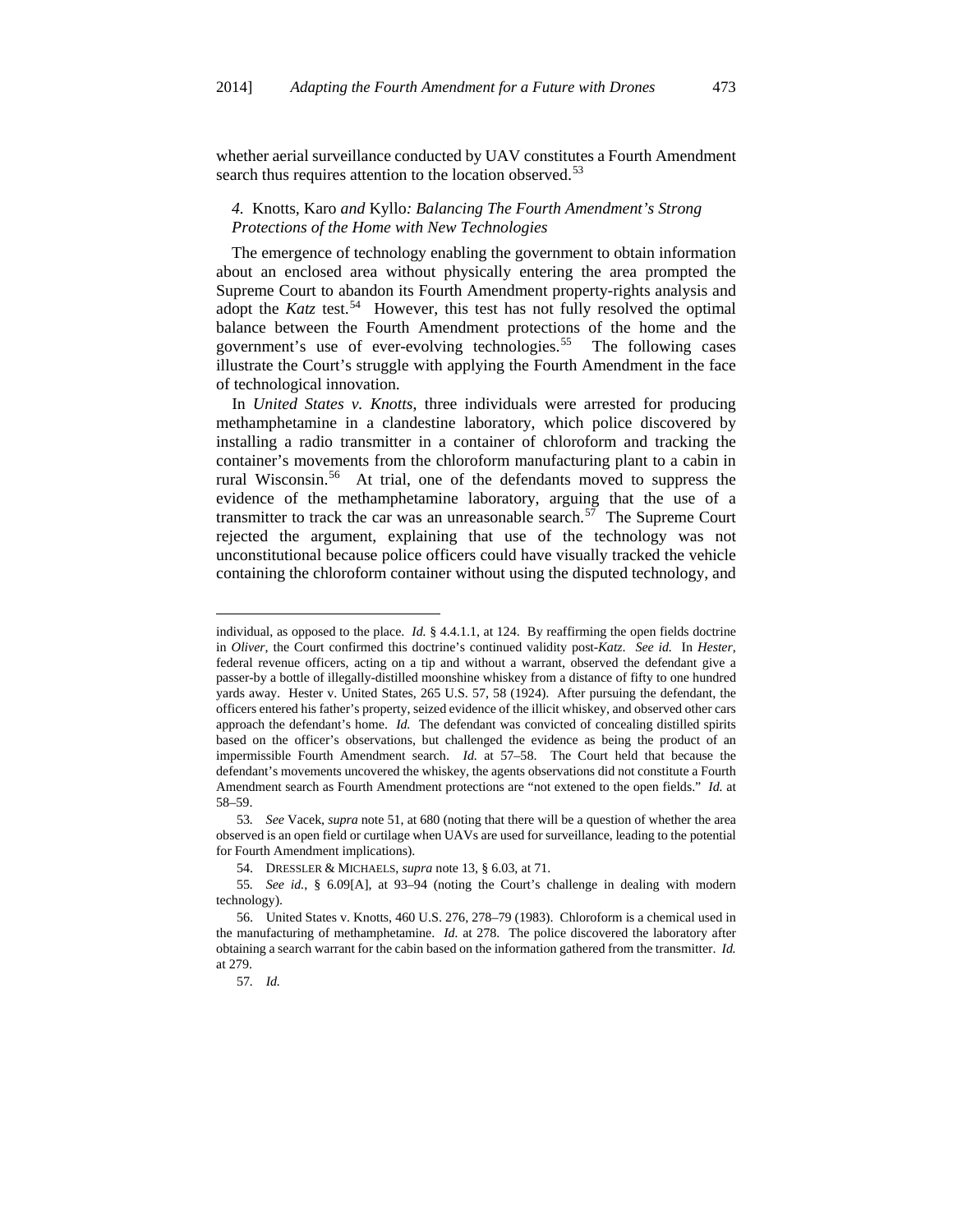because the transmitter did not provide any information about activities inside the cabin.<sup>[58](#page-11-0)</sup>

The Court considered a similar issue but reached a different conclusion in *United States v. Karo*. [59](#page-11-1) In *Karo*, federal agents received information that three defendants purchased ether to extract cocaine from clothes imported into the United States.<sup>60</sup> Before the defendants picked up the ether container, the agents placed an electronic monitoring device in the container and monitored the container's movements.<sup>[61](#page-11-3)</sup> Based on the tracking information gathered, the police obtained a warrant to search the home where the officers believed the ether was being used.<sup>[62](#page-11-4)</sup> However, unlike the *Knotts* situation, the federal agents in *Karo* were unable to visually monitor the container during the entire transaction. $63$  Instead, they had to rely on the electronic monitoring device, which revealed the container's movements both outside and *inside* the defendants' home.<sup>64</sup> The Supreme Court concluded that the agents' actions in monitoring the container's location with the electronic device while in the home constituted an unconstitutional Fourth Amendment search.<sup>[65](#page-11-7)</sup> The fact that the agents could not have verified the movements of the ether container inside the home without using the monitoring technology was critical to the Court's analysis.[66](#page-11-8) *Karo*'s facts are differentiable from the facts in *Knotts* on this point because the tracker used in the *Knotts* container provided no information to the government about the container's movement within the defendants' cabin.<sup>[67](#page-11-9)</sup> Thus, with reference to technological innovation, *Karo* reaffirmed the strong protection given to the home under the Fourth Amendment.<sup>[68](#page-11-10)</sup>

<span id="page-11-1"></span><span id="page-11-0"></span><sup>58</sup>*. Id.* at 284–85; *see also* DRESSLER & MICHAELS, *supra* note 13, § 6.09[C], at 96 (explaining that the Court's holding was based on two important facts: (1) the police could have secured the same information by following the defendant's vehicle, and (2) the device had a limited use and did not reveal any private activities in the home).

<sup>59.</sup> United States v. Karo, 468 U.S. 705, 718 (1984).

<sup>60</sup>*. Id.* at 708.

<sup>61</sup>*. Id.*

<sup>62</sup>*. Id.* at 710.

<span id="page-11-5"></span><span id="page-11-4"></span><span id="page-11-3"></span><span id="page-11-2"></span><sup>63</sup>*. Id.* at 708–10. The officers had also lost the signal of the transmitter in *Knotts*, but it was recovered within one hour. with assistance of a helicopter. *Knotts*, 460 U.S. at 278. By contrast, the *Karo* agents lost track of their transmitter several occasions when it moved undetected between various locations. *Karo*, 468 U.S. at 708–10. In each instance the police were ultimately able to relocate the tracker, in one instance to the very locker in which it was located . *Id.*

<sup>64</sup>*. Karo*, 468 U.S. at 708–10.

<span id="page-11-10"></span><span id="page-11-9"></span><span id="page-11-8"></span><span id="page-11-7"></span><span id="page-11-6"></span><sup>65</sup>*. Id.* at 716–19 (explaining that the fact that the beeper monitored the container inside the home was of great importance to the Court's determination given the presumption that warrantless searches of the home are unreasonable).

<sup>66</sup>*. See id.* at 715–16.

<sup>67</sup>*. Id.* at 715 (quoting *Knotts*, 460 U.S. at 281) (emphasis added).

<sup>68</sup>*. Id.* at 718.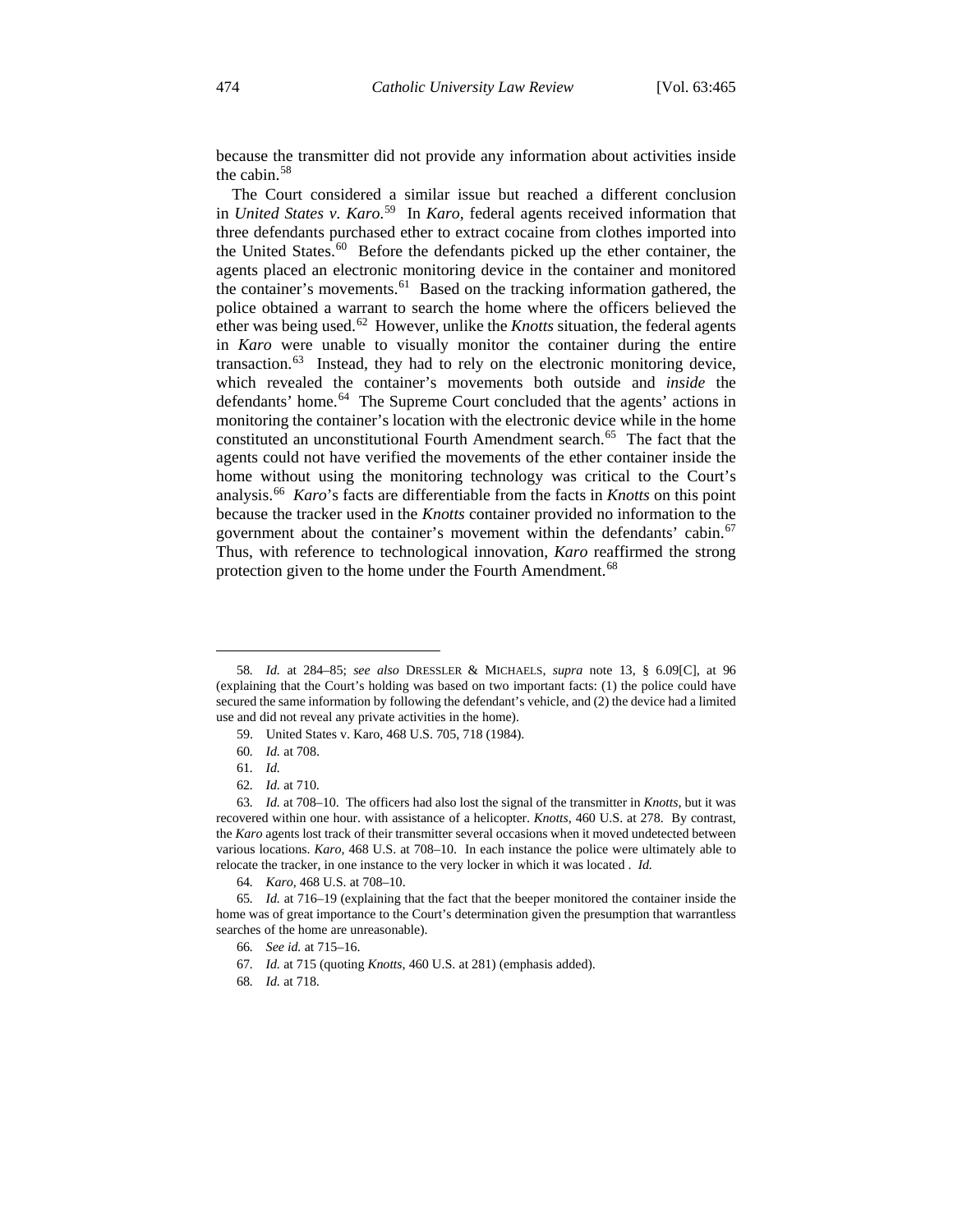*Kyllo v. United States* reaffirmed this strong protection afforded to the interior of the home under the Fourth Amendment.<sup>69</sup> In *Kyllo*, two federal agents, suspecting the defendant was growing marijuana in his home, sought to confirm their suspicions by using a thermal imaging camera to scan the defendant's home from a vehicle parked across the street.<sup>[70](#page-12-1)</sup> The agents used the results of the scan to obtain a search warrant.<sup>71</sup> Upon entering the home, the agents confirmed that the defendant was indeed growing over 100 marijuana plants inside.<sup>[72](#page-12-3)</sup> The defendant challenged the thermal scan as a violation of the Fourth Amendment.<sup>[73](#page-12-4)</sup> The Supreme Court held that the scan constituted a Fourth Amendment search, reasoning that government use of technology, not readily available for public use, without a warrant, to obtain intimate details of one's home not otherwise discoverable without physical intrusion into the protected area, is an unreasonable search. $74$ 

The *Knotts*, *Karo* and *Kyllo* trio of cases underscore the Fourth Amendment's strong presumption in favor of protecting the home.<sup>[75](#page-12-6)</sup> The Court has emphasized "that the Fourth Amendment draws 'a firm line at the entrance of the house."<sup>[76](#page-12-7)</sup> These cases suggest that if a technological innovation is used to gather details about a home that are not otherwise discoverable without physical intrusion into the space, whether from the ground or from the sky, then the use is a presumptively unreasonable search.<sup>[77](#page-12-8)</sup> These cases also indicate that technology used to conduct a search must be available for public use for the search to be considered reasonable.[78](#page-12-9)

<span id="page-12-0"></span><sup>69</sup>*. See* Kyllo v. United States, 533 U.S. 27, 40 (2001) (holding that the use of a thermal imaging device to measure the amount of heat coming from inside of a home violated the Fourth Amendment).

<sup>70</sup>*. Id.* at 29–30.

<span id="page-12-3"></span><span id="page-12-2"></span><span id="page-12-1"></span><sup>71</sup>*. Id.* at 30. The scan revealed that "the roof over the garage and a side wall of [the defendant's] home were relatively hot compared to the rest of the home and substantially warmer than neighboring homes." *Id.* This fact was consistent with the use of high-intensity halide lights for the interior growth of marijuana. *Id.*

<sup>72</sup>*. Id.*

<sup>73</sup>*. Id.*

<sup>74</sup>*. Id.* at 40.

<sup>75</sup>*. See supra* notes 55, 63, 71 and accompanying text.

<sup>76</sup>*. Kyllo*, 533 U.S. at 40 (quoting Payton v. New York, 445 U.S. 573, 590 (1980)).

<span id="page-12-8"></span><span id="page-12-7"></span><span id="page-12-6"></span><span id="page-12-5"></span><span id="page-12-4"></span><sup>77.</sup> Travis Dunlap, *We've Got Our Eyes on You: When Surveillance by Unmanned Aircraft Systems Constitutes a Fourth Amendment Search*, 51 S. TEX. L. REV. 173, 197 (2009).

<span id="page-12-9"></span><sup>78</sup>*. See* Vacek, *supra* note 51, at 683 (suggesting the test for whether a technology is available for general public use may "turn on whether Wal-Mart sells it or not"); *see also* Simmons, *supra* note 31, at 1334 (explaining that what the court likely meant by "general public use" is "that if a technology becomes so widespread and commonplace that it changes societal expectations of privacy, its use is no longer considered a 'search'").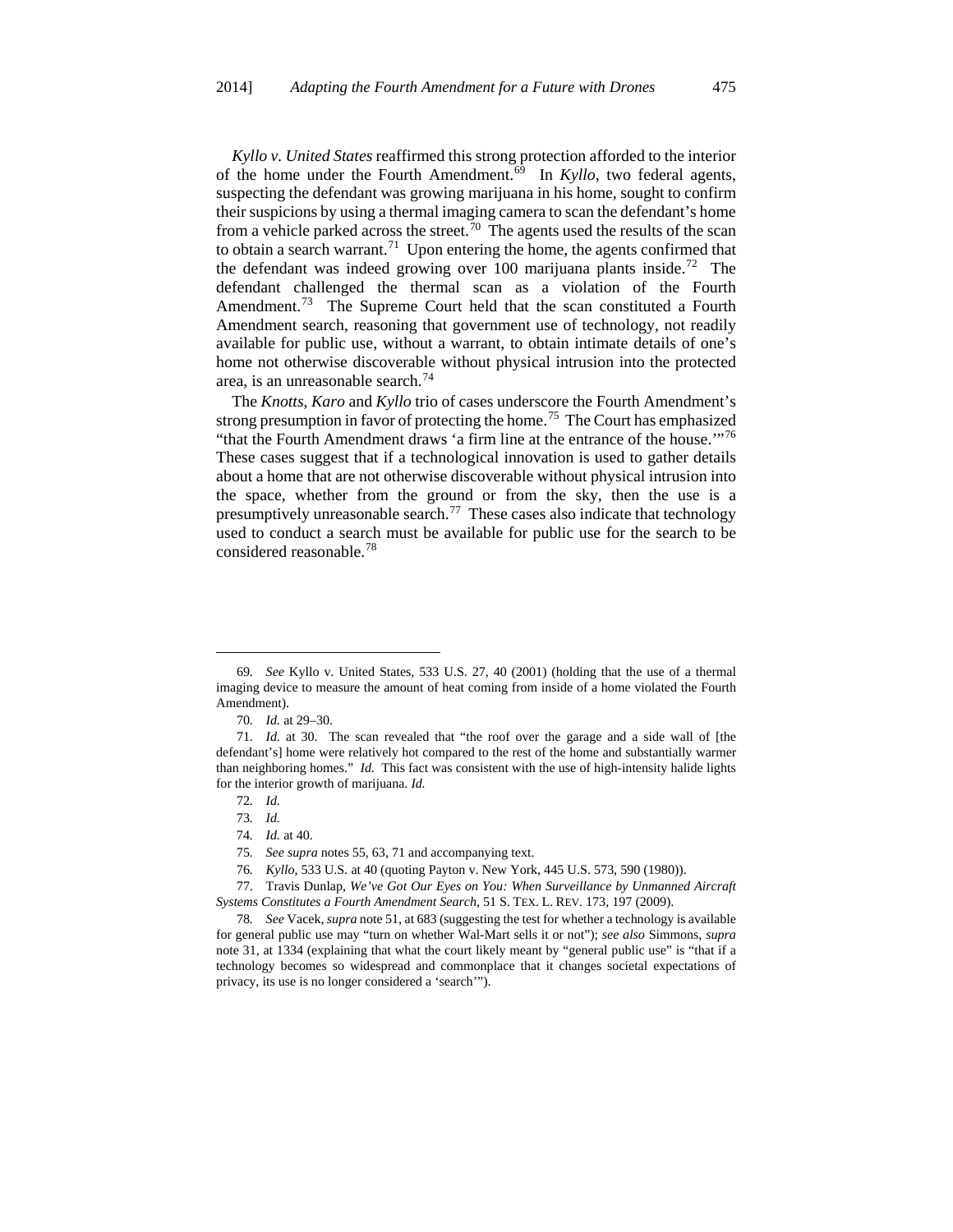### *5.* Ciraolo *and* Riley*: The Fourth Amendment and Aerial Surveillance of the Home*

As UAVs become part of everyday day activities, the Supreme Court will not approach aerial surveillance in a void. In the past, the Court has used *Katz's* reasonable expectation of privacy test to determine whether aerial surveillance of a home constitutes a Fourth Amendment search.[79](#page-13-0) In *California v. Ciraolo*, two police officers, acting on a telephone tip, flew an airplane 1,000 feet over the defendant's property, and were able to identify large marijuana plants growing in the defendant's yard.<sup>[80](#page-13-1)</sup> Armed with the information gathered from the aerial surveillance, the officers obtained a search warrant, searched the defendant's property, and found the marijuana plants.<sup>81</sup> The defendant challenged the police's flyover, arguing that an intricate fencing system surrounding the property expressed an expectation of privacy.<sup>[82](#page-13-3)</sup> The Supreme Court concluded that building fences around the property did not create a reasonable expectation that the area would not be viewed from above.<sup>83</sup> The Court further stated that "[t]he Fourth Amendment simply does not require the police travelling in the public airways . . . to obtain a warrant in order to observe what is visible to the naked eye."<sup>[84](#page-13-5)</sup> Finally, the Court concluded that because the observations were conducted from legally navigable airspace, the aerial surveillance did not constitute a Fourth Amendment search.<sup>[85](#page-13-6)</sup>

<span id="page-13-0"></span><sup>79</sup>*. See* DRESSLER & MICHAELS, *supra* note 13, § 6.07[A], at 87–88 (explaining the basic rules for constitutional aerial surveillance); Vacek, *supra* note 51, at 682 (noting that the Court has generally held that aerial surveillance from an aircraft in navigable airspace is permitted because one does not have a privacy interest in anything that can be seen from above).

<span id="page-13-1"></span><sup>80.</sup> California v. Ciraolo, 476 U.S. 207, 209 (1986). The area where the defendant was growing marijuana was not visible from the ground because the yard was completely fenced in. *Id.* The officers were readily able to identify the plants as marijuana using the naked eye. *Id.* at 213.

<sup>81</sup>*. Id.* at 209–10.

<sup>82</sup>*. Id.* at 211.

<span id="page-13-4"></span><span id="page-13-3"></span><span id="page-13-2"></span><sup>83</sup>*. Id.* at 214. In fact, the Court noted that the defendant's fence was not sufficient to manifest a complete expectation of privacy because it would not be sufficient to "shield these plants from the eyes of a citizen or a policeman perched on the top of a truck or a two-level bus". *Id.* at 211. The Court also noted that "[w]hat a person knowingly exposes to the public . . . is not subject of Fourth Amendment protection." *Id.* at 213 (quoting Katz v. United States, 389 U.S. 347, 351 (1967)).

<sup>84</sup>*. Id.* at 215.

<span id="page-13-6"></span><span id="page-13-5"></span><sup>85</sup>*. Id.* at 213–15. Current federal regulations establish the following minimum safe altitudes for flight in an airplane: 1,000 feet "[o]ver any congested area of a city, town, or settlement, or over any open air assembly of persons" and 500 feet in all other areas. 14 C.F.R. § 91.119(b)(c) (2012). Helicopters, powered parachutes, and weight-shift-control aircraft may operate at lower altitudes so long as "the operation is conducted without hazard to persons or property on the surface." § 91.119(d). The Court reasoned that, while the yard was in the curtilage of the defendant's home, the Fourth Amendment's protection of curtilage only extends to "intimate activity associated with the 'sanctity of a man's home and the privacies of life" and police are not required to ignore what they can see from a public vantage point. *Ciarolo*, 476 U.S. at 212 (quoting Oliver v. United States, 466 U.S. 170, 180 (1984)).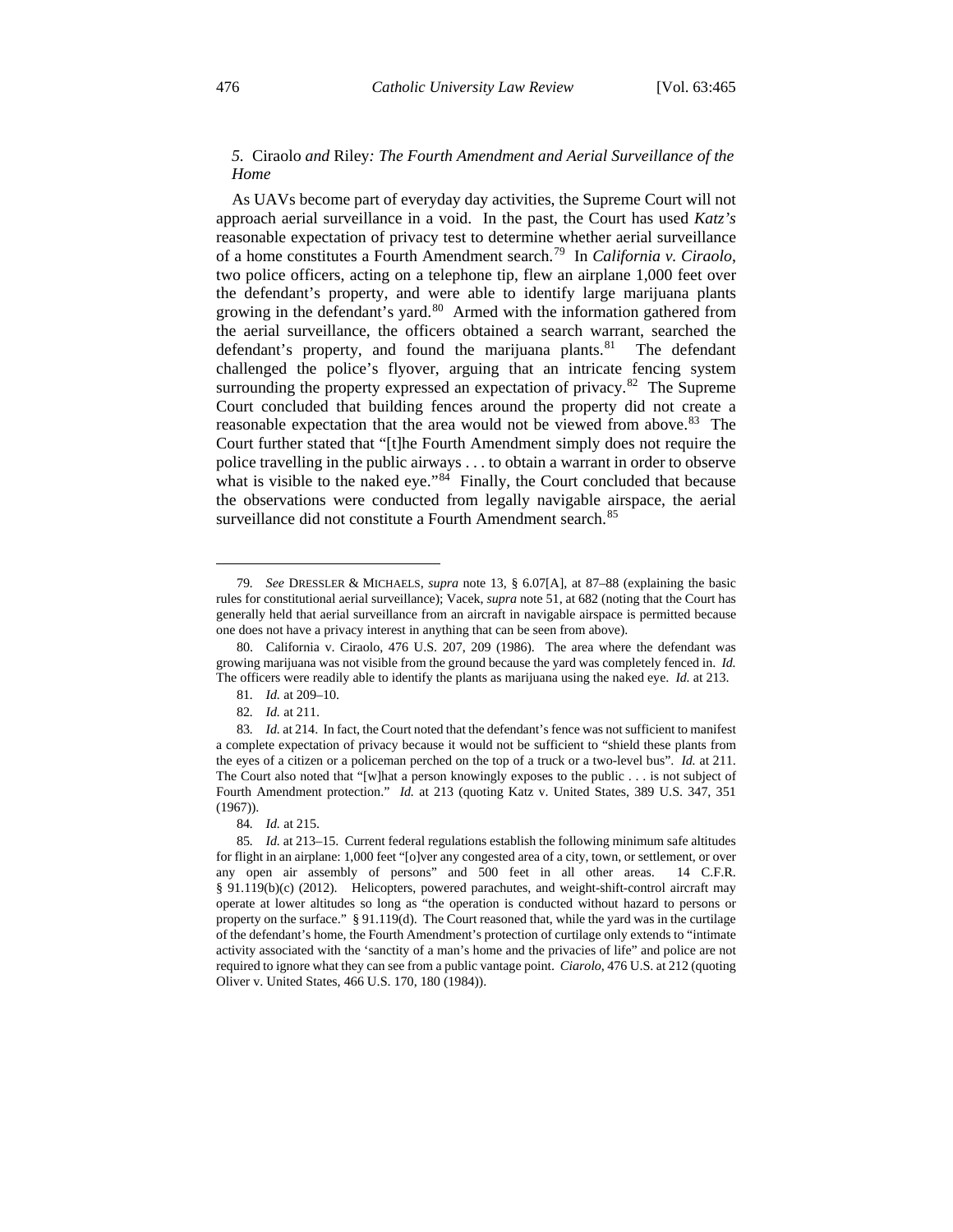In *Florida v. Riley*, the Court extended the *Ciraolo* reasoning to a low level helicopter flyover that revealed that the defendant was growing marijuana in a greenhouse, which was within twenty feet of the defendant's trailer and had translucent roofing with missing panels.<sup>[86](#page-14-0)</sup> The defendant challenged the aerial surveillance as an unreasonable search. $87$  The Supreme Court held that there was no violation of the Fourth Amendment because the defendant could not reasonably expect that his greenhouse was free from aerial observation.<sup>88</sup> In reaching this conclusion, the Court noted that the helicopter had been flying at a legal altitude and that it had not hindered the defendant's use of the area surveyed.<sup>[89](#page-14-3)</sup>

Together, *Ciarolo* and *Riley* suggest that aerial surveillance of a home will generally not constitute a Fourth Amendment search.<sup>[90](#page-14-4)</sup> The holdings in these two cases though are limited to aerial surveillance conducted from "public

—<br>—

<span id="page-14-4"></span>90. Vacek, *supra* note 51, at 681. The use of aerial surveillance was also challenged in *Dow Chemical Co. v. United States*. Dow Chem. Co. v. United States, 476 U.S. 227, 230 (1986). In *Dow Chemical*, a chemical manufacturer took significant security precautions to prevent its 2,000 acre facility from being visible from the ground and the air. *Id.* at 229. The defendant challenged the government's hiring of a private pilot to fly over its facility and take pictures with a "precision aerial mapping camera" as part of the government's environmental regulation efforts. *Id.* The aerial surveillance was conducted without a warrant after the chemical manufacturer refused to allow Environmental Protection Agency officials to conduct a follow-up visit to photograph the facility. *Id.* Dow argued that the aerial surveillance constituted a search because it had a reasonable and legitimate expectation of privacy—the industrial complex was analogous to the curtilage of a home—and the aerial mapping camera enhanced the government's senses in ways unavailable to the public. *Id.* at 232–33. The Supreme Court found that the government "was not employing some unique sensory device," and that the industrial complex was "comparable to an open field and as such it is open to the view and observation of persons in aircraft lawfully in the public airspace." *Id.* at 238–39. As a result, the Court concluded that the "aerial photographs of an industrial plant complex from navigable airspace" did not constitute a Fourth Amendment search. *Id.* at 239.

<span id="page-14-0"></span><sup>86.</sup> Florida v. Riley, 488 U.S. 445, 448–49 (1989). In *Riley*, a police officer conducted a naked-eye aerial surveillance of the defendant's property from a helicopter flying 400 feet above the defendant's property. *Id.* at 448. During the flyover, the police officer identified marijuana through the openings in the roof and side of the greenhouse, neither of which were visible from public vantage points on the ground. *Id.*

<sup>87</sup>*. Id.* at 447–48.

<sup>88</sup>*. Id.* at 450–51.

<span id="page-14-3"></span><span id="page-14-2"></span><span id="page-14-1"></span><sup>89</sup>*. Id.* at 450–52. The *Riley* Court's language appears to echo the language of *United States v. Causby*, where the Court considered whether low-level flyovers infringed on a person's property rights. *See* United States v. Causby, 328 U.S. 256, 266–67 (1946) (holding that "airspace, apart from the immediate reaches above the land, is part of the public domain" and that "[f]lights over private land are not a taking, unless they are so low and so frequent as to be a direct and immediate interference with the enjoyment and use of the land"). One scholar questions whether the case facts truly support the Court's decision by questioning how often low-level flights occur and how anticipated they are, noting that because flying "a helicopter at 400 feet over a residential dwelling may be technically allowed by regulation, it is neither prudent nor safe. The noise and disruption produced would likely result in complaints and lawsuits, and the pilot's options for safe landing in the event of an emergency are severely limited at that low altitude." Vacek, *supra* note 51, at 682 n.51.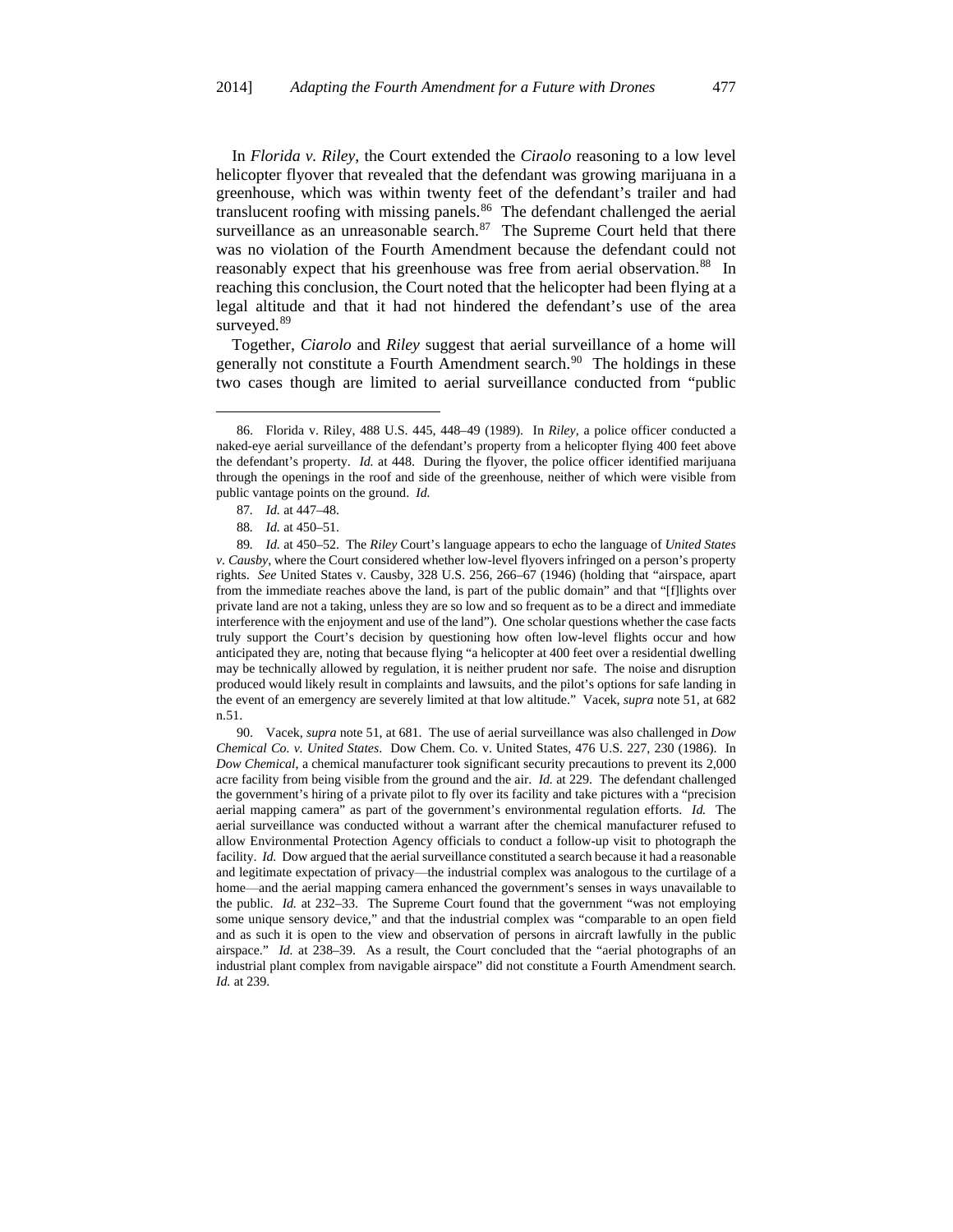navigable airspace," "in a physically nonintrusive manner," and without revealing "intimate activities traditionally connected with the use of a home or curtilage."[91](#page-15-0) Aerial surveillance is also subject to *Kyllo's* requirement that the technology used to observe the home is available to the general public and that it does not reveal information about the inside of the home that is not apparent from the outside.<sup>[92](#page-15-1)</sup>

### *6.* United States v. Jones*: Back to the Future, a New Twist or More of the Same?*

Decided in January 2012, *United States v. Jones*<sup>[93](#page-15-2)</sup> is arguably the Supreme Court's most significant Fourth Amendment case since *Katz*. [94](#page-15-3) In *Jones*, federal agents and local police suspected the defendant was trafficking narcotics and installed a global positioning system (GPS) tracking device on the car the defendant was driving.<sup>[95](#page-15-4)</sup> The data from the GPS device connected the defendant to a drug stash house and led to his indictment.<sup>[96](#page-15-5)</sup> At trial, the defendant challenged the GPS evidence as being the product of an unlawful search.  $97$  The Supreme Court unanimously held that use of the GPS under the factual circumstances constituted a Fourth Amendment search.<sup>[98](#page-15-7)</sup> While the Justices agreed on the outcome, they reached the conclusion by three differing sets of analysis.[99](#page-15-8)

<span id="page-15-0"></span><sup>91.</sup> DRESSLER & MICHAELS, *supra* note 13, § 6.07[A] at 87–88; *see also* United States v. Warford, 439 F.3d 836, 843–44 (8th Cir. 2006) (holding that police observation of a marijuana growing operation from a helicopter at a height of 200 to 300 feet was not a search because the aircraft was at a legally permissible altitude, there was no evidence that it interfered with the use of the property, and the flight was not so rare that the defendant could argue that he had a reasonable expectation of privacy); United States v. Boyster, 436 F.3d 986, 992 (8th Cir. 2006) (holding that the use of National Guard helicopters to survey marijuana growing around a defendant's residence did not constitute a search).

<sup>92</sup>*. See infra* notes 120–21 and accompanying text.

<span id="page-15-2"></span><span id="page-15-1"></span><sup>93.</sup> United States v. Jones, 132 S. Ct. 945, 949 (2012) (finding that a search occurred when a GPS was placed on a car by the police), *mandamus denied sub nom. In re* Jones, 670 F.3d 265 (D.C. Cir. 2012).

<span id="page-15-3"></span><sup>94</sup>*. See* Fabio Arcila, Jr., *GPS Tracking Out of Fourth Amendment Dead Ends:* United States v. Jones *and the* Katz *Conundrum*, 91 N.C. L. REV. 1, 5 (2012) (stating that the *Jones* decision "has the potential to be the Supreme Court's most important Fourth Amendment decision since it decided *Katz v. United States*").

<span id="page-15-4"></span><sup>95</sup>*. Jones*, 132 S. Ct. at 948. The car was registered in the name of the defendant's wife. *Id.* The District of Columbia's Metropolitan Police obtained a warrant to install a GPS device on the car in the District of Columbia within ten days of the warrant's issue. *Id.* However, the GPS device was installed on the eleventh day and in the neighboring state of Maryland. *Id.* Subsequently, the government used the GPS device to track the defendant's movements for a period of twenty-eight days and obtained over two thousand pages of data. *Id.*

<span id="page-15-8"></span><span id="page-15-7"></span><span id="page-15-6"></span><span id="page-15-5"></span><sup>96</sup>*. Id.* at 948–49. The defendant's first trial, for the same charge, ended with a hung jury, and he was indicted again. *Id.*

<sup>97</sup>*. Id.* at 948.

<sup>98</sup>*. Id.* at 947, 949.

<sup>99</sup>*. See infra* notes 100–08 and accompanying text.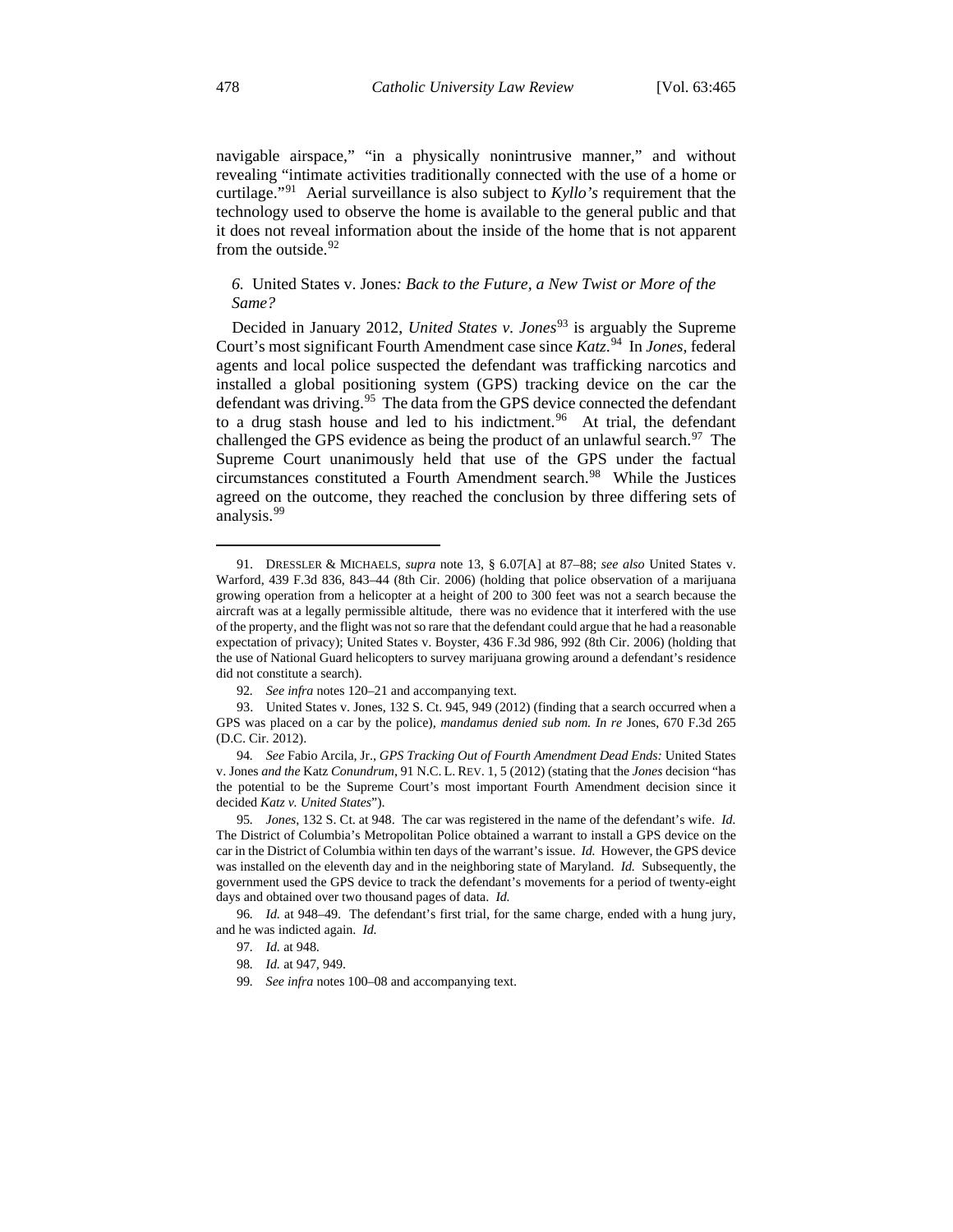Justice Scalia wrote the Court's majority opinion, which changed the Fourth Amendment search analysis to include both *Katz's* reasonable expectation of privacy test and the traditional property rights determination.<sup>100</sup> Justice Scalia described *Jones* as a case in which the police physically intruded onto the Defendant's property to obtain information.<sup>101</sup> He reasoned that the framers of the Fourth Amendment drafted the text to have a property connection and that the police action in *Jones* would have been considered unreasonable at the time of the Amendment's adoption.[102](#page-16-2) Justice Scalia explained that the *Katz* test "*added to*, not *substituted for*, the common law trespassory test" and used the historical property rights analysis to conclude that the installation of the GPS tracking system on the defendant's car was a search.<sup>[103](#page-16-3)</sup>

Justice Sotomayor agreed with Justice Scalia's analysis that a Fourth Amendment search occurs when the government enters into a constitutionally protected area to collect information.<sup>104</sup> However, in a separate concurring opinion, Justice Sotomayor emphasized the importance of the *Katz* test, explaining that without a physical trespass, Fourth Amendment analysis is determined by a violation of a person's reasonable expectation of privacy.<sup>[105](#page-16-5)</sup> Thus, both Justices Scalia and Sotomayor viewed the historical property rights test and *Katz's* reasonable expectation of privacy test as a two part inquiry, working together to determine whether a Fourth Amendment search has occurred.[106](#page-16-6) However, Justice Sotomayor also agreed with Justice Alito's assessment that both tests may be ill-suited for current realities.<sup>[107](#page-16-7)</sup> Justice Sotomayor acknowledged that technological advances mean that a physical entry is not necessary for surveillance, and noted that the trespass doctrine may not be helpful when evaluating cases involving advanced surveillance technologies.[108](#page-16-8) She also highlighted that these advances will impact the *Katz* test because the advances will lead to different societal expectations of privacy.[109](#page-16-9) Justice Sotomayor also explained that *Katz's* proposition that if an individual chooses to disclose information to another, then such information

<span id="page-16-0"></span><sup>100</sup>*. Jones*, 132 S. Ct. at 953; *see also* Kevin Emas & Tamara Pallas, United States v. Jones*: Does* Katz *Still Have Nine Lives?*, 24 ST. THOMAS L. REV. 116, 153 (2012) (describing how Justice Scalia's opinion "construct[s] a 'new' test that is purely property-rights driven" and is "the starting point for the emergence, or perhaps re-emergence, of a 'trespass-first' test").

<sup>101</sup>*. Jones*, 132 Sup. Ct. at 949.

<sup>102</sup>*. Id.*

<span id="page-16-4"></span><span id="page-16-3"></span><span id="page-16-2"></span><span id="page-16-1"></span><sup>103</sup>*. Id.* at 948–49, 952–53. The Court's embrace of the property-based analysis is significant because *Katz's* reasonable expectation of privacy test had served as the basis of the Court's Fourth Amendment search analysis for nearly 40 years. CLANCY, THE FOURTH AMENDMENT, *supra* note 25, § 3.1.1, at 47.

<sup>104</sup>*. Jones*, 132 S. Ct. at 954 (Sotomayor, J., concurring).

<span id="page-16-5"></span><sup>105</sup>*. Id.* at 954–55 (quoting Kyllo v. United States, 533 U.S. 27, 33 (2001)).

<span id="page-16-6"></span><sup>106</sup>*. See id.* at 952–55.

<span id="page-16-7"></span><sup>107</sup>*. Id.* at 955.

<span id="page-16-9"></span><span id="page-16-8"></span><sup>108</sup>*. Id.*

<sup>109</sup>*. Id.*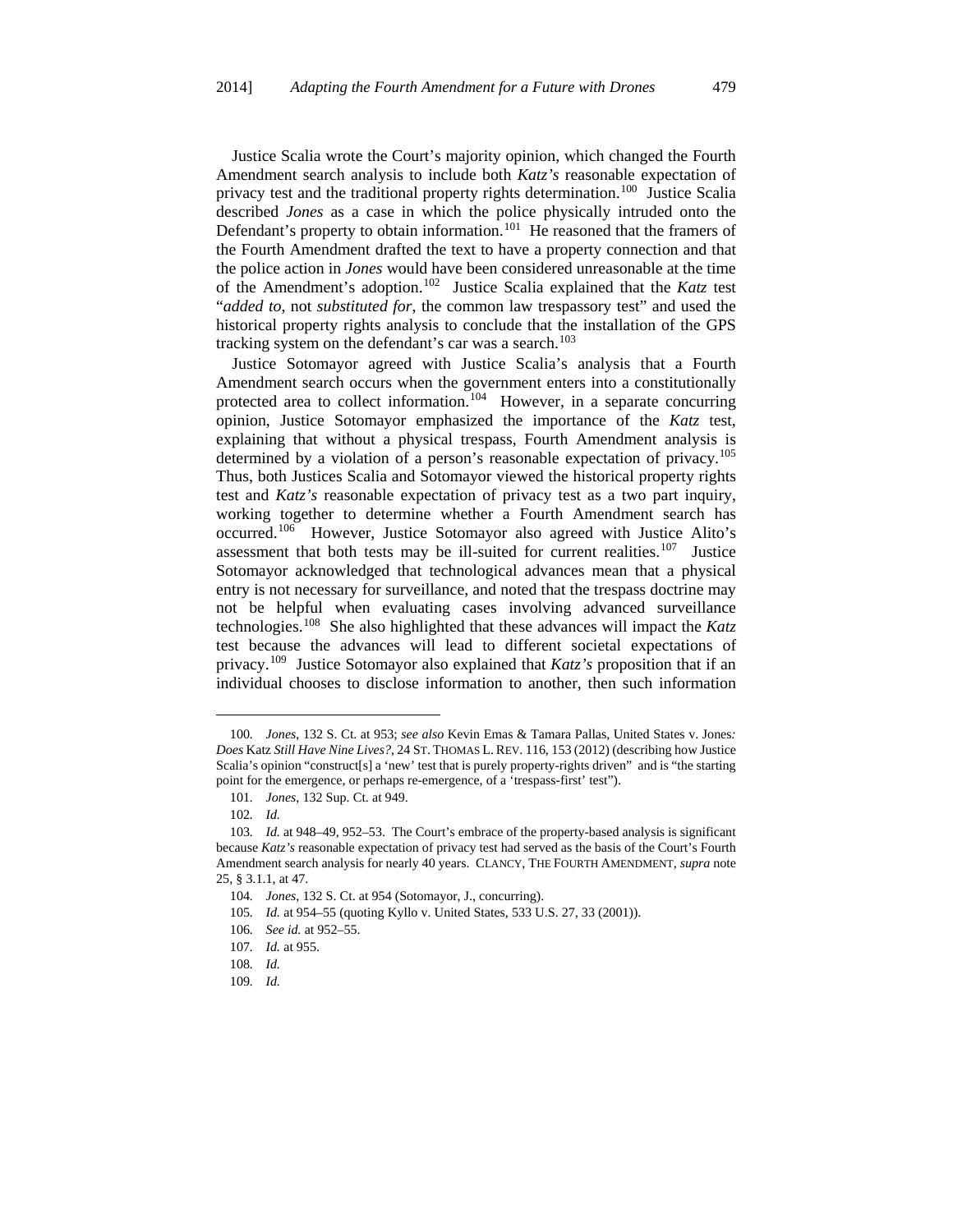cannot reasonably be expected to be private, does not acknowledge the new challenges of the digital information age where individuals reveal information about themselves regularly in the course of an ordinary routine.<sup>110</sup> Accordingly, Justice Sotomayor's opinion suggests the need to re-analyze the Court's Fourth Amendment jurisprudence.<sup>[111](#page-17-1)</sup>

Justice Alito's concurring opinion also expressed concern that current Fourth Amendment jurisprudence does not meet the needs of the populous in light of emerging technologies.<sup>[112](#page-17-2)</sup> While Justice Alito opined that the *Katz* test should be the sole Fourth Amendment test, he also made a distinction between short and long-term monitoring of persons, concluding that only short-term monitoring is reasonable.<sup>[113](#page-17-3)</sup> Justice Alito ultimately called for legislative action

<span id="page-17-0"></span><sup>110</sup>*. Id.* at 957. Justice Sotomayor notes the following examples: "[p]eople disclose the phone numbers that they dial or text to their cellular providers, the URLs that they visit and the e-mail addresses with which they correspond to their Internet service providers; and the books, groceries and medications they purchase to online retailers." *Id.*

<span id="page-17-1"></span><sup>111.</sup> Scholars have pointed to the language in Justice Sotomayor's and Justice Alito's concurring opinions to suggest that a majority of Supreme Court Justices would support a mosaic theory of the Fourth Amendment. *See* Orin S. Kerr, *The Mosaic Theory of the Fourth Amendment*, 111 MICH. L. REV. 311, 313 (2012). Under the mosaic theory, a single act of permissible surveillance may not amount to a Fourth Amendment search, but an on-going sequence of permissible observations may together become an impermissible search, as "[p]rolonged surveillance reveals types of information not revealed by short-term surveillance." *See* United States v. Maynard, 615 F.3d 544, 562 (D.C. Cir. 2010), *cert. granted*, 131 S. Ct. 3064 (2011), *aff'd in part sub nom.* United States v. Jones, 132 S. Ct. 945 (2012), *mandamus denied sub nom. In re* Jones 670 F.3d 256 (D.C. Cir. 2012); *see also* Kerr, *supra*, at 313 (explaining that the mosaic theory allows the Court to consider the constitutionality of searches "as a collective sequence of steps rather than as individual steps"). Notably, the mosaic theory supplied the basis of the District of Columbia Circuit's opinion in *Jones*. *See Maynard*, 615 F.3d at 562; *see also* Kerr, *supra* (noting that the D.C. Circuit court adopted the mosaic theory in *Jones*). The mosaic theory originated in national security jurisprudence, as courts wrestled with the correct application of the Freedom of Information Act ("FOIA") in light of concerns that ordinarily insignificant information may become more important when aggregated with other information. Bethany L. Dickman, Note, *Untying Knotts: The Application of Mosaic Theory to GPS Surveillance in United States v.* Maynard, 60 AM. U. L. REV. 731, 736–37 (2011). The courts' concerns were based on fears that a potential adversary of the United States "could use FOIA to gather individual items of information and piece them together to discover and exploit vulnerabilities." *Id.* at 736–37.

<span id="page-17-2"></span><sup>112</sup>*. See Jones*, 132 S. Ct. at 962–63 (Alito, J., concurring). Justice Alito criticizes the property-rights test, explaining that the fact that an originalist approach considering what law enforcement officials may have done at the time the Constitution was ratified is an "unwise" and "highly artificial" means of determining what constituted a search. *Id.* at 957–58. Justice Alito also asserted that the property-rights test is unsupported by current law and the language of the Fourth Amendment. *Id.* Justice Alito also expressed concerns about maintaining *Katz's* reasonable expectation of privacy test because as technology changes, so will people's expectations. *See id.* at 962.

<span id="page-17-3"></span><sup>113</sup>*. Id.* at 964. Justice Alito applied the *Katz* test to the *Jones* facts and found that, under the objective prong, society has recognized that monitoring an individual's movements on public streets for a short period of time is reasonable, but that long-term use of GPS devices for the same purpose encroaches on privacy expectations. *Id.*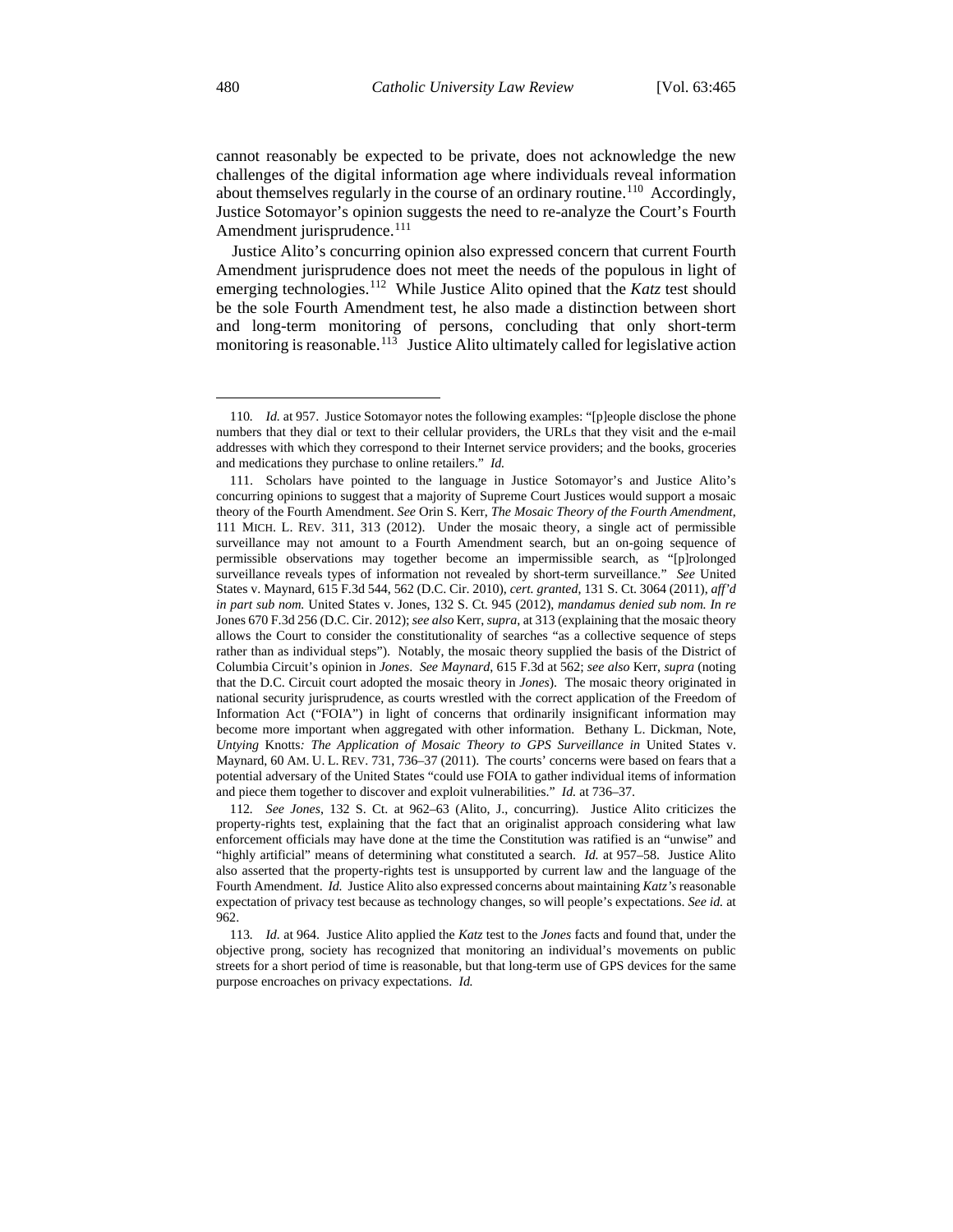in light of the judiciary's limited powers to address privacy concerns raised by emerging technologies that can impact Fourth Amendment protections.<sup>[114](#page-18-0)</sup>

The Supreme Court's decision in *Jones* thus suggests that both the traditional property-rights approach and the *Katz* test are valid analyses to determine when a Fourth Amendment search occurs. Therefore, cases involving UAVs should be analyzed using both tests. $^{115}$  $^{115}$  $^{115}$ 

#### *B. A New Challenge for the Fourth Amendment: The Domestic Use of Unmanned Aerial Vehicles is Set to Expand*

While the history of drones is as long as the history of aviation,  $116$  the Federal Aviation Administration's ("FAA") safety regulations have served as a significant impediment to widespread civilian use of UAVs in the United States.<sup>[117](#page-18-3)</sup> The FAA Modernization and Reform Act requires the FAA to

—

<span id="page-18-3"></span>117*. See* Vacek, *supra* note 51, at 686–88 (noting that the burdensome FAA authorization process has challenged law enforcement's ability to operate drones). Aiming to maintain UAV operations apart from "airspace frequently traversed by jet airliners and helicopters," the FAA typically only permits UAVs to operate "over relatively unpopulated areas." Dunlap, *supra* note 77, at 182–83. FAA regulations also require all UAV operators to obtain a Certificate of Authorization (COA) prior to use, a process overseen by small office within the FAA that has been overwhelmed by applications. Vacek, *supra* note 51, at 686–87. Once the operator obtains a COA,

<span id="page-18-0"></span><sup>114</sup>*. Id.* at 964; *see* Orin S. Kerr, *The Fourth Amendment and New Technologies: Constitutional Myths and the Case for Caution*, 102 MICH. L. REV. 801, 805 (2004) (stating that "statutory rules rather than constitutional rules should provide the primary source of privacy protections regulating law-enforcement use of rapidly developing technologies").

<span id="page-18-1"></span><sup>115.</sup> The Supreme Court's decision in *Florida v. Jardines* reaffirmed that the traditional property rights analysis of the Fourth Amendment is, together with the *Katz* test, a valid "search" test. *See* Florida v. Jardines, 133 S. Ct. 1409, 1417–18 (2013). In *Jardines*, the Court held that a police officer's approach to the front door of a home with a drug-sniffing dog in order to obtain information about the presence of marijuana in the home constituted a Fourth Amendment search. *Id.* at 1413, 1417–18. The Court reasoned that by approaching the home's front door, the officer impermissibly trespassed upon the home's curtilage, which is protected by the Fourth Amendment. *Id.* at 1414.

<span id="page-18-2"></span><sup>116</sup>*. See* Charles Jarnot, *History*, *in* INTRODUCTION TO UNMANNED AIRCRAFT SYSTEMS 1, 1 (Richard Barnhart et al. eds., 2012); Dunlap, *supra* note 77, at 176–79 (tracing UAVs back to an aircraft developed for the Navy in 1915). In fact, Charles Jarnot traced the history of unnamed aerial vehicles to the kites, hot air balloons and other early aircraft that pre-date the dawn of modern aviation. Jarnot, *supra*, at 1–2. First developed as an Aerial Torpedo for the U.S. Navy in 1918, the military has extensively used UAVs for reconnaissance and intelligence-gathering roles over the last century. *Id.* at 3, 5, 7–14; Dunlap, *supra* note 77, at 176–79. Today, there are approximately 7,494 UAVs serving the U.S. military, which accounts for approximately forty-one percent of the U.S. military's total aircraft inventory. GERTLER, *supra* note 7, at 9, fig. I. The military's use of drones has increased exponentially in the last decade; by comparison, in 2005 UAVs comprised only five percent of military aircraft. *Id.* at 9. The U.S. military first widely deployed contemporary UAV systems during Operation Desert Storm, which illustrated their potential, thereby resulted in fast-tracking investments in modern UAV systems. *Id.* at 2; *see also* Jarnot, *supra* at 14–15. Improved drone systems also debuted during U.S. operations in the Balkans in the 1990s. GERTLER, *supra* note 7, at 2. However, UAVs did not gain the pre-eminent military roles that they have today until the conflicts in Afghanistan and Iraq post-9/11. *See* Jarnot, *supra* at 15.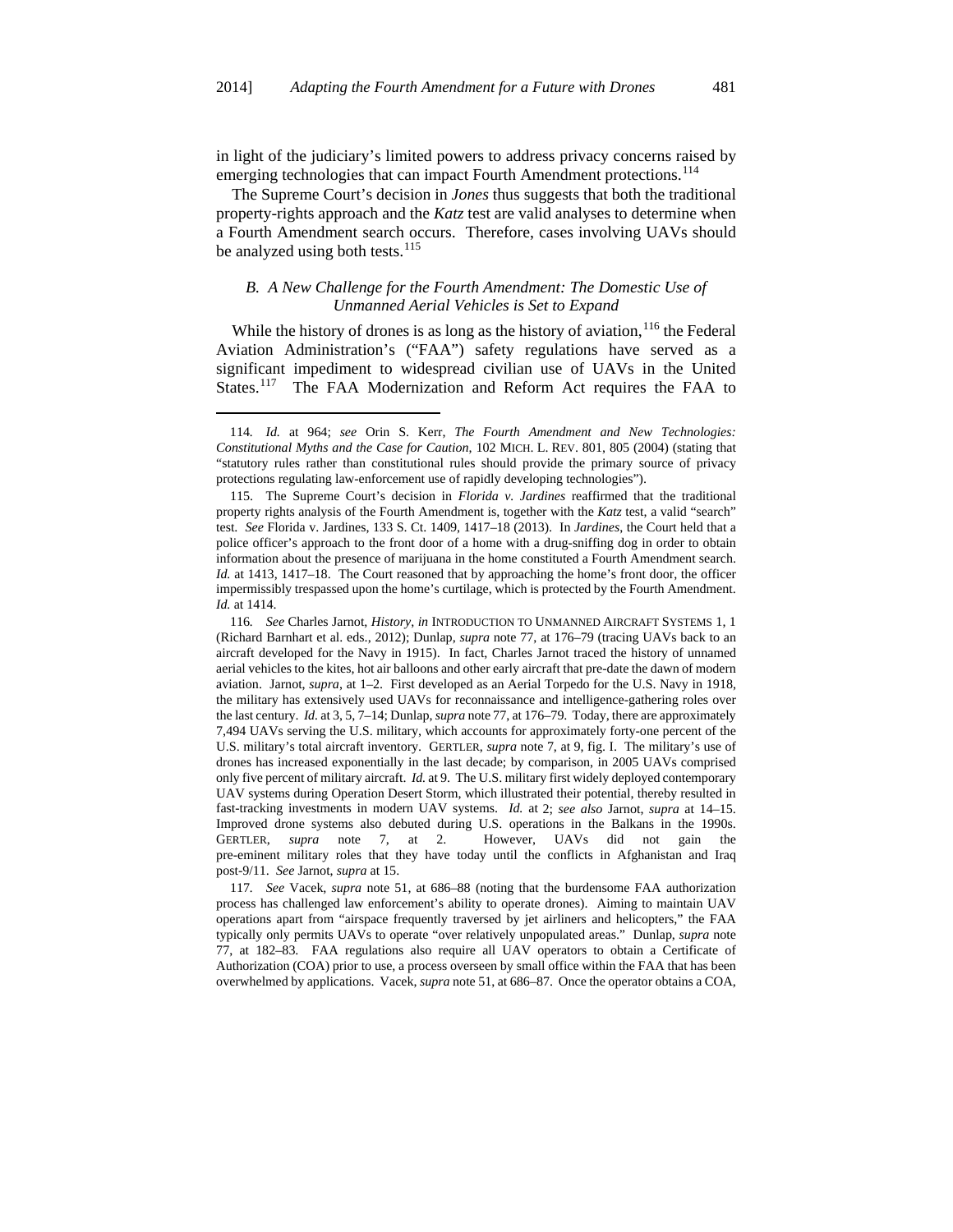establish regulations for the testing and licensing of commercial drones by 2015 and charges the FAA with expediting the Certificate of Authorization process within the ninety day period after the law was passed.<sup>118</sup> Many fear these provisions will lead to an expansion of the use of UAVs by law enforcement and may result in more *Brossart*-like events around the country.[119](#page-19-1) In fact, the FAA estimates that as many as 15,000 UAVs may be in the nation's skies by 2020.<sup>[120](#page-19-2)</sup> Some predict that UAV use could soon grow into an eighty-nine billion dollar industry worldwide.<sup>[121](#page-19-3)</sup>

<span id="page-19-1"></span>119. Shaun Waterman, *Coming to a Sky Near You; Drones over U.S. get OK by Congress*, WASH. TIMES, Feb. 8, 2012, at A1.

<span id="page-19-2"></span>120. FEDERAL AVIATION ADMINISTRATION, FAA AEROSPACE FORECAST: FISCAL YEARS 2010-2030, at 48 (2010).

it is "only valid for a limited time and [imposes] strict requirements, such as daylight only flights, required 'chase' aircraft and numerous safety precautions." Dunlap, *supra* note 77, at 183. A chase aircraft is "a manned aircraft that is used to follow a UA[V] and serves as the see-and-avoid function for total flight safety. The pilot of the chase aircraft monitors for conflicting aircraft and is in constant radio contact with the pilot in command of the UA[V] who is on the ground." U.S. GOV'T ACCOUNTABILITY OFFICE, GAO-12-981, UNMANNED AIRCRAFT SYSTEMS: MEASURING PROGRESS AND ADDRESSING POTENTIAL PRIVACY CONCERNS WOULD FACILITATE INTEGRATION INTO THE NATIONAL AIRSPACE SYSTEM 15 n.22 (2012).

<span id="page-19-0"></span><sup>118.</sup> The FAA Modernization and Reform Act of 2012, Pub. L. No. 112-95, §§ 332, 334, 126 Stat. 73, 76–77. The deadline for publishing the expedited COA regulations was November 10, 2012. Tim Starks, *Fear of Prying*, CQ WEEKLY, Oct. 22, 2012, at 2090, 2097. The Act also requires that the FAA to:

<sup>[</sup>n]ot later than 270 days after the date of enactment of this Act . . . issue guidance regarding the operation of public unmanned aircraft systems to (1) expedite the issuance of a certificate of authorization process;(2) provide for a collaborative process with public agencies to allow for an incremental expansion of access to the national airspace system as technology matures and the necessary safety analysis and data become available, and until standards are completed and technology issues are resolved . . .

FAA Modernization and Reform Act of 2012, § 334(a)(1)-(2); *see also* §§ 331–335 (providing more rules and guidance on how the act must be implemented). In contrast to the United States, Japan, South Korea, and Israel have already fully integrated UAVs into their national airspace systems. CHAD HADDAL & JEREMIAH GERTLER, CONG. RESEARCH SERV., RS21698, HOMELAND SECURITY: UNMANNED AERIAL VEHICLES AND BORDER SURVEILLANCE 7 (2010). *Id.*

<span id="page-19-3"></span><sup>121</sup>*. See* Starks, *supra* note 118 at 2091. UAV use has expanded to the civilian sector and is used for a number of purposes from weather forecasting, to homeland security and traffic enforcement. *See* Dunlap, *supra* note 77, at 179 (stating that civilian missions for UAVs include "emissions monitoring, weather forecasting, topographical mapping, wildlife management, wildfire prevention and response, water management, homeland security, various commercial applications and traffic management"). A number of companies and states are actively seeking to profit from the expansion of civilian UAV use. *See* Barry Neild, *Not just for Military Use, Drones Turn Civilian*, CNN (June 12, 2013 6:57 AM), http://www.cnn.com/2012/07/12/world /europe/civilian-drones-farnborough/index.html. For example, the head of Maryland's Office of Military and Federal Affairs sees the state as uniquely positioned to benefit from the impending UAV boom. *See* Matthew Hay Brown, *Maryland Sees a Future in Drones*, BALT. SUN (Aug. 13, 2012), http://articles.baltimoresun.com/2012-08-13/news/bs-md-drones-20120813\_1\_unmanned -aircraft-drones-unmanned-aerial-vehicle. He highlighted that Maryland already has at least two-dozen businesses working on UAVs and that the state boasts a unique combination of universities, federal facilities, and private sector interest in the industry. *Id.* Similarly, the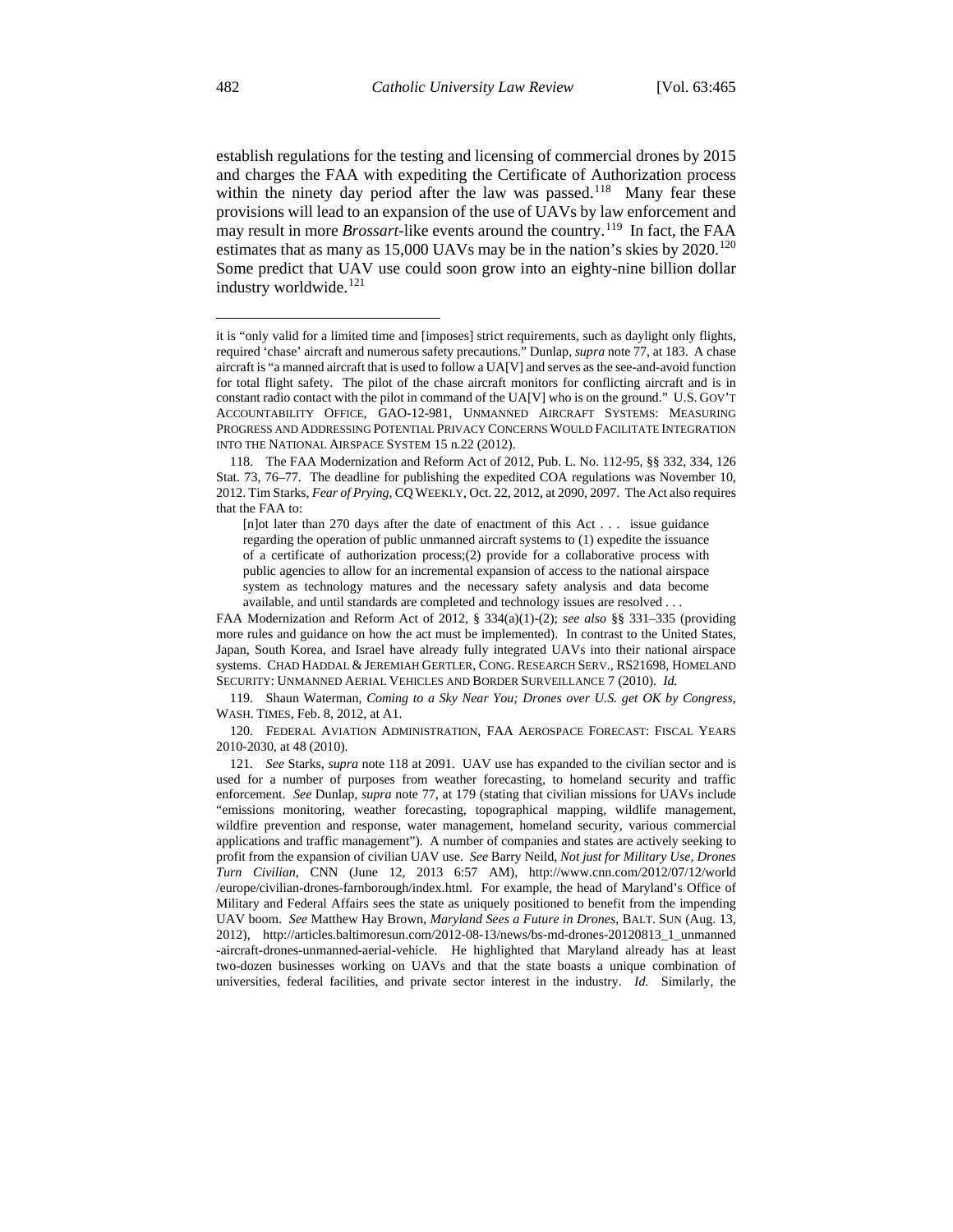—<br>—

The widespread use of UAVs in the United States has the potential to change many aspects of daily life.<sup>122</sup> UAVs can be used both for commercial purposes such as photography and agricultural purposes,  $123$  as well as for governmental purposes such as surveillance.<sup>124</sup> Most public concern about the expanded use of UAVs relates to their use by law enforcement as they give agencies the ability to consistently monitor and investigate suspects from the sky, which potentially

\_story.cfm?newsid=15576. The six test sites are located in Alaska, Nevada, New York, North Dakota, Texas, and Virginia. *Id.*

government of Oklahoma has developed a strategic plan to encourage the development of UAV businesses in the state. *See* GOVERNOR'S UNMANNED AERIAL SYSTEMS COUNCIL, REPORT OF THE GOVERNOR'S UNMANNED AERIAL SYSTEMS COUNCIL: A STRATEGIC PLAN FOR THE DEVELOPMENT OF AN UNMANNED AERIAL SYSTEMS ENTERPRISE IN THE STATE OF OKLAHOMA 5 (2012). The plan emphasized that Oklahoma has a number of advantages over other states in the development of UAV business, including its robust infrastructure to support UAV test flights, mature aviation market, and favorable geographical location. *Id.* at 5, 11–14. The UAV design and development industry has grown organically along the Columbia River Gorge Region on the Washington-Oregon border, where a number of amateur aeronautical engineers and start-up enterprises are developing drone technology that has been adopted by the military and exhibited around the world. *See* Richard Connif, *Drones are Ready for Takeoff*, SMITHSONIAN MAG. (June 2011), *available at* http://www.smithsonianmag.com/science-nature/Drones-are-Ready-for -Takeoff.html?c=y&page=1. On December 30, 2013, the FAA announced the selection of six congressionally-mandated UAV test sites that will conduct necessary research for the integration of UAVs into the national airspace system. Press Release, Federal Aviation Administration, FAA Selects Unmanned Aircraft Systems Research and Test Sites (Dec. 30, 2013), *available at* http://www.faa.gov/news/press\_releases/news

<span id="page-20-0"></span><sup>122</sup>*. See* Connif, *supra* note 121 (suggesting that "the adjustment to drones will be as challenging as the adjustment to horseless carriages at the start of the 20th Century" and chronicling how drones are increasingly used for civilian purposes and for performing new missions that formerly required a human-guided aircraft).

<span id="page-20-1"></span><sup>123</sup>*. See, e.g.*, Dunlap, *supra* note 77, at 179 n.43 (noting that most UAVs are used commercially in "Japan for agricultural purposes" and that they can do the work of approximately fifteen men). UAVs are also being marketed as an inexpensive alternative to private security. *See* Neild, *supra* note 121.

<span id="page-20-2"></span><sup>124.</sup> FED. AVIATION ADMIN., FACTSHEET: UNMANNED AIRCRAFT SYSTEMS (UAS) (2011), *available at* http://www.faa.gov/about/initiatives/uas/media/uas\_fact\_sheet.pdf [hereinafter FAA, FACTSHEET: UNMANNED AIRCRAFT SYSTEMS]. U.S. Customs and Border Protection (CBP) operates the largest law enforcement drone fleet in the United States. *See* Rob Margetta & Tim Starks, *Eyes on the Border, at a High Cost*, CQ WEEKLY, Oct. 22, 2012, at 2094, 2094. However, a number of CBP's drones are not being used to their maximum potential due to their high operating costs. *Id.* at 2094–95. Other federal agencies operating drones within the United States include: the Department of Defense, which utilizes them for "training for overseas operations"; NASA, which employs them for "wildfire mapping and collect[ing] hurricane data"; the Department of the Interior, which uses them for "Geological Survey studies"; the Department of Energy, which conducts "drone research at national laboratories"; The Department of Justice, for FBI law -enforcement support; the Defense Advanced Research Projects Agency (DARPA), which conducts "drone research"; and the Department of State, which is testing drones for its "embassy surveillance program." Starks, *supra* note 118, at 2092. State and local government agencies, including the Mississippi Department of Marine Resources, the Miami-Dade, Florida Police Department and the Montgomery County, Texas Sheriff's Office are also using drone for a variety of missions. *Id.* at 2092–93.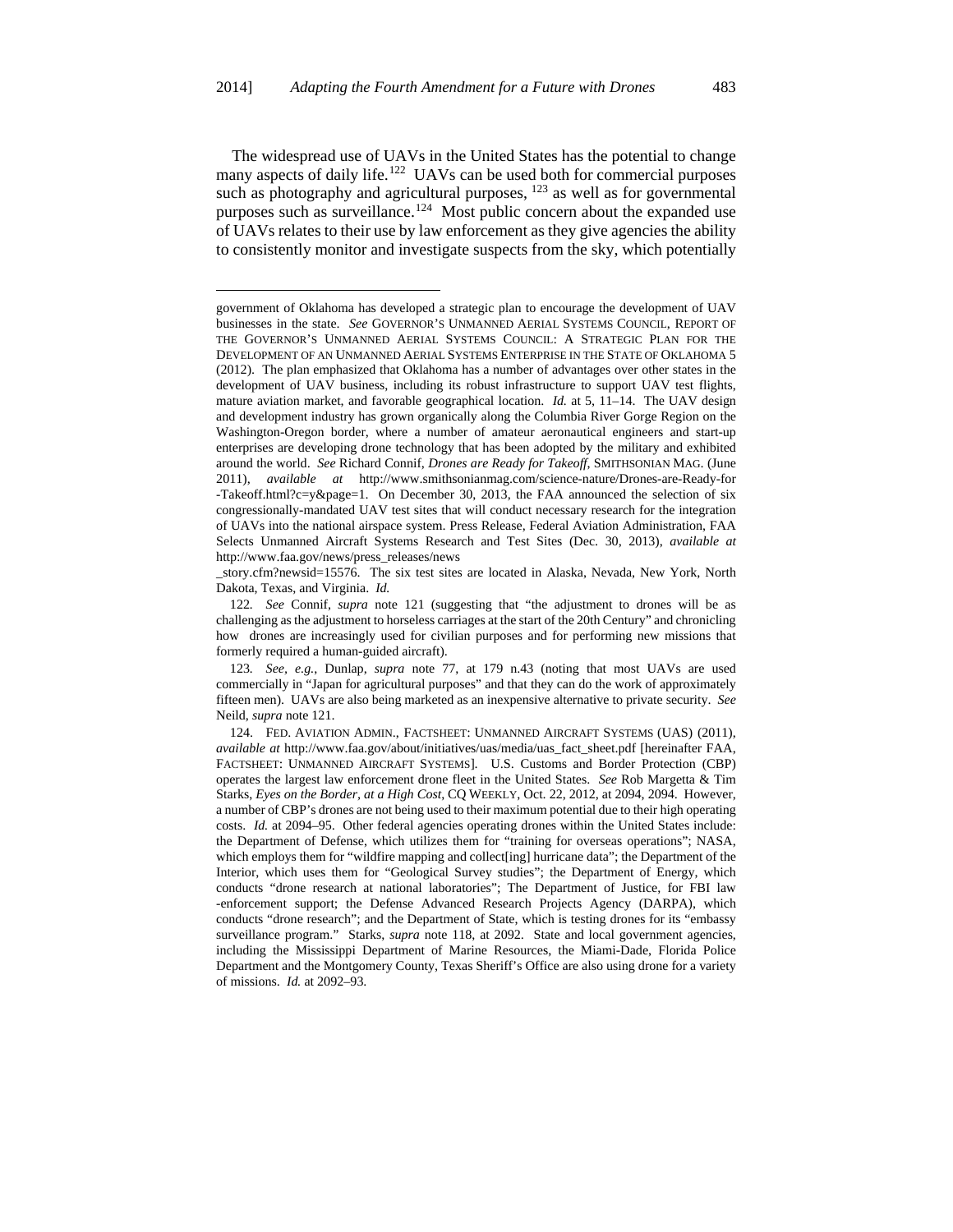diminishes Fourth Amendment protections.<sup>[125](#page-21-0)</sup> This concern is heightened because UAVs are able to conduct surveillance undetected due to their design and their capability to fly at high altitudes.<sup>126</sup> As the cost of using UAVs decreases, and their ease of use and availability increases,<sup>[127](#page-21-2)</sup> many fear that current Fourth Amendment jurisprudence does not afford enough protection from government surveillance by drones.<sup>[128](#page-21-3)</sup>

#### *C.* State v. Brossart*: Unmanned Aerial Vehicles Become Part of American Life*

Against the background of an expected expansion of domestic UAV use *State v. Brossart* has attracted widespread media attention because it is among the earliest and most dramatic cases involving UAV use by law enforcement

<span id="page-21-0"></span><sup>125</sup>*. See* Vacek, *supra* note 51, at 677 (discussing how new legislation should be enacted to deal with the new issues raised by the use of drones); Associated Press, *Talk of Drones Patrolling U.S. Skies Spawns Anxiety*, USA TODAY (June 19, 2012 9:13 AM), http://www.usa today.com/news/washington/story/2012-06-19/drone-backlash/55682654/1 (noting how many groups have raised concerns about the privacy issues related to drone use); Koebler, *supra* note 17 (discussing a Brookings Institute Panel that focused on UAV use and warned that, while UAVs can benefit law enforcement and businesses, the implications of widespread use should be thoroughly considered by the government); Jennifer Lynch, *Are Drones Watching You?*, ELECTRONIC FRONTIER FOUND. (Jan. 10, 2012), https://www.eff.org/deeplinks/2012/01/drones-are-watchingyou (highlighting the extensive surveillance capabilities of UAVs and their ability to go undetected, raising Fourth Amendment concerns). In fact, the FBI has acknowledged that it has already deployed drones in limited domestic law enforcement operations. *See* Craig Whitlock, *FAA Says it Authorized 4 FBI Drone Missions*, WASH. POST, June 21, 2013, at A7 (detailing FBI use of drones on United States soil during four FBI missions); Jake Miller, *FBI Director Acknowledges Domestic Drone Use*, CBS NEWS (June 19, 2013, 12:36 PM), http://www.cbsnews.com/8301-250\_162 -57590065/fbi-director-acknowledges-domestic-drone-use/. Other concerns regarding the increased civilian UAV use include the fear that they may threaten air safety, cause mid-air collisions, or be used as a terrorist weapon. Starks, *supra* note 118, at 2096. —

<span id="page-21-1"></span><sup>126.</sup> Lynch, *supra* note 125. Modern UAVs "come in a variety of shapes and sizes" and can have a "wingspan as large as a Boeing 737 or be smaller than a radio-controlled model aircraft." FAA, FACTSHEET: UNMANNED AIRCRAFT SYSTEMS, *supra* note 124. The U.S. military's largest drone, the Global Hawk, has a length of 48 feet, a wingspan of 131 feet, weighs 32,250 pounds and can reach an altitude of 60,000 feet. GERTLER, *supra* note 7, at 31 tbl.6, 32 fig.5. In contrast, CQ Weekly highlights that AeroVironment, Inc. has developed the Nano Hummingbird, a drone that weighs less than an ounce. Starks, *supra* note 118, at 2091. In fact, there has been speculation in the press that the United States has developed and utilized insect-sized UAVs that allow for nearly undetectable close-range surveillance. Tom Leonard, *US Accused of Using Robotic Insect Spies*, DAILY TELEGRAPH (LONDON) (Oct. 11, 2007), at 19.

<span id="page-21-2"></span><sup>127</sup>*. See* Abramson, *supra* note 17 (examining how homemade UAVs are being built and operated by hobbyists using readily available parts at a lower cost and how police departments in rural areas can use them because they are small and easily transported).

<span id="page-21-3"></span><sup>128</sup>*. See* Starks, *supra* note 118, at 2090, 2092, 2095 (reporting that many members of Congress are concerned by both the loss of privacy drones may cause and the Court's failure to adequately curtail aerial surveillance, leading to Republican and Democratic members of Congress introducing legislation to strengthen the public's privacy protections again the government's use of drones on civilians).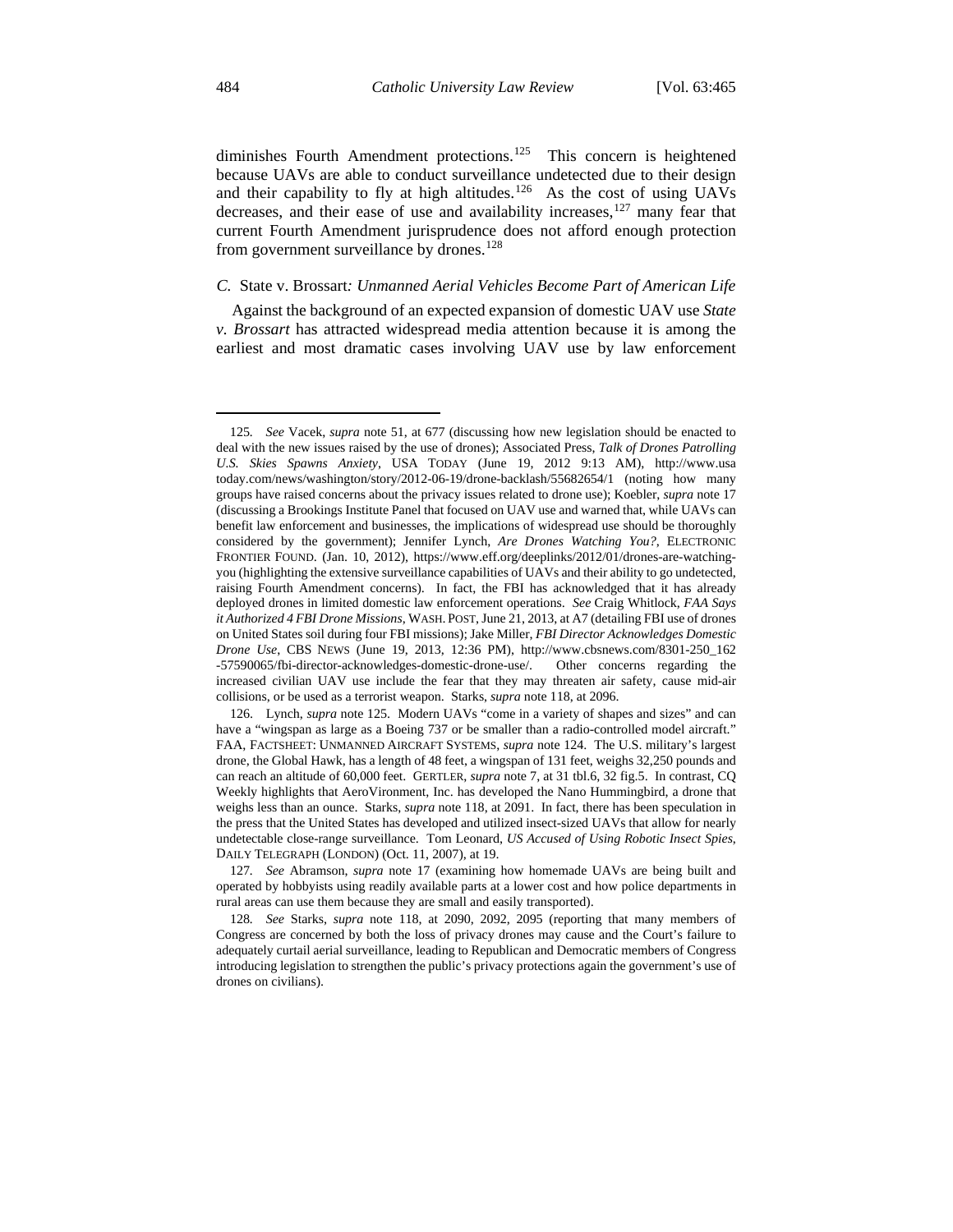officials in United States.[129](#page-22-0) The conflict arose in June 2011 when three cow-calf pairs belonging to Chris Anderson entered an abandoned missile site rented by Rodney Brossart.<sup>[130](#page-22-1)</sup> After locating the cattle on Brossart's rented property, Anderson approached Brossart and offered to remove the cattle from Brossart's land.<sup>[131](#page-22-2)</sup> However, Brossart told Anderson that he could not remove the cattle until he paid for the damages they had done to his property.<sup>[132](#page-22-3)</sup> Anderson then contacted the Nelson County, North Dakota Sheriff's Office for assistance in recovering the cattle.<sup>[133](#page-22-4)</sup>

Upon learning of the disagreement between Anderson and Brossart, the sheriff's office dispatched officers to speak with Brossart regarding the disputed cattle.<sup>[134](#page-22-5)</sup> During that conversation, the officers advised Brossart that they had proof of Anderson's ownership of the cattle and offered to confirm ownership by looking at the cattle.<sup>[135](#page-22-6)</sup> In response, Brossart warned the officers that they would not return if they attempted to enter his property.<sup>136</sup> Taking this warning

—

<span id="page-22-4"></span>133. Brief in Support of Motion to Dismiss, *supra* note 132, at 2–3; State's Response to Defendants' Combined Motion to Dismiss, *supra* note 130, at 3.

<span id="page-22-0"></span><sup>129</sup>*. See* Starks, *supra* note 118, at 2093 (discussing the use of a drone in a situation involving a North Dakota rancher); Koebler, *supra* note 6 (explaining the holding in *Brossart* validated the use of UAVs under the circumstances); Koebler, *supra* note 10 (laying out the facts in *Brossart* and stating that Brossart was "the first American citizen to be arrested with the help of a Predator surveillance drone"); *see also Domestic Drone Justice: US Court Green-Lights Police UAV Use*, *supra* note 10 (reporting the *Brossart* decision on a Russian-sponsored news website).

<span id="page-22-1"></span><sup>130.</sup> State's Response to Defendants' Combined Motion to Dismiss at 2, State v. Brossart, No. 32-2011-CR-00049 (Dist. Ct. N.D. July 31, 2012).

<sup>131</sup>*. Id.* at 2–3.

<span id="page-22-3"></span><span id="page-22-2"></span><sup>132.</sup> Brief in Support of Motion to Dismiss at 2, State v. Brossart, No. 32-2011-CR-00049 (Dist. Ct. N.D. July 31, 2012). Brossart alleged that Anderson's cow-calf pairs consumed "feed and hay intended for the Brossarts' own cattle," and that he was acting consistent with North Dakota law by requiring payment for their return. *Id.* (quoting N.D. Cent. Code § 36-11-10(1) (2011)) (according to North Dakota law, "the person suffering damages by reason of the trespass of any livestock may take up the offending livestock" and "may retain the livestock . . . until . . . [t]he damages sustained by reason of the trespass and the costs in the action to recover the damages have been paid.").

<span id="page-22-5"></span><sup>134.</sup> Brief in Support of Motion to Dismiss, *supra* note 132, at 3; State's Response to Defendants' Combined Motion to Dismiss, *supra* note 130, at 3. The *Brossart* events took place in Lakota, North Dakota, a small town with a population of 672. Koebler, *supra* note 10; *see* Community Facts for Lakota City, North Dakota, U.S. CENSUS BUREAU, http://factfinder 2.census.gov/ (enter "Lakota City, North Dakota" in state, county, town, or zip code search box and click on "Profile of General Population and Housing Characteristics: 2010" under the "2010 Demographic Profile SF" Dataset). Brossart had a history of litigating against the Nelson County Sherriff's Office. *See* State v. Brossart, 729 N.W.2d 137 (N.D. 2007) (affirming Brossart's conviction for disorderly conduct and resisting arrest based on a confrontation with police following a citation for unauthorized maintenance of a road); State's Response to Defendants' Combined Motion to Dismiss, *supra* note 130, at 7–8. The officers, accompanied by a field agent of the North Dakota Stockmen's Association, located Brossart while he was working near his farm. Brief in Support of Motion to Dismiss, *supra* note 128, at 3; State's Response to Defendants' Combined Motion to Dismiss, *supra* note 130, at 3.

<sup>135.</sup> State's Response to Defendants' Combined Motion to Dismiss, *supra* note 130, at 3.

<span id="page-22-7"></span><span id="page-22-6"></span><sup>136.</sup> State v. Brossart, No. 32-2011-CR-00049, Slip Op., at 3–4 (Dist. Ct. N.D. July 31, 2012).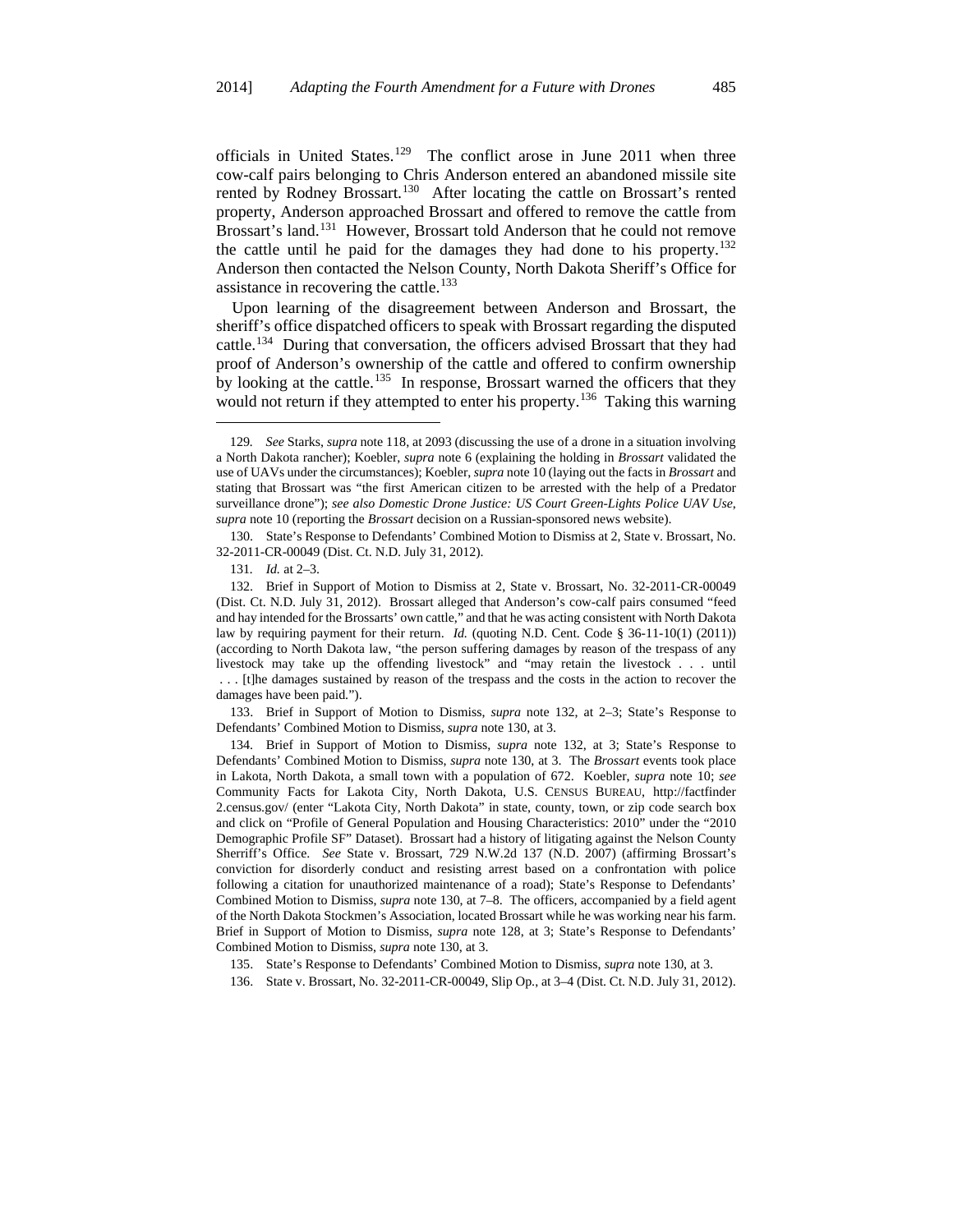as a threat, the officers asked Brossart to cooperate or face arrest.<sup>137</sup> Brossart ignored their request and returned to his tractor, prompting the officers to detain him.<sup>[138](#page-23-1)</sup> The officers then approached Thomas Brossart, Brossart's adult son who had arrived on the scene, and requested to enter the Brossart property to "check on the cattle."<sup>[139](#page-23-2)</sup> Thomas advised the officers that they would not be allowed on the property to see the cattle until they had a valid search warrant.<sup>[140](#page-23-3)</sup> The officers then left the scene to obtain a warrant.<sup>[141](#page-23-4)</sup>

The officers obtained a search warrant permitting them to enter the rented land that afternoon and served the warrant at the Brossart home, which was located a half-mile from the rented land.<sup>142</sup> However, as they entered onto Brossart's property to serve the search warrant, the three Brossart sons, Alex, Thomas and Jacob, rushed at the officers with guns drawn.<sup>143</sup> This action resulted in a standoff between the officers and the three sons.<sup>144</sup> During the standoff, the police deployed an MQ-9 Predator B Drone obtained through an agreement with

—<br>—

<span id="page-23-4"></span><span id="page-23-3"></span><span id="page-23-2"></span>141. Brief in Support of Motion to Dismiss, *supra* note 132, at 4; State's Response to Defendants' Combined Motion to Dismiss, *supra* note 130, at 10.

<sup>137</sup>*. Id.* at 4.

<span id="page-23-1"></span><span id="page-23-0"></span><sup>138.</sup> Brief in Support of Motion to Dismiss, *supra* note 132, at 3; State's Response to Defendants' Combined Motion to Dismiss, *supra* note 130, at 3. The police argue that Brossart was arrested for committing the following misdemeanors under the North Dakota Livestock Estray Law: "resisting arrest, criminal mischief, theft of property and terrorizing." *Id.* at 4, 12. Brossart actively resisted his arrest and ordered the officers to "show him the writ." *Id.* at 3. As a result, the officers tased Brossart several times before placing Brossart in the patrol car. Brief in Support of Motion to Dismiss, *supra* note 132, at 3–4. Following the incident, "Brossart appeared to be passed out and unresponsive" and an ambulance was called. *Brossart*, No. 32-2011-CR -00049, at 4. Jacob and Abby Brossart, two of Brossart's adult children, were also detained during this initial encounter. Brief in Support of Motion to Dismiss, *supra* note 132, at 3–4; State's Response to Defendants' Combined Motion to Dismiss, *supra* note 130, at 9–10. The police claim that Jacob Brossart was detained for approaching the Brossart pickup after his father yelled at him to get two rifles located in the front seat of the pickup. State's Response to Defendants' Combined Motion to Dismiss, *supra* note 130, at 9. He was not arrested at that time and he was released after his father was placed in the police car. *Id.* Abby was arrested after she struck the right arm of one of the officers. State's Response to Defendants' Combined Motion to Dismiss, *supra* note 130, at 9–10.

<sup>139.</sup> Brief in Support of Motion to Dismiss, *supra* note 132, at 4.

<sup>140.</sup> State's Response to Defendants' Combined Motion to Dismiss, *supra* note 130, at 10.

<span id="page-23-5"></span><sup>142.</sup> Brief in Support of Motion to Dismiss, *supra* note 132, at 4; State's Response to Defendants' Combined Motion to Dismiss, *supra* note 130, at 10. Prior to serving the warrant at the Brossart home, officers returned to the Brossart's rented property, where they were confronted by Thomas and Alex Brossart. *Brossart*, No. 32-2011-CR-00049, at 5. The police then approached the Brossart home to serve the search warrant directly to an adult from whose property the evidence was being taken. *See* State's Response to Defendants' Combined Motion to Dismiss, *supra* note 130, at 10–11. North Dakota law allows an officer who is taking property under a warrant to serve the warrant directly to the person who owns the property from which the property is taken or leave to it at the location from where the property was taken. N.D. R. CRIM. P. 41(d)(2).

<span id="page-23-7"></span><span id="page-23-6"></span><sup>143.</sup> State's Response to Defendants' Combined Motion to Dismiss, *supra* note 130, at 10. 144*. Id.*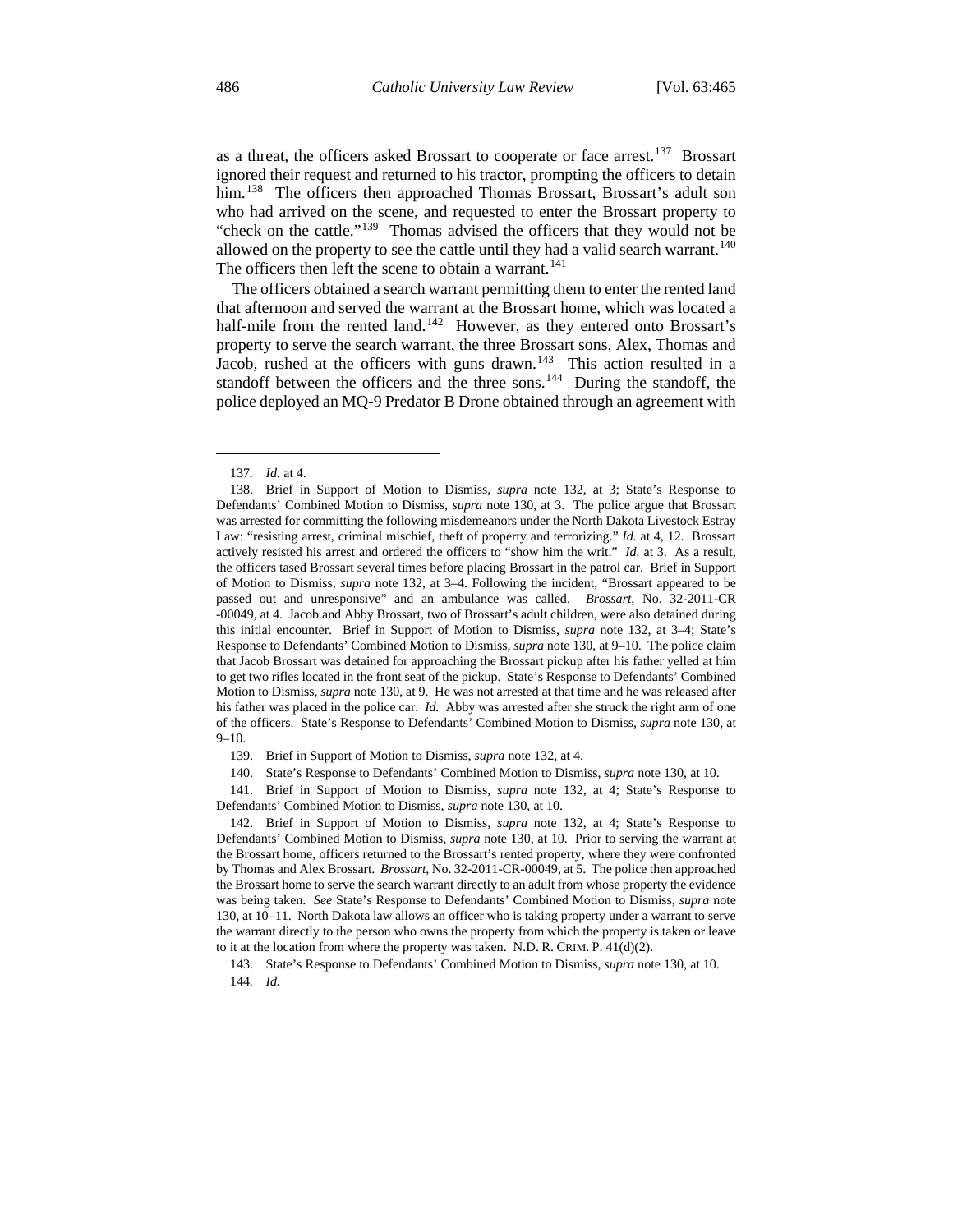the United States Department of Homeland Security.<sup>145</sup> The UAV was deployed without obtaining an additional warrant, purportedly "to help assure that there weren't any weapons [on the Brossart property] and to make the arrest safer for both the Brossarts and law enforcement."<sup>146</sup> The next morning, officers entered the Brossart property to recover the cattle and arrested three of the Brossart children after they again confronted officers.<sup>[147](#page-24-2)</sup> The Brossarts did not learn that a UAV had been deployed during the standoff until after their arrest.<sup>[148](#page-24-3)</sup>

The Brossarts filed motions to dismiss the criminal charges against them or, in the alternative, to suppress evidence against them.<sup>149</sup> They contended that the court should suppress the evidence gathered through the use of the UAV because UAV technology is not available to the general public, $150$  and because it was obtained in an unreasonable manner.<sup>[151](#page-24-6)</sup> The trial court denied the motions, finding that "there was no improper use of an unmanned aerial vehicle," as "[i]t appears to have had no bearing on" the charges brought against the Brossarts.<sup>[152](#page-24-7)</sup>

<span id="page-24-0"></span><sup>145</sup>*. See Brossart*, No. 32-2011-CR-00049, at 6; Koebler, *supra* note 6. U.S. Customs and Border Protection (CBP), a component of the Department of Homeland Security, currently operates the largest law enforcement drone fleet in the United States. Margetta & Starks, *supra* note 124, at 2094–95. The fleet is made up of 10 MQ-9 Predator B's that are used to monitor the U.S. border. *Id.* CBP's MQ-9 Predator B drones have a length of 36 feet, a wingspan of 66 feet, and can operate for up to 20 hours at an altitude of up to 50,000 feet and with a speed of up to 240 knots (276 miles per hour). *Id.* CBP's MQ-9 Predator B drones operate from four bases around the United States, including one in Grand Forks Air Force Base in North Dakota. *Id.* This type of cooperation between CBP and local law enforcement is not unprecedented; drones from various DHS components have been used domestically to "support federal and state agencies such as the Federal Bureau of Investigation (FBI), the Department of Defense (DOD) Immigration and Customs Enforcement (ICE), the U.S. Secret Service and the Texas Rangers." RICHARD M. THOMPSON II, CONG. RESEARCH SERV., R42701, DRONES IN DOMESTIC SURVEILLANCE OPERATIONS: FOURTH AMENDMENT IMPLICATIONS AND LEGISLATIVE RESPONSES 3 (2012). —

<span id="page-24-1"></span><sup>146.</sup> KOEBLER, *supra* note 10; *see* Brief in Support of Motion to Dismiss, *supra* note 132, at 5, 19 (discussing the warrantless use of the UAV that gathered the intelligence); State's Response to Defendants' Combined Motion to Dismiss, *supra* note 130, at 12 (acknowledging the use of the drone, but arguing that it was not used for investigative purposes).

<span id="page-24-2"></span><sup>147.</sup> Brief in Support of Motion to Dismiss, *supra* note 132, at 5. The Brossart children were arrested for "commit[ing] the offense of terrorizing." State's Resp. to Defs.' Combined Mot. to Dismiss, *supra* note 130, at 13.

<sup>148.</sup> Koebler, *supra* note 10.

<span id="page-24-4"></span><span id="page-24-3"></span><sup>149.</sup> Brief in Support of Motion to Dismiss, *supra* note 132, at 1. The Brossarts presented the following arguments: (1) the charges presented against Rodney Brossart were improvident; (2) Rodney Brossart was improperly arrested without a warrant as a crime had not occurred; (3) the police used excessive force in Rodney Brossart's arrest; (4) unlawful de facto arrest of Jacob Brossart; (5) unlawful arrest of Abbey Brossart; (6) warrantless entry into the Brossart property; (7) the use of the UAV was unlawful; and (8) general use of outrageous police conduct, requiring suppression of the evidence. *Id.* at 8, 12, 15, 17–20.

<span id="page-24-5"></span><sup>150</sup>*. Id.* at 19 (citing Kyllo v. United States, 533 U.S. 27, 29 (2001)).

<sup>151</sup>*. Id.* at 20.

<span id="page-24-7"></span><span id="page-24-6"></span><sup>152.</sup> State v. Brossart, No. 32-2011-CR-00049, Slip op. at 12 (Dist. Ct. N.D. July 31, 2012).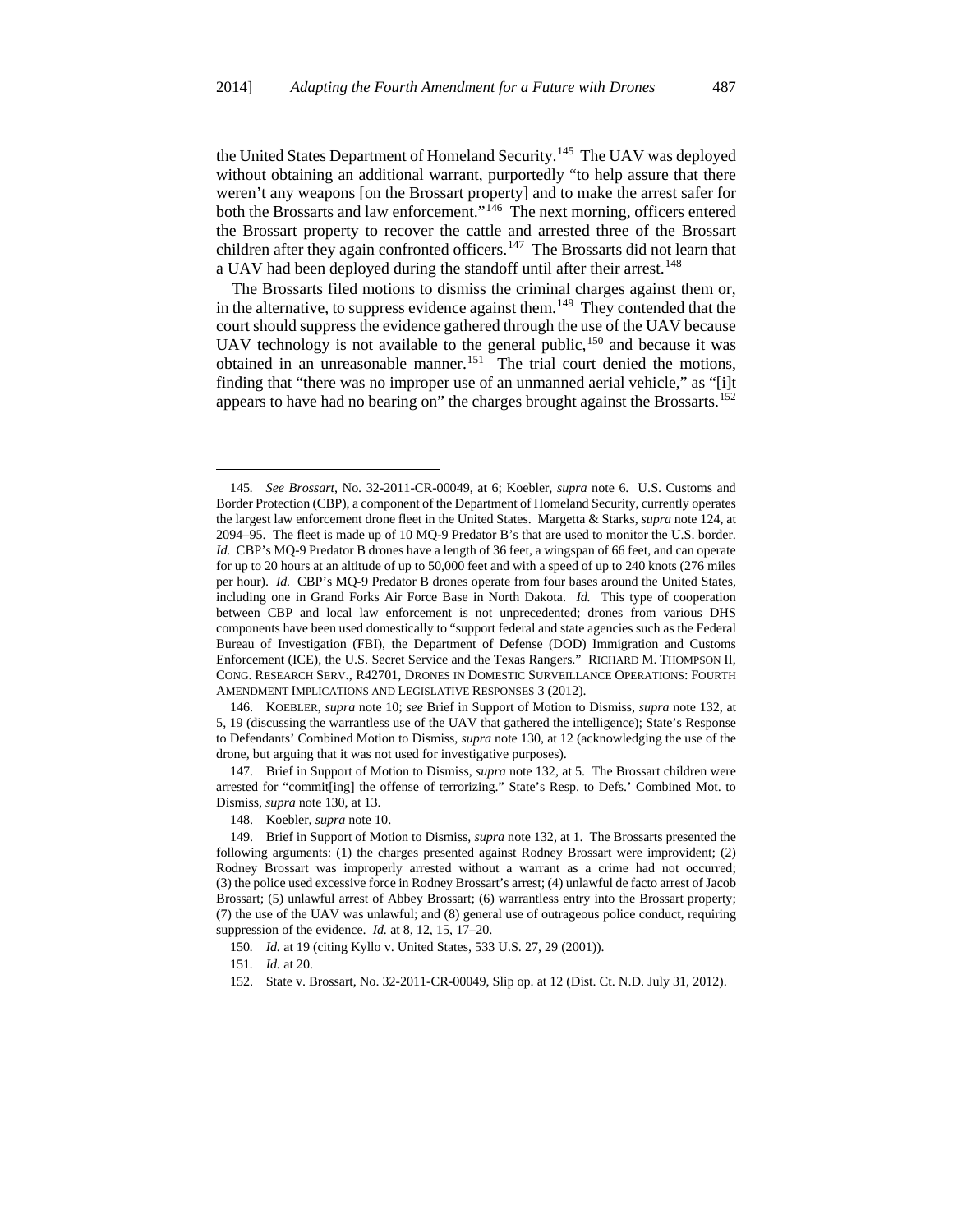#### II. THE BROSSART FACTS DO NOT AMOUNT TO A FOURTH AMENDMENT SEARCH

Based on the evolution of Fourth Amendment jurisprudence, the determination of whether the *Brossart* facts constitute a Fourth Amendment search must be made using both the historical property right analysis of the Fourth Amendment and the *Katz* reasonable expectation of privacy test.<sup>[153](#page-25-0)</sup> Applying these tests, the *Brossart* court correctly found that use of a UAV did not constitute a Fourth Amendment search.[154](#page-25-1) However, the *Brossart* decision underscores that the Fourth Amendment should provide greater protections against searches by UAVs and similar technologies.

#### *A. Applying the Property Rights Test in* Brossart

Justice Scalia's majority opinion in *Jones* breathed new life into the traditional property rights analysis of the Fourth Amendment, which now must be used in conjunction with *Katz's* reasonable expectation of privacy test to analyze whether a Fourth Amendment search has occurred.<sup>155</sup> Under this test, the government's physical trespass on private property in an effort to discover information is an unreasonable Fourth Amendment search.<sup>[156](#page-25-3)</sup> Existing case law suggests that the government's use of a UAV in circumstances like those in *Brossart* does not constitute a trespass.<sup>[157](#page-25-4)</sup>

Current jurisprudence on low-altitude airspace property rights is not well-defined.<sup>158</sup> In *United States v. Causby*, the Supreme Court held that "[f]lights over private land are not a taking, unless they are so low and so frequent as to be a direct and immediate interference with the enjoyment and use of the land."[159](#page-25-6) This language is echoed in *Ciraolo* and *Riley*, which suggest that investigations conducted from an airplane or a helicopter flying from legally navigable airspace do not constitute a Fourth Amendment search, unless the investigation affects the defendant's use of his property.<sup>160</sup> Applying these precedents, the *Brossart* court found that the government's use of a UAV did

<span id="page-25-0"></span>—

<span id="page-25-7"></span><span id="page-25-6"></span>159. United States v. Causby, 328 U.S. 256, 266–67 (1946). The *Causby* decision recognized that "airspace is a public highway," but emphasized that a landowner "must have exclusive control of the *immediate* reaches of the enveloping atmosphere." *Id.* at 264 (emphasis added).

160*. See supra* note 86 Part I.A.5.

<sup>153</sup>*. See supra* note 112 and accompanying text.

<sup>154</sup>*. See* KOEBLER, *supra* note 10.

<sup>155</sup>*. See supra*, Part I.A.6.

<span id="page-25-3"></span><span id="page-25-2"></span><span id="page-25-1"></span><sup>156.</sup> U.S. v. Jones, 132 S. Ct. 945, 949 (2012) *mandamus denied sub nom. In re* Jones, 670 F.3d 265 (D.C. Cir. 2012); *see also* CLANCY, THE FOURTH AMENDMENT, supra note 25, at 51–55 (discussing the property rights analysis, which looked at Fourth Amendment questions in light of whether a constitutionally protected area was breached).

<sup>157</sup>*. See infra* notes 156–59 and accompanying text.

<span id="page-25-5"></span><span id="page-25-4"></span><sup>158</sup>*. See* Colin Cahoon, Comment, *Low Altitude Airspace: A Property Rights No-Man's Land*, 56 J. AIR L. &COM. 157, 198 (1990) ("With no definitive standard yet enunciated, and courts mixed in their approach to the question, landowners must still wonder just exactly what their property rights are to the airspace above their land.").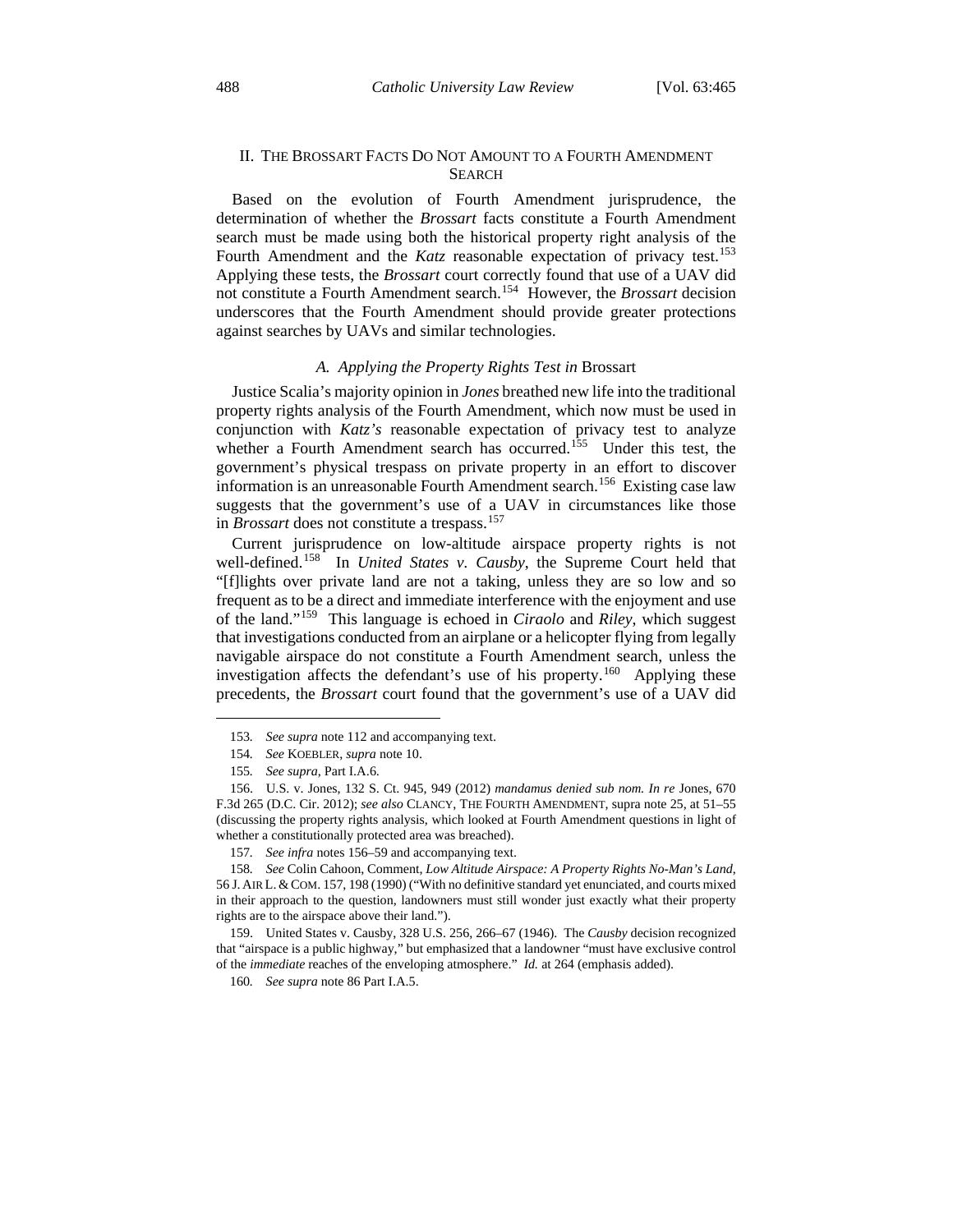not constitute a Fourth Amendment violation because there was no evidence that the flyover occurred outside navigable airspace or interfered with the Brossart's use of the land.<sup>[161](#page-26-0)</sup>

Given the facts, the Brossarts could not argue that a trespass occurred. In their brief, the Brossarts alleged that the UAV "was not visible or detectable by ordinary observation."<sup>162</sup> This allegation suggests that the MQ-9 Predator B drone used during the standoff must have been at a sufficient altitude to fly undetected.<sup>[163](#page-26-2)</sup> Brossart also admitted that he did not learn of the drone's use until months after his arrest, indicating that the drone did not interfere with his use of the land.[164](#page-26-3) Thus, the *Brossart* court could not find that the Government physically trespassed into Brossart's land.

#### *B. Applying the* Katz *Test in* Brossart

To successfully prove that the Nelson County Sherriff Office's deployment of a UAV over their property during the standoff constituted a Fourth Amendment search, the Brossarts needed to meet both the subjective and objective prongs of the *Katz* test in order.<sup>165</sup> As the Brossarts' property was marked with a "No Trespassing" sign, and they repeatedly asked the sheriff to produce a search warrant, it seems clear that they possessed a subjective expectation of privacy and thus easily met *Katz's* subjective prong.<sup>[166](#page-26-5)</sup> However, applying the principles established through subsequent *Katz*-based jurisprudence, the Brossarts had difficulty meeting the objective prong of the test.<sup>[167](#page-26-6)</sup>

#### *1. The* Brossart *Court Could Not Find That the Technology Used to Survey the Brossart's Property was Unreasonable*

The Brossarts' strongest argument that the use of the UAV did not comport with society's expectations of privacy is *Kyllo's* assertion that a government search investigating the details of a home and utilizing "a device that is not in general public use" is presumptively unreasonable under the Fourth Amendment.<sup>168</sup> Under this argument, the defendants could have challenged

<sup>161</sup>*. See infra* notes 159–162 and accompanying text.

<sup>162.</sup> Brief in Support of Motion to Dismiss, *supra* note 132, at 19.

<span id="page-26-2"></span><span id="page-26-1"></span><span id="page-26-0"></span><sup>163.</sup> The MQ-9 Predator B is a relatively large drone that can travel at up to 276 miles per hour at an altitude of 50,000 feet. *See supra* note 141. In fact, the MQ-9 Predator B is thirteen feet longer, has a wingspan sixteen feet longer and a more powerful engine than earlier Predator models. GERTLER, *supra* note 7, at 35. Flying at altitude above 500 feet is generally considered to be within navigable airspace in rural areas. *See supra* note 82 and accompanying text.

<sup>164.</sup> KOEBLER, *supra* note 10.

<sup>165</sup>*. See supra*, Part I A.6.

<span id="page-26-7"></span><span id="page-26-6"></span><span id="page-26-5"></span><span id="page-26-4"></span><span id="page-26-3"></span><sup>166</sup>*. See* Oliver v. United States, 466 U.S. 170, 189 n.9 (1984) (acknowledging that by placing "No Trespassing" signs and fences, the defendants may have had an expectation of privacy).

<sup>167</sup>*. Katz*, 389 U.S. at 361 (Harlan, J., concurring).

<sup>168.</sup> Kyllo v. United States, 533 U.S. 26, 40 (2001).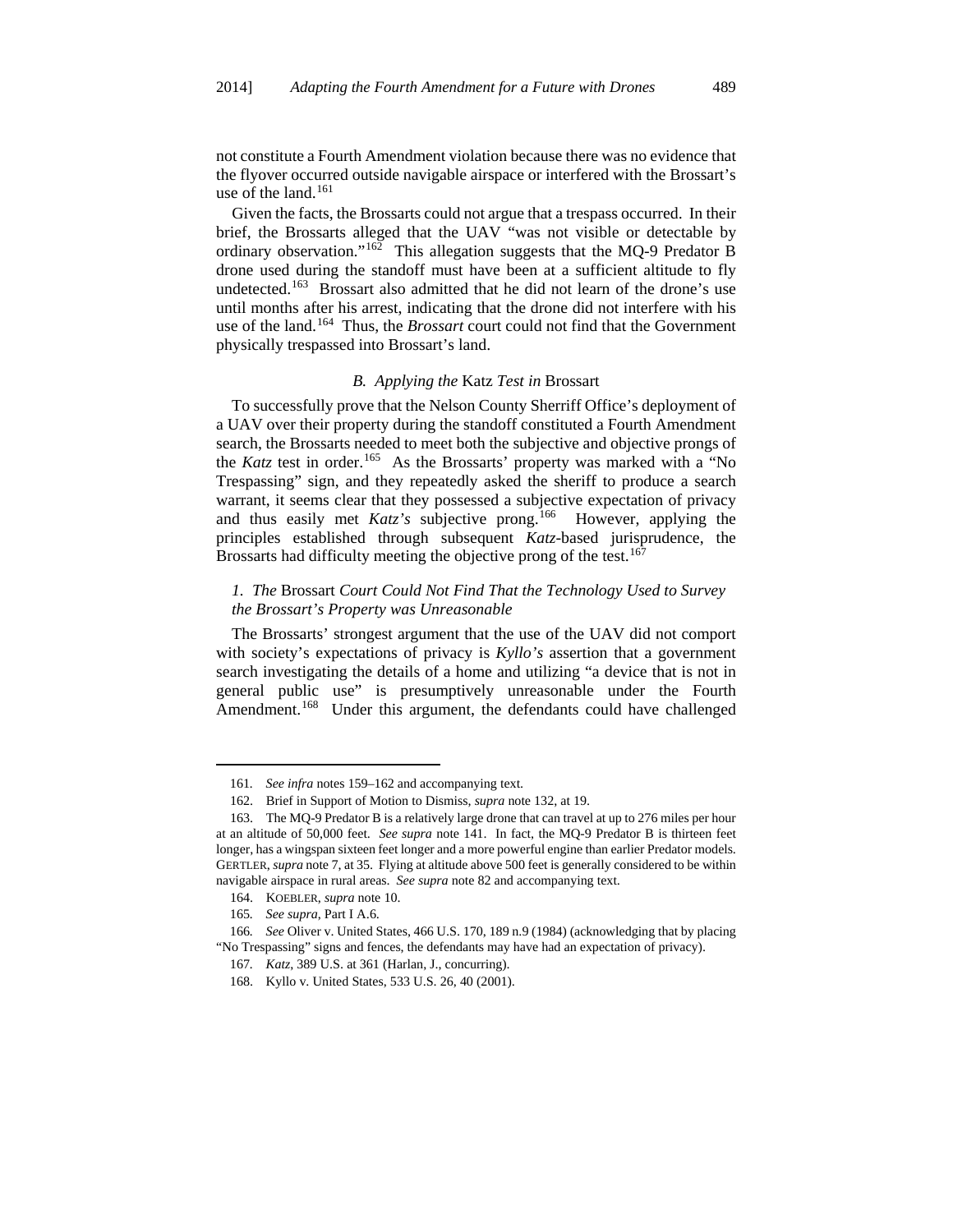both the use of the UAV to survey their property, as well as the use of the technology that the UAV carries.

#### *a. Past Fourth Amendment Jurisprudence Permits Aerial Surveillance*

Even applying the *Kyllo* standard, the court correctly found that the mere use of the UAV does not constitute a Fourth Amendment search. In its aerial surveillance jurisprudence, the Supreme Court has repeatedly found that the government is free to inspect what is visible from "the vantage point of an aircraft flying in the navigable airspace."[169](#page-27-0) Observation conducted from a UAV is analogous to observation conducted from airplanes and helicopters.<sup>[170](#page-27-1)</sup> This analogy suggests that, as the use of aerial surveillance has become commonplace, the court's decision in *Brossart* is in line with the Supreme Court's aerial surveillance decisions.<sup>[171](#page-27-2)</sup>

#### *b. The* Brossart *Defendants Did Not Challenge the Use of the Technology Carried by the Drone*

The Brossarts' best argument would have been a challenge to the use of the technology carried by the UAV. CBP's MQ-9 Predator B drones are equipped with electro-optical and infrared sensors and a surface search radar that can locate moving targets on the ground.<sup>[172](#page-27-3)</sup> Unlike aircrafts, these tools are sense-enhancing technologies not in general public use and can be compared to the infrared thermal image scanner used by government agents in *Kyllo*. [173](#page-27-4) However, while the Brossarts argued that *Kyllo*'s holding on sense-enhancing technology should apply in their case, they failed to challenge the use of these

<span id="page-27-0"></span><sup>169.</sup> Florida v. Riley, 488 U.S. 445, 450 (1989); *see also* California v. Ciraolo, 476 U.S. 207, 213–14 (1986) (concluding that the defendant's expectation of privacy from information that it willingly exposed to aerial surveillance "is unreasonable and is not an expectation that society is prepared to honor").

<span id="page-27-1"></span><sup>170</sup>*. See* U.S. CUSTOMS AND BORDER PATROL OFFICE OF PUB. AFFAIRS, UNMANNED AIRCRAFT SYSTEM MQ-9 PREDATOR B (2011), *available at* http://www.cbp.gov/linkhandler /cgov/newsroom/fact\_sheets/marine/uas.ctt/uas.pdf. In fact, the MQ-9 Predator B may be more analogous to airplanes and helicopters than other UAVs as it is remotely piloted from the ground. *Id.* In contrast, future drone systems could be fully automated and controlled entirely by on-board computers and sensors. *See* Starks, *supra* note 118, at 2096 (reporting that Congress allowed the FAA to authorize that drones be outfitted with technologies that avoid collisions and allow them to become pilotless); Connif, *supra* note 121 (describing how current unmanned aircraft "typically require at least two people . . . doing ground control" and that developers are envisioning future drones that could "take off . . . land [and] refuel without human assistance").

<sup>171</sup>*. See supra* Part I.A.5.

<sup>172.</sup> U.S. CUSTOMS AND BORDER PATROL, *supra* note 170.

<span id="page-27-4"></span><span id="page-27-3"></span><span id="page-27-2"></span><sup>173</sup>*. See Kyllo*, 533 U.S. at 29–30, 34 (discussing the mechanics of the thermal imagers and describing the technology as not commonly used by the public).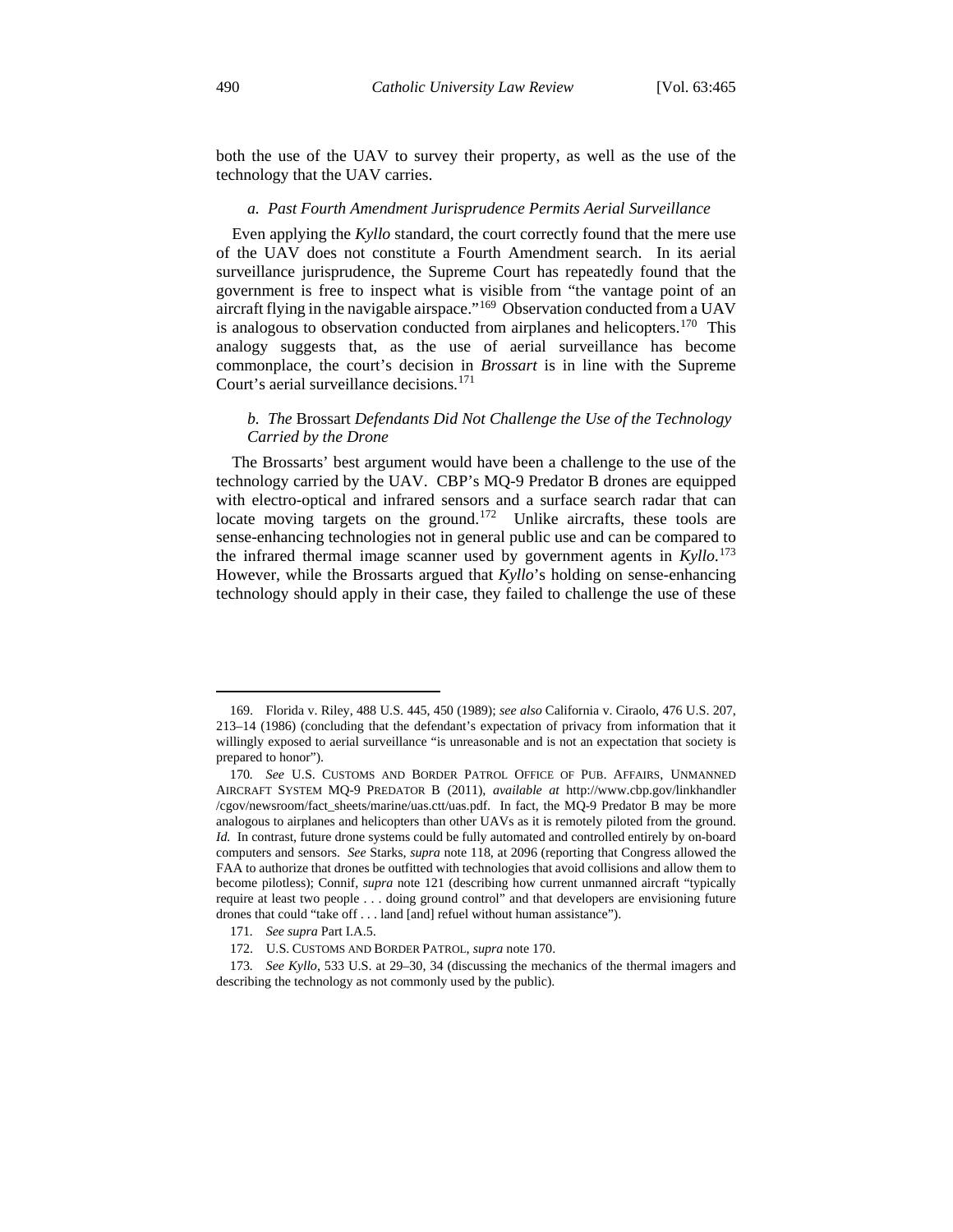technologies, instead concentrating exclusively on the UAV itself.<sup>174</sup> As this argument was not articulated, the *Brossart* court could not consider it.[175](#page-28-1)

#### *2. The Brossarts Did Not Allege that the UAV Observed the Interior of the Brossart Home*

The Brossart argument that the government violated the Fourth Amendment by using technological capabilities unavailable to the general public was insufficient for the court to find that a Fourth Amendment search occurred.<sup>[176](#page-28-2)</sup> In *Oliver*, the Court held that an individual has no reasonable expectation of privacy in activities conducted in open fields, except for those intimate activities conducted within the curtilage of the home.[177](#page-28-3) *Oliver* also demonstrates that "open fields" is an expansive term that includes closed-off areas close to a defendant's home, even if the areas cannot be seen from publicly-accessible land.<sup>178</sup> To successfully challenge the use of a UAV as an impermissible search, the Brossarts needed to demonstrate that the UAV and its instruments revealed information about the interior of their home.[179](#page-28-5) The *Brossart* facts do not provide sufficient information about the specific areas the UAV observed and the Brossarts did not argue that the UAV revealed any information about the interior of their home.[180](#page-28-6) As a result, the *Brossart* court could not consider this argument.<sup>[181](#page-28-7)</sup>

#### *3. The Length of the UAV Observations May Not Have Been Unreasonable*

Applying the *Katz* test in his *Jones* dissent, Justice Alito wrote that, under existing Fourth Amendment jurisprudence, "relatively short-term monitoring of a person's movements" is considered reasonable, but "longer term" monitoring "impinges on expectations of privacy" in many situations.<sup>182</sup> While Justice Alito's decision does not clearly identify the line between short and long-term surveillance, this language suggests that the Brossarts could have challenged the

<sup>174.</sup> Brief in Support of Motion to Dismiss, *supra* note 132, at 19.

<span id="page-28-1"></span><span id="page-28-0"></span><sup>175</sup>*. See* State v. Brossart, No. 32-2011-CR-00049, Slip op. at 12 (Dist. Ct. N.D. July 31, 2012).

<span id="page-28-2"></span><sup>176</sup>*. See id.* (finding that the use of a UAV was not unreasonable in this case); Brief in Support of Motion to Dismiss, *supra* note 132, at 19 (noting that the *Kyllo* decision suggests that the use of sense-enhancing technology is unreasonable under the Fourth Amendment).

<sup>177</sup>*. See* Oliver v. United States, 466 U.S. 170, 180 (1984).

<sup>178</sup>*. See supra* notes 44–46 and accompanying text.

<span id="page-28-5"></span><span id="page-28-4"></span><span id="page-28-3"></span><sup>179</sup>*. See* Kyllo v. United States, 533 U.S. 27, 34 (2001) (finding a Fourth Amendnet violation where technology not in public use was used to gather information about the interior of the home). 180. Brief in Support of Motion to Dismiss, *supra* note 132, at 19–20.

<span id="page-28-7"></span><span id="page-28-6"></span><sup>181</sup>*. See Brossart*, No. 23-2011-CR-00049 at 12 (dismissing the UAV argument without discussion).

<span id="page-28-8"></span><sup>182.</sup> United States v. Jones, 132 S. Ct. 945, 964 (2012) (Alito, J., concurring), *mandamus denied sub nom. In re* Joes, 670 F.3d 265 (D.C. Cir. 2012).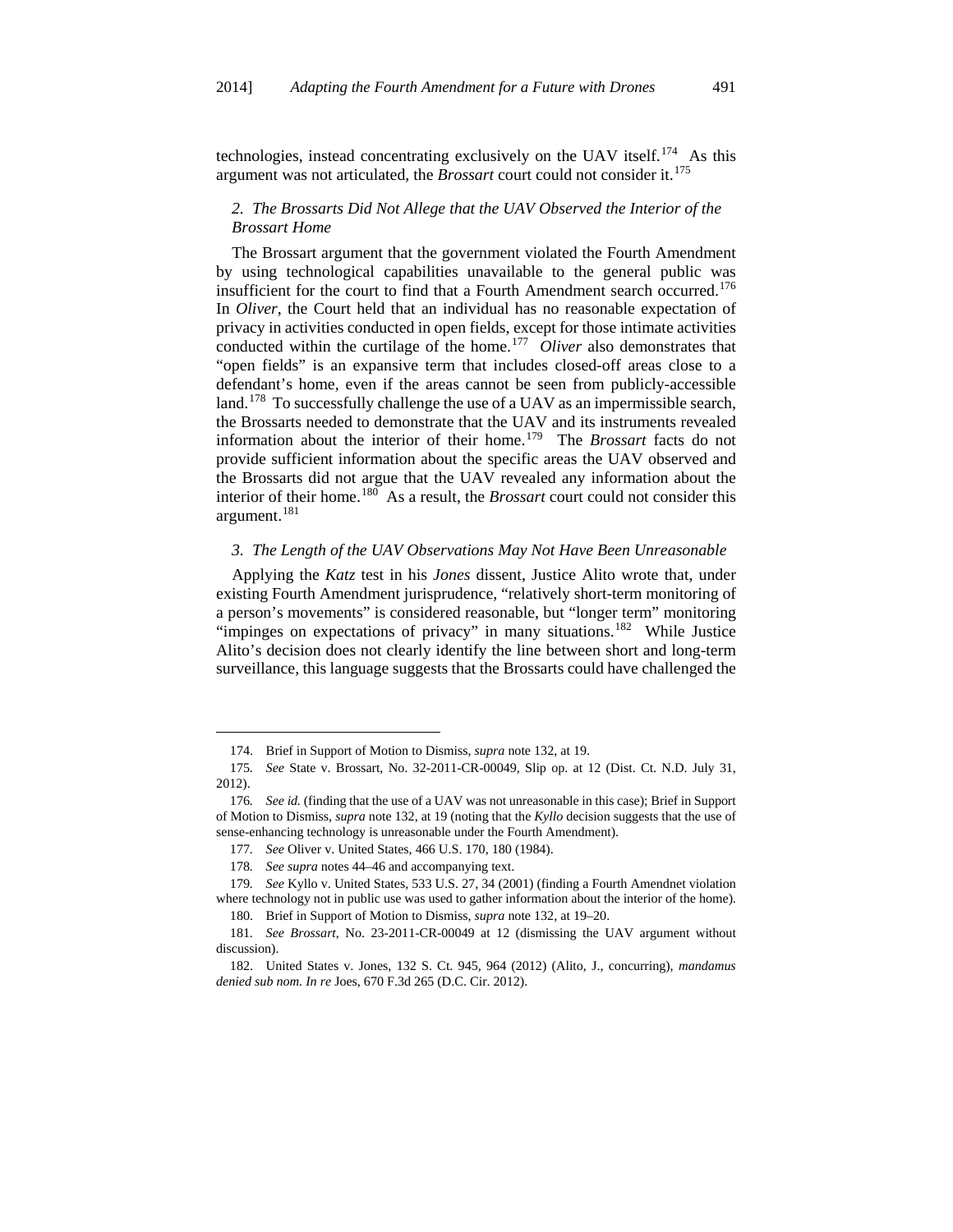length of the UAV observations.<sup>[183](#page-29-0)</sup> However, the *Brossart* facts suggest that the UAV's observations were conducted over a short period of time on the morning when the arrests took place,<sup>[184](#page-29-1)</sup> which is far shorter than the four-week period of observation implicated in *Jones*. [185](#page-29-2) Furthermore, the Brossarts failed to present the argument that the length of the observations was unreasonable.<sup>[186](#page-29-3)</sup> As a result, the *Brossart* court was unable to find that the period of observation was unreasonably long.<sup>[187](#page-29-4)</sup>

#### *C. The* Brossart *Court Correctly Found that the Use of an Unmanned Aerial Vehicle Did Not Constitute a Fourth Amendment Search*

The Nelson County District Court correctly found that the use of a UAV did not constitute a Fourth Amendment search. Based on current Fourth Amendment jurisprudence, the court could have only concluded that a Fourth Amendment search had occurred if the defendants alleged that the UAV carried sense-enhancing technology that was used to monitor the interior of the Brossart home.<sup>[188](#page-29-5)</sup> The Brossart's Brief in Support of a Motion to Dismiss only challenges the government's use of a UAV on the basis that UAVs are not currently available for general public use.<sup>189</sup> As UAVs are strongly analogous to other aircrafts and the aerial surveillance likely took place from navigable airspace, the *Brossart* court correctly denied the Brossarts' motion to dismiss.<sup>[190](#page-29-7)</sup>

### III. BROSSART HIGHLIGHTS THE NEED TO STRENGTHEN FOURTH AMENDMENT PROTECTIONS IN LIGHT OF THE IMPENDING WIDESPREAD DOMESTIC UAV USE

A close analysis of the *Brossart* facts reveals that the case was properly decided under existing Fourth Amendment jurisprudence. However, *Brossart* also highlights how the imminent expansion of the use of UAVs on civilians in the United States presents a challenge to current Fourth Amendment jurisprudence.<sup>191</sup> The use of UAVs will require that both the courts and

<span id="page-29-1"></span><span id="page-29-0"></span><sup>183</sup>*. See id.* (noting that there is not a specific time where monitoring becomes unreasonable, though four weeks was in *Jones*, and acknowledging that another case could "present more difficult questions").

<sup>184.</sup> Brief in Support of Motion to Dismiss, supra note 132, at 4–5.

<sup>185</sup>*. See* supra note 92 and accompanying text.

<sup>186.</sup> Brief in Support of Motion to Dismiss, *supra* note 132, at 19–20.

<span id="page-29-4"></span><span id="page-29-3"></span><span id="page-29-2"></span><sup>187</sup>*. See* State v. Brossart, No. 32-2011-CR-00049, Slip op. at 12 (Dist. Ct. N.D. July 31, 2012).

<span id="page-29-8"></span><span id="page-29-7"></span><span id="page-29-6"></span><span id="page-29-5"></span><sup>188</sup>*. See* Kyllo v. United States, 533 U.S. 27, 34 (2001); Oliver v. United States, 466 U.S. 170, 180 (1984).

<sup>189</sup>*. See* Brief in Support of Motion to Dismiss, *supra* note 132, at 19–20.

<sup>190</sup>*. See supra* notes 172–74 and accompanying text.

<sup>191</sup>*. See supra* notes 119–26 and accompanying text.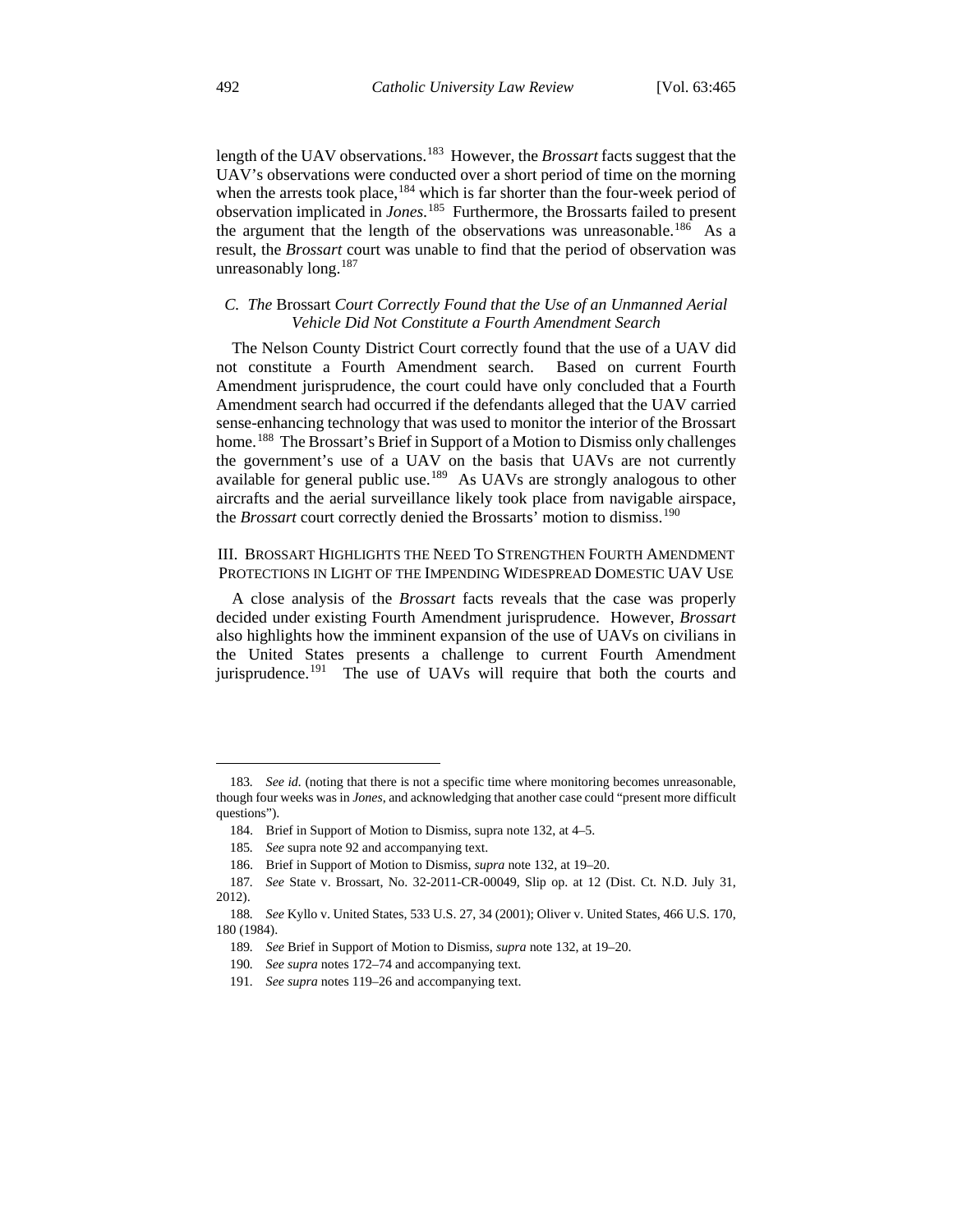Congress properly balance the government's desire to use a powerful law-enforcement tool with privacy protections for individuals.<sup>[192](#page-30-0)</sup>

This challenge was foreshadowed in Justice Sotomayor's concurring opinion in *United States v. Jones*. [193](#page-30-1) Like the GPS technology used in *Jones*, UAVs allow the Government to inexpensively monitor a person's every movement, and to "ascertain, more or less at will, their political and religious beliefs, sexual habits and so on."<sup>194</sup> Such extensive surveillance certainly has the capacity to chill "associational and expressive freedoms."<sup>195</sup> Yet, so long as such monitoring occurs in open fields, or, in most cases, in the curtilage of the home, current Fourth Amendment search jurisprudence will not protect individuals in circumstances similar to Mr. Brossart.<sup>[196](#page-30-4)</sup>

In *Jones*, Justice Alito suggests that legislation is the most effective way to balance privacy and public safety concerns related to the government's use of devices that allow for long-term monitoring of individuals.<sup>197</sup> Now that Congress has authorized an increased use of UAVs for civilian purposes, it should also enact measures that give the government the ability to use this powerful law-enforcement tool, while safeguarding the public's privacy.<sup>[198](#page-30-6)</sup>

Current legislative initiatives suggest that there is a bipartisan push for legislation to balance the government's use of UAVs with the public's privacy concerns.<sup>[199](#page-30-7)</sup> Three bills aiming to protect the public's privacy from increased use of UAVs for civilian government purposes were introduced in the 112th Congress.[200](#page-30-8) However, these bills have been criticized as overly broad in protecting privacy and severely limiting the government's ability to use

<span id="page-30-0"></span><sup>192</sup>*. See* Starks, *supra* note 118, at 2090 (noting the potential privacy concerns of widespread UAV use and the need for legislative action).

<sup>193</sup>*. See supra* notes 98–105 and accompanying text.

<span id="page-30-3"></span><span id="page-30-2"></span><span id="page-30-1"></span><sup>194.</sup> United States v. Jones, 132 S. Ct. 945, 956 (Sotomayor, J., concurring), *mandamus denied sub nom. In re* Jones, 670 F.3d 265 (D.C. Cir. 2012). Scholars have pointed to this language as supporting the adoption of the mosaic theory of the Fourth Amendment. *See supra* note 108.

<sup>195</sup>*. See Jones*, 132 S. Ct. at 956.

<sup>196</sup>*. See supra* Part II.C.

<sup>197</sup>*. See Jones*, 132 S. Ct. at 963–64 (Alito, J., concurring).

<span id="page-30-6"></span><span id="page-30-5"></span><span id="page-30-4"></span><sup>198.</sup> Congressional action to regulate the use of emerging practices and technologies for privacy purposes has firm precedents. *See id.* at 962–63 (discussing legislation passed to deal with Fourth Amendment questions related to wiretapping).

<span id="page-30-7"></span><sup>199</sup>*. See* Starks, supra note 118, at 2090, 2092–93 (discussing bipartisan legislative action to address the privacy concerns related to UAVs); *see also* Associated Press, *supra* note 125 (noting that concerns over the civil-liberty issues raised by the use of UAVs has led to bipartisan discussions of UAV legislation).

<span id="page-30-8"></span><sup>200</sup>*. See* THOMPSON, *supra* note 145, at 18–19. The bills include the Preserving Freedom from Unwarranted Surveillance Act of 2012 (H.R. 5925, S. 3287), the Preserving American Privacy Act of 2012 (H.R. 6199), and the Farmers' Privacy Act of 2012 (H.R. 5961). *Id.* Concerns over the potential dangers the government's domestic use of UAVs have also been raised in the new 113th Congress, leading to a thirteen-hour filibuster seeking to block the Senate's approval of the President's nominee to lead the CIA. *See* Ed O'Keefe and Aaron Blake, *Senator Holds Long Fillibuster to Oppose Obama's Drone Policy*, WASH. POST, Mar. 7, 2013, at A2.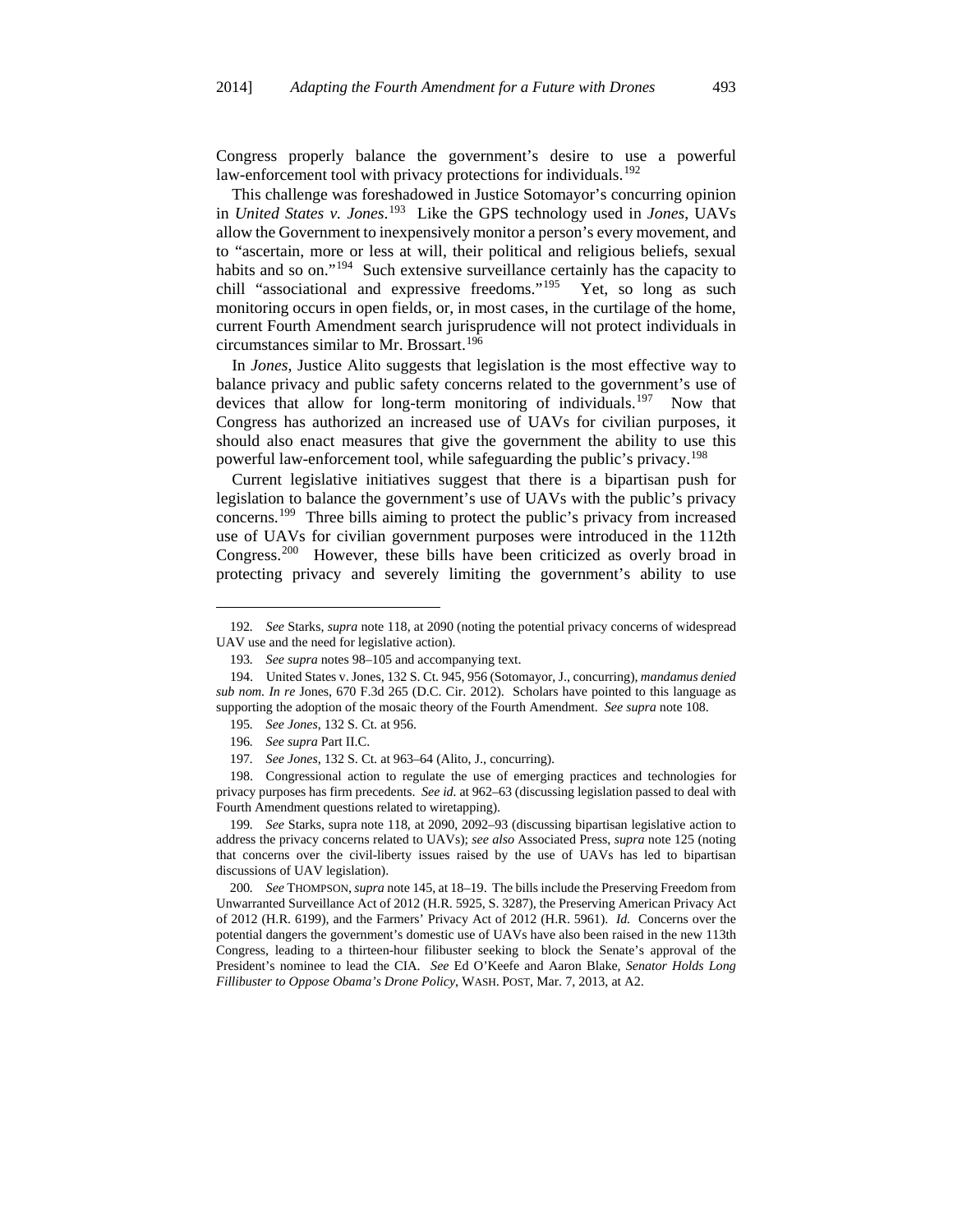UAVs.[201](#page-31-0) For example, the Preserving American Privacy Act of 2012 would only permit UAV use by law enforcement "except pursuant to [a] warrant and in the investigation of a felony" and excludes all evidence obtained in violation of the Act from criminal proceedings.<sup>202</sup> This approach may prevent law enforcement from operating UAVs in open fields for securing large-crowd events or enforcing traffic laws, both of which are permitted under current jurisprudence. The Preserving Freedom from Unwarranted Surveillance Act of 2012 takes a more nuanced approach, prohibiting the warrantless use of a UAV to collect evidence regarding criminal conduct or a violation of a regulation, but specifically allowing UAVs to be used to patrol the border, to prevent imminent danger to life, and to manage situation with high risks of terrorist attacks.<sup>[203](#page-31-2)</sup> Yet, this proposed Act is overly restrictive because it prevents law enforcement from using UAVs in open fields.<sup>[204](#page-31-3)</sup>

Instead, Congress should find a way to allow law enforcement to use this valuable tool in all necessary circumstances, while also taking into consideration Fourth Amendment rights.<sup>[205](#page-31-4)</sup> To accomplish this, Congress should aim to clarify how current principles of Fourth Amendment jurisprudence apply to UAVs and add additional privacy protections that account for their unique capabilities.<sup>206</sup> Following current Fourth Amendment principles, stronger privacy protections should be applied to criminal and regulatory investigations and more liberal rules applied to non-invasive uses, such as locating lost persons or assessing damages from natural disasters.<sup>207</sup> Similarly, Congress should codify the Fourth Amendment's strong protection of the home by requiring that a warrant be issued before the government can use UAV-mounted technologies

<span id="page-31-3"></span><span id="page-31-2"></span><span id="page-31-1"></span>204*. See* THOMPSON, *supra* note 145, at 18 (showing there is no open fields exception under either form of the bill).

<span id="page-31-0"></span><sup>201</sup>*. See* Starks, *supra* note 118, at 2095–96 (noting that some members of Congress, local government officials, and UAV industry representatives have expressed concerns that an overregulation of privacy concerns may stifle the industry's growth and prevent the government from using UAVs for desirable purposes); Tim Adelman, *Flurry of 'Drone' Bills' Shows Congress Has Much to Learn*, THE HILL (Sept. 20, 2012, 6:59 AM), http://thehill.com/blogs/congressblog/foreign-policy/250597-flurry-of-drone-bills-shows-congress-has-much-to-learn (arguing that Congress is right to consider privacy protection measures as UAV technology becomes widely used, but that such measures should not excessively limit the government's use of UAV's).

<sup>202.</sup> H.R. 6199, 112th Cong. §§ 2–3 (2012).

<sup>203.</sup> S. 3287, 112th Cong. §§ 3–4 (2012); H.R. 5925, 112th Cong. §§ 2–3 (2012).

<span id="page-31-4"></span><sup>205</sup>*. See* Starks, *supra* note 118, at 2095 (noting the importance of legislation that does not overly restrict UAV use).

<span id="page-31-5"></span><sup>206</sup>*. See* THOMPSON, *supra* note 145, at 18 (discussing legislation that has restricted government surveillance tools further than the court, and suggesting Congress do the same with UAVs).

<span id="page-31-6"></span><sup>207</sup>*. Jones* suggests that the latter category would not constitute a search, as "mere visual observation does not constitute a search." *See* United States v. Jones, 132 S. Ct. 945, 950 (2012), *mandamus denied sub nom. In re* Jones, 670 F.3d 265 (D.C. Cir. 2012). Tim Adelman argues that the use of UAVs to find lost hikers, survey multi-car crashes, and other similar activities are government uses of drones that do not intrude on privacy and should not be discouraged. Adelman, *supra* note 201.